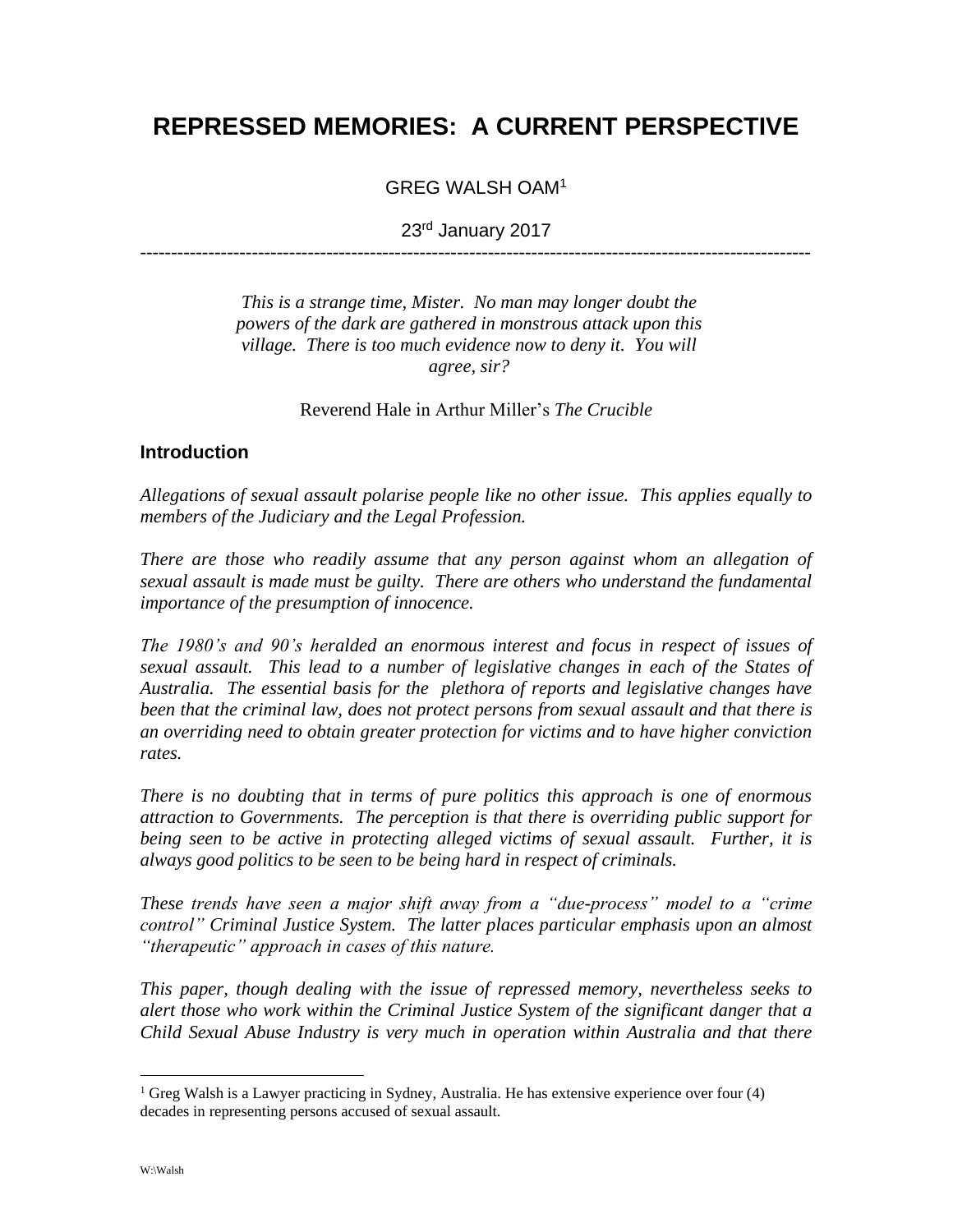*needs to be a critical appraisal of whether the momentum has swung too far. The paper will seek to address such issues that may arise involving the trial of persons charged with Sexual Assault. This material will hopefully be of assistance in gaining a greater understanding of human memory and the way in which these types of cases can arise and are investigated.*

#### **Ideology**

- 1. A fundamental issue that invariably arises in sexual assault allegations is that an alleged victim of sexual assault never lies about such allegations. Their reliability is regarded in ideological terms as being *sacrosanct*.
- 2. This premise must involve the notion that any person accused of sexual assault must be guilty. Such is contrary to the presumption of innocence and the common sense of how such allegations can arise in suspicious circumstances.
- 3. This issue can be, in part, better understood by recognising the fundamental difference between the approach taken by the State and its agencies in investigating and prosecuting alleged offenders and those of us who necessarily on occasions defend persons against whom allegations are made. One cannot seek to emphasise that this is a very important issue, which unfortunately has not received the critical attention of many within the community.
- 4. The fundamental ideology of the State and agencies in investigating and prosecuting alleged offenders is that complainants *must* be believed *immediately upon the disclosure of the alleged sexual assault*. The complainant *must be protected* from any further assault, the complainant's needs in relation to the assault must be met, the response to the assault must be supportive, and the complainant and the family must be assisted in coping with the assault. This underlying philosophy does not involve in any way *an objective that any inquiry should be conducted as to whether the assault or for that matter abuse had actually occurred*. Alternative possibilities are in an ideological sense wilfully excluded.
- 5. The Royal Commission into Institutional Responses to Child Sexual Assault (the *'Royal Commission'*) has not been concerned with the fundamental rights of persons accused of sexual assaults. This reflects the *premise* that all persons accused of sexual assault must be guilty.

# **Memory**

*When I was a young man I could remember everything, whether it happened or not.*

#### Mark Twain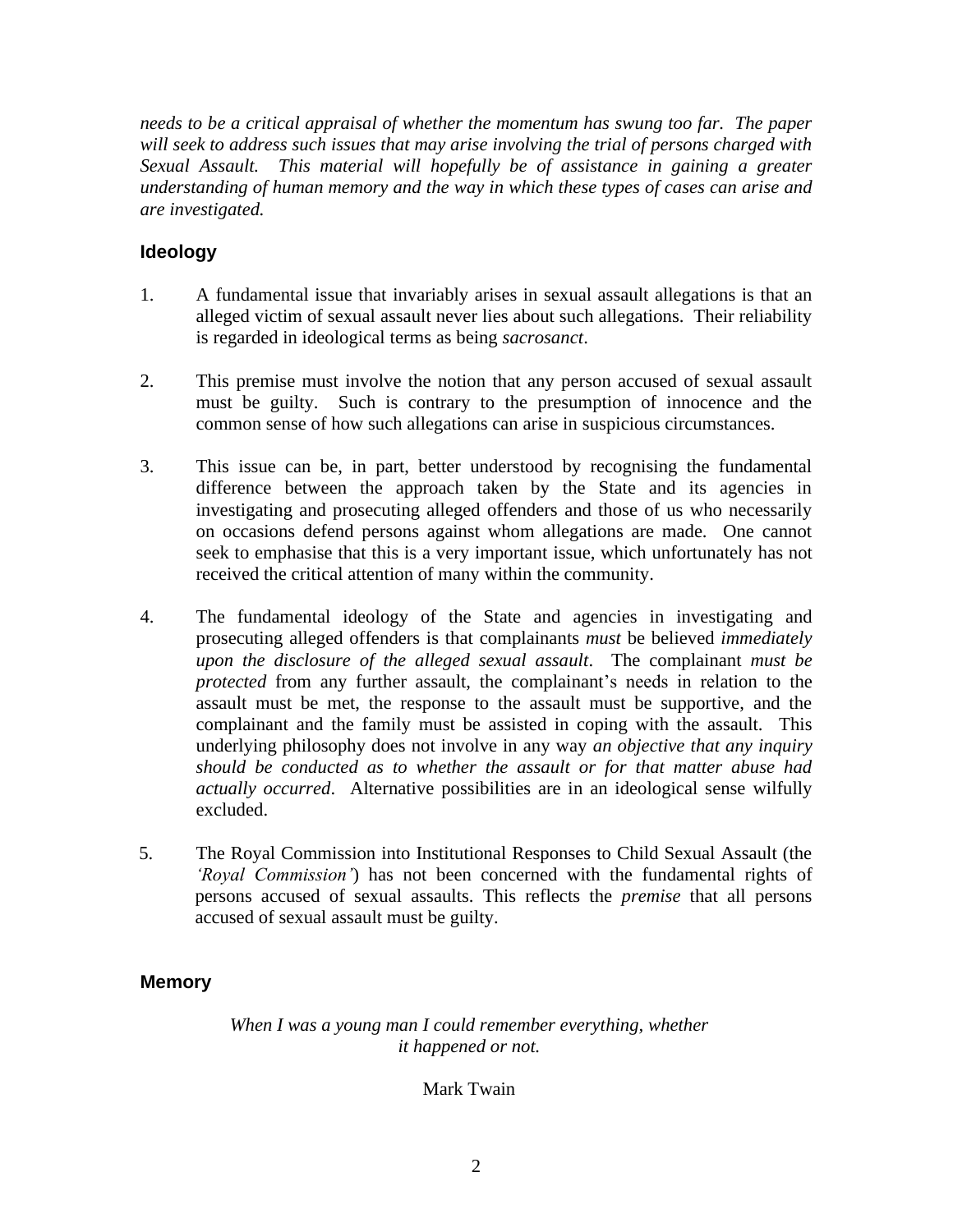- 6. We have all experienced the question: What is your earliest memory? I have cross examined witnesses who maintained that their earliest memories are two years of age. I cross-examined a "therapist" who had assisted a witness recover memories 'in utero' and of a 'former life'.<sup>2</sup>
- 7. All of us agree that there is a period in which one has no memory, referred to as "childhood amnesia". This generally occurs around three or four years of age. I'm sure you have all experienced someone who has maintained that they can recall memories as young as two years of age. Invariably, the reaction to such a memory is scepticism.
- 8. Memory is a process whereby a person recalls into consciousness information stored in the brain.
- 9. Repression involves something more than mere forgetting. In the context of sexual assault, it is the partial or total banishment of the abuse from a person's consciousness.
- 10. Memory is both a constructive and reconstructive process. It is thus subject to a number of factors which can impact upon the encoding process. There are four stages of memory:
	- Input/Encoding
	- Storage/Retention
	- Retrieval
	- **Recounting Stage**
- 11. Explicit memory relates to the capacity to consciously recall facts or events. Implicit memory relates to behavioural knowledge of an event without conscious recall. For example, a Vietnam War Veteran may break into a sweat when hearing the sound of a helicopter, but has no recall of a helicopter crash in which his friend was killed.
- 12. Modern evidence clearly demonstrates that human memory is very much likely to be influenced and revised from the time of encoding up to the time that the memory is retrieved.<sup>3</sup>

<sup>2</sup> *R v H (JR) Childhood Amnesia* (2006) 1 C r App R 195.

<sup>3</sup> Statement on Memories of Sexual Abuse, American Psychiatric Association Board of Trustees, 1993; the Royal Australian & New Zealand College of Psychiatrists, Guidelines for Psychiatrists dealing with Repressed Traumatic Memories, May 1996; British Psychological Society Report of Recovered Memory; Position Paper American Psychiatric Association 2000; Colangelo JJ (2009) Case Study- the Recovered Memory Controversy; A Representative Case Study, *Journal of Child Sexual Abuse*, Research, Treatment & Program Innovations for Victims, Survivors and Offenders 18(1), 103-121.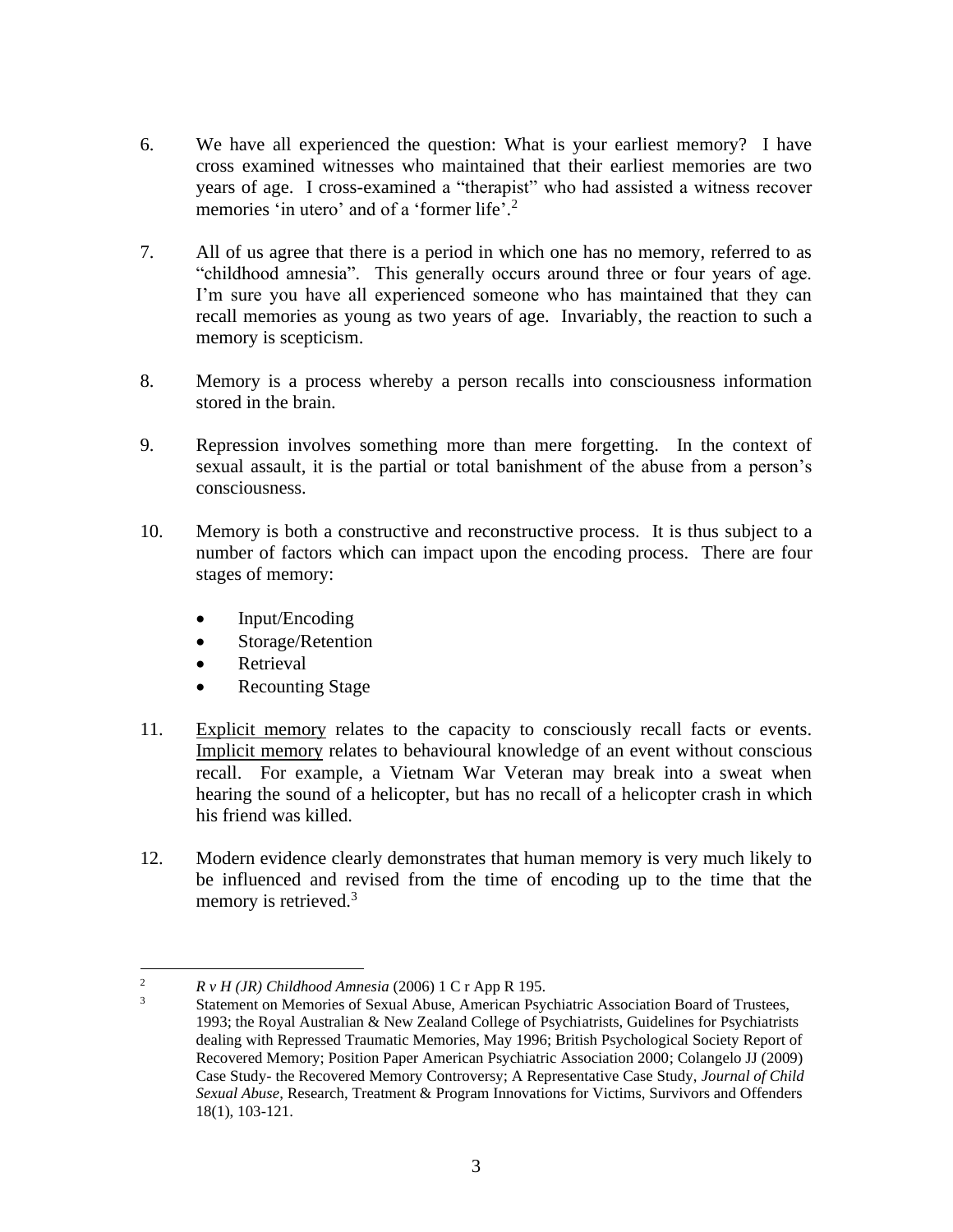- 13. Recovered memories theorists believe that sexual trauma is repressed so as to cause either a complete or partial unawareness. In order for these memories to be retrieved various techniques are used. The victim's symptoms are related to the repressed memories.
- 14. Controversy about recovered memory has its origins with Sigmund Freud. Freud's theory was that repression is the basic means by which unconscious memories are repressed to protect the individual from the emotional sequalae of the threat.<sup>4</sup>
- 15. Pierre Janet (a contemporary of Freud) treated Leonie a 20 year old woman who suffered from memory difficulties due to her mother's long illness and death. He reported her case to Freud who believed that emotions can repress memory.
- 16. Elizabeth Von R was a famous patient of Freud. She experienced terrible pain whenever she expressed an unconscious desire that her sister would die so she could marry her brother-in-law. Freud commented that Elizabeth R's repressed ideas were *"stratified concentrically around the pathogenic nucleus… the deeper we go the more difficult it becomes for the emerging memories to be recognised, til near the nucleus we come upon memories which the patient disavows even in reproducing them"*.
- 17. Another famous patient of Freud, the Wolfman recovered a memory of being seduced by his sister after some dreams.
- 18. The interesting point about Freudian theory is that Freud believed that it was the wilful intentional effort to repress the memory that caused the hysterical symptoms to occur. In the case of Lucy R, Freud said that *"an idea must be intentionally repressed from consciousness"* for the hysterical symptoms to occur.
- 19. Thus, the original hypothesis of Freud needs to be contrasted with the modern *evolution* of repression involving a complete or partial *unconscious mechanism*, beyond mere forgetting.

# **Repression and Disassociation**

- 20. There is no scientific basis for the existence of a process whereby memory can be stored intact and later recalled to consciousness. How then does the theory exist? It does so, by the controversial Freudian theory of repression and the later day concept of disassociation.
- 21. Up to the 1800's patients with Dissociative Identity Disorder (Multiple Personality Disorder) were often considered to be possessed by evil spirits.

<sup>4</sup> 1915 Strachy J (ed), *Standing Edition of the Complete Psychology Works of Sigmund Freud*, Vol 14, London; Hogarth Press 1957.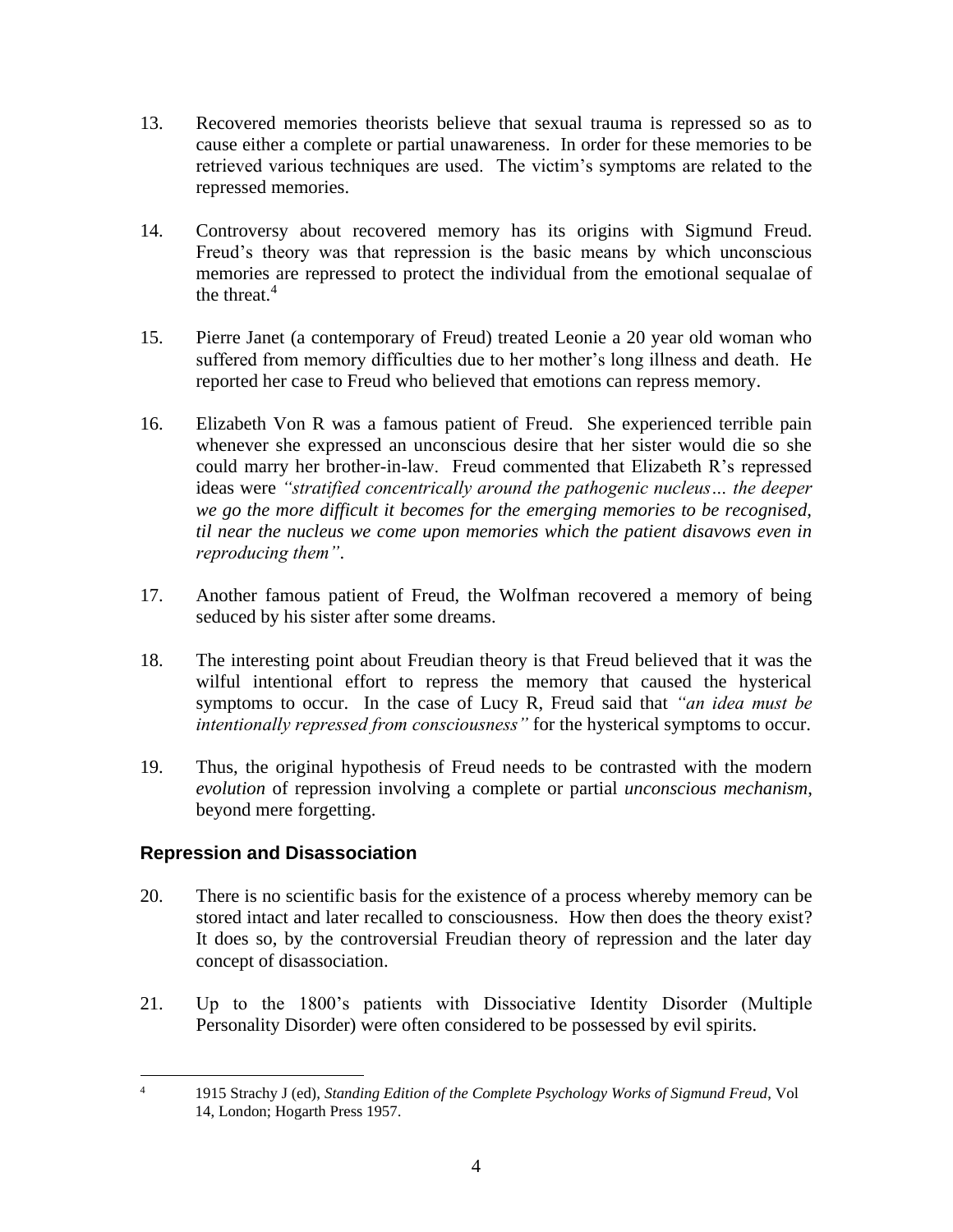- 22. Jean-Martin Charchot and Pierre Janet derived the concept of disassociation. This involves a traumatic event or series of events being *split off* from each other. A traumatic event is not integrated with non traumatic memory. This theory has lead to the diagnosis of multiple personality disorder (Dissociative Identity Disorder).
- 23. Freud, as has been commented upon, explained the concept on the basis of an intentional repression of the '*idea'*.
- 24. As many would be aware, modern portrayals of multiple personality disorder such as '*The Three Phases of Eve'* and *'Sybil'* lead to an increased awareness of the concept and in 1980 Multiple Personality Disorder was included in the  $3<sup>rd</sup>$  Edition of DSM(III). This has in turn led to the renaming of the disorder to Dissociative Identity Disorder in 2000. <sup>5</sup>
- 25. A person with Dissociative Identity Disorder has two or more distinct personalities, each of which determines behaviour during any period in which it is dominant. These are referred to as *alters*. It must be kept in mind that Dissociative Identity Disorder is a chronic dissociative disorder. In diagnostic and clinical terms it requires an *amnestic component*. It also requires *the presence of at least two distinct personalities.*
- 26. It is important to understand that research reports in the United States of America reveal relatively low incidents of Dissociative Identity Disorder.<sup>6</sup>
- 27. Dissociative theorists believe there is a difference in the way traumatic memories are stored in the explicit and implicit memory. As a result of the trauma, the sensory and visual experiences are encoded with the implicit memory.
- 28. How then are the repressed memories brought back into consciousness?
- 29. Such memories are recovered by the triggering of sensual experiences and visual images similar to that which lead to the repression or disassociation.
- 30. Thus repression of memory and its therapeutic retrieval is the corner stone for the controversial theory explaining Anorexia Nervosa; Bulima; Post Traumatic Stress Disorder; Depression; Anxiety state and so on. Proponents advocate that only by *unblocking* such memories can a person be healed.

# **Modern Day Gurus**

<sup>5</sup> American Psychiatric Association Diagnostic and Statistical Manual of Mental Disorders (DSM-IV-TR)

<sup>&</sup>lt;sup>6</sup> Studies report that 0.5 to 3% of general psychiatric hospital admissions meet the diagnostic criteria for the Disassociative Identity Disorders, Kaplan & Sadock's Synopsis of Psychiatry, 9th Edition, p 681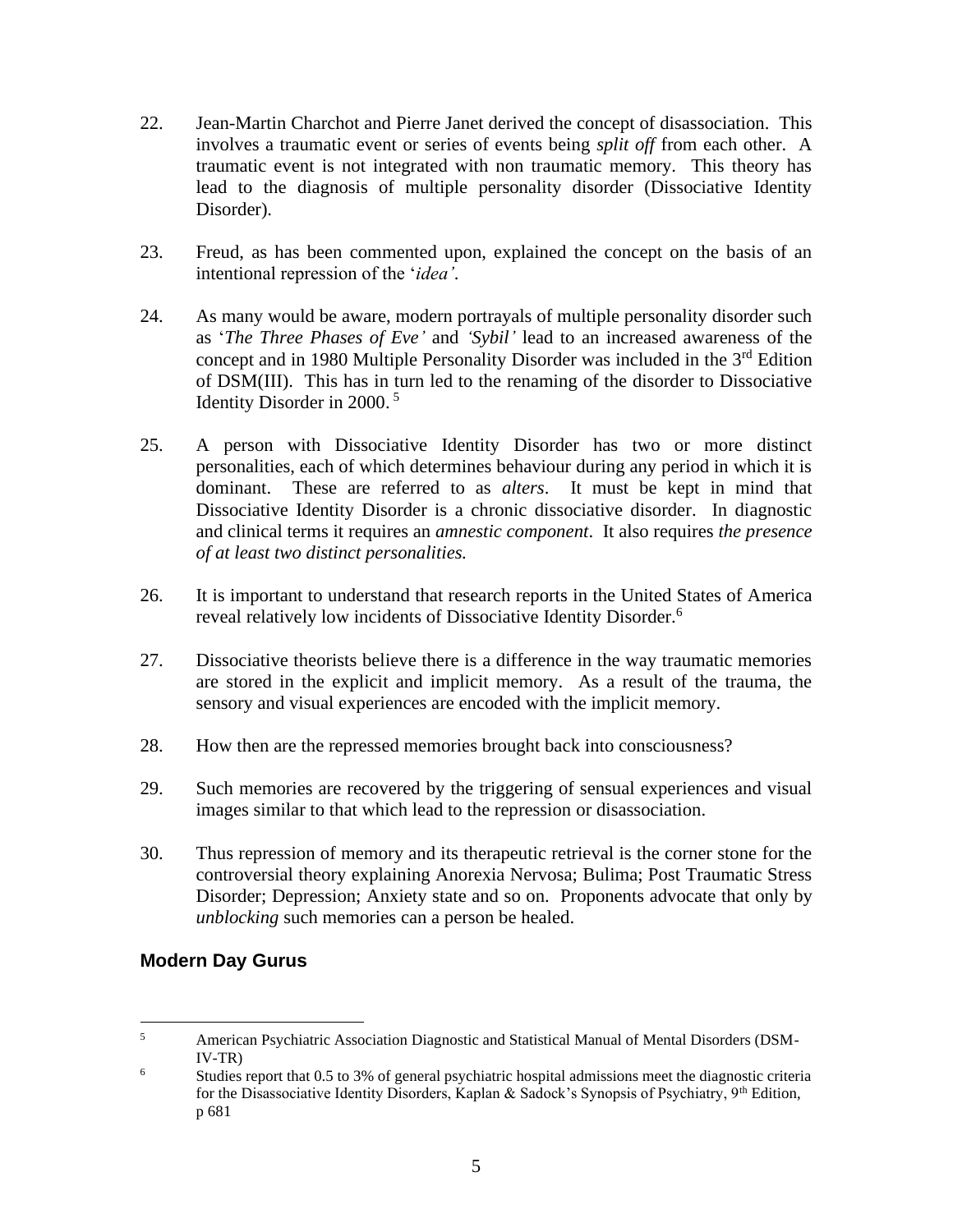- 31. Proponents of recovered memory are increasingly reluctant to disclose their acceptance of the validity of its theorem. It is the author's experience that this is a deliberate stratagem aimed at preventing defence lawyers and the courts from being able to critically examine evidence of complainants who have recovered memories of sexual assault. It also promotes the notion that every person accused of sexual assault must be guilty.
- 32. There is nevertheless an extensive network of psychiatrists, psychologists, counsellors and therapists who implacably believe in the process of recovered memory. This is despite the fact that there is no scientific validity in support of the theory and the fact that there have been so many grave injustices perpetrated by reliance upon it as a valid theorem. The Director of the New South Wales Institute of Psychiatry, Louise Newman, as long ago as 2005, said:<sup>7</sup>

*Of most concern are those practitioners with no or unaccredited qualifications who, because of the unregulated nature of the psychotherapy industry, advertise themselves as experienced clinicians trained to treat an array of issues from stress to the damaging long-term effects of child abuse and maltreatment.*

*Some seeking help have complex problems and are vulnerable to inept or inappropriate therapies. As the recent Herald series on the possibility for problems emerging in this area are highlighted, risks from unqualified therapy are significant, particularly for those struggling with the effects of abuse and past trauma. Focusing on early adversity and traumatic memories can be a distressing, needing experienced and qualified support. It is not uncommon for someone going through this to become depressed and even self-harming if the process is not managed correctly.*

*An underqualified therapist may not be able to judge when to focus on present issues as opposed to the past or when to refer for more specialist support. The effects of an inappropriate therapy can be long lasting and affect relationships, family and working capacity.*

33. Any analysis of recovered memory cannot fail to acknowledge the role of modern day gurus such as Ellen Bass and Laura Davis, the authors of *The Courage to Heal*; *A Guide for Women Survivors of Child Sexual Abuse*. In this book the authors stated: $8<sup>8</sup>$ 

<sup>7</sup> Stricter therapy rules needed, for the sake of community Health, Sydney Morning Herald, 21 September 2005.

<sup>8</sup> E Bass and L Davis, *The Courage to Heal; A Guide for Women Survivor's of Child Sexual Abuse*, Harper & Row, New York, 1988, pp 21 & 22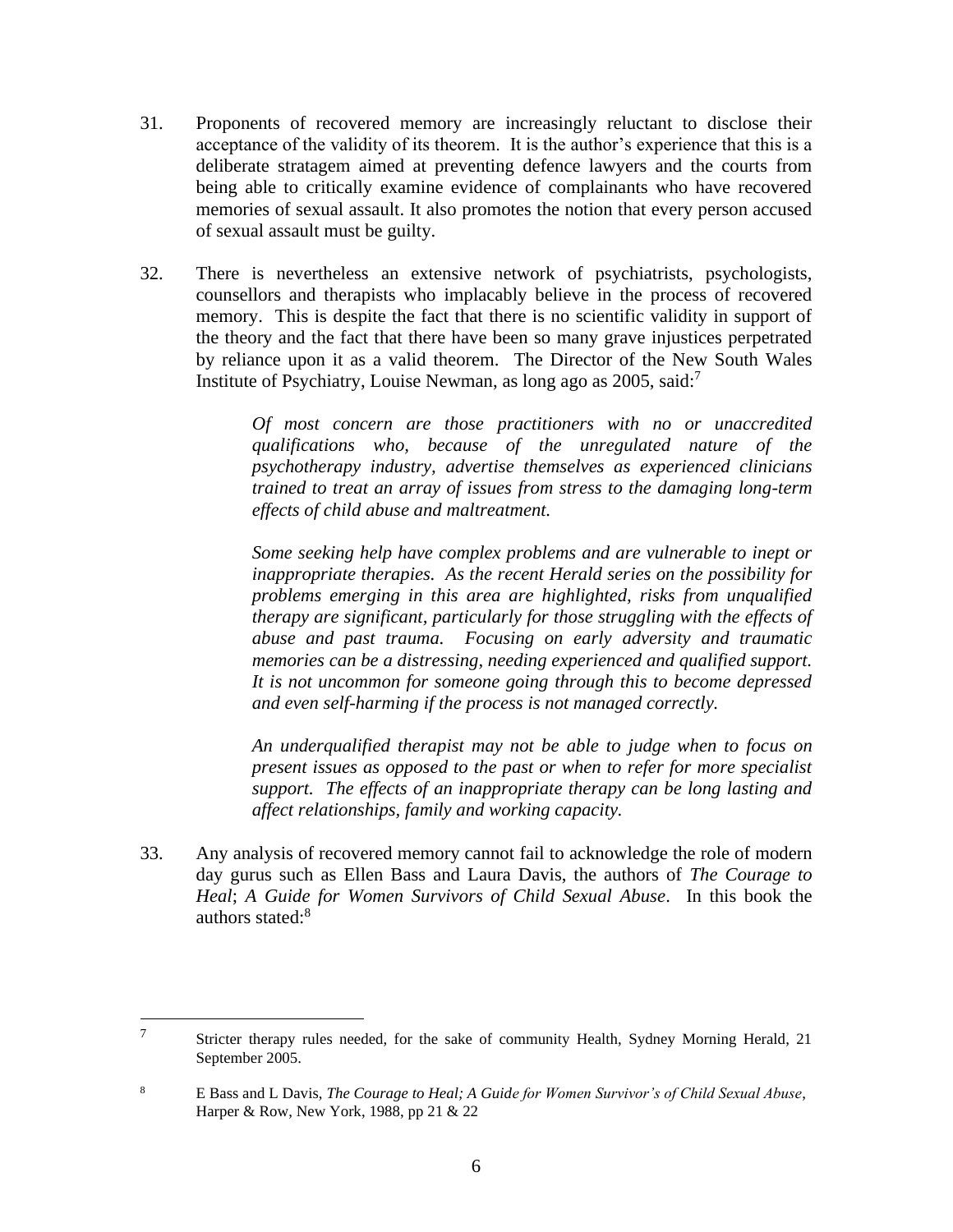*If you are unable to remember any specific instances like the ones mentioned above but still have a feeling that something abusive happened to you, it probably did…*

*To say, 'I was abused' you don't need the kind of recall that would stand up in a court of law. Often the knowledge that you were abused starts with a tiny feeling, an intuition… Assume your feelings are valid. So far, no one we have talked to thought she might have been abused, and then later discovered that she hadn't been. The progression always goes the other way, from suspicious to confirmation. If you think you were abused and your life shows the symptoms, then you were.*

34. The authors also state: $9$ 

*If you have unfamiliar or uncomfortable feelings as you read this book, don't be alarmed. Strong feelings are part of the healing process. On the other hand, if you breeze through these chapters, you probably aren't feeling safe enough to confront these issues. Or you may be coping with the book the same way you coped with the abuse – by separating your intellect from your feelings.*

35. A fundamental tenant of Bass and Davis is the *premise* that it is the person's subjective physical, emotional or spiritual experience that is determinative of whether sexual abuse occurred. The authors state:<sup>10</sup>

> *"Some abuse is not even physical. Your father may have stood in the bathroom doorway, making suggestive remarks or simply leering when you entered to use the toilet Your uncle may have walked around naked, calling attention to his penis, talking about his sexual exploits, questioning you about your body… They are many ways to be violated sexually. There is also abuse on the psychological level. You had the feeling your stepfather was aware of your physical presence every minute of the day, no matter how quiet and unobtrusive you were. Your neighbour watched your changing body with an intrusive interest. You father took you out on romantic dates and wrote you love letters."*

36. Bass and Davis thus actively encourage women to believe that they have been sexually abused despite alleged victims having no memories of the abuse. Further, a victim's physical, emotional and spiritual experience is the essential criterion for determining whether abuse has in fact taken place.

<sup>9</sup> Ibid, p 23

<sup>&</sup>lt;sup>10</sup> *The Courage to Heal: A Guide for Women Survivors of Child Sexual Abuse*, NY: Harper Perennial (originally published by Harper in 1983)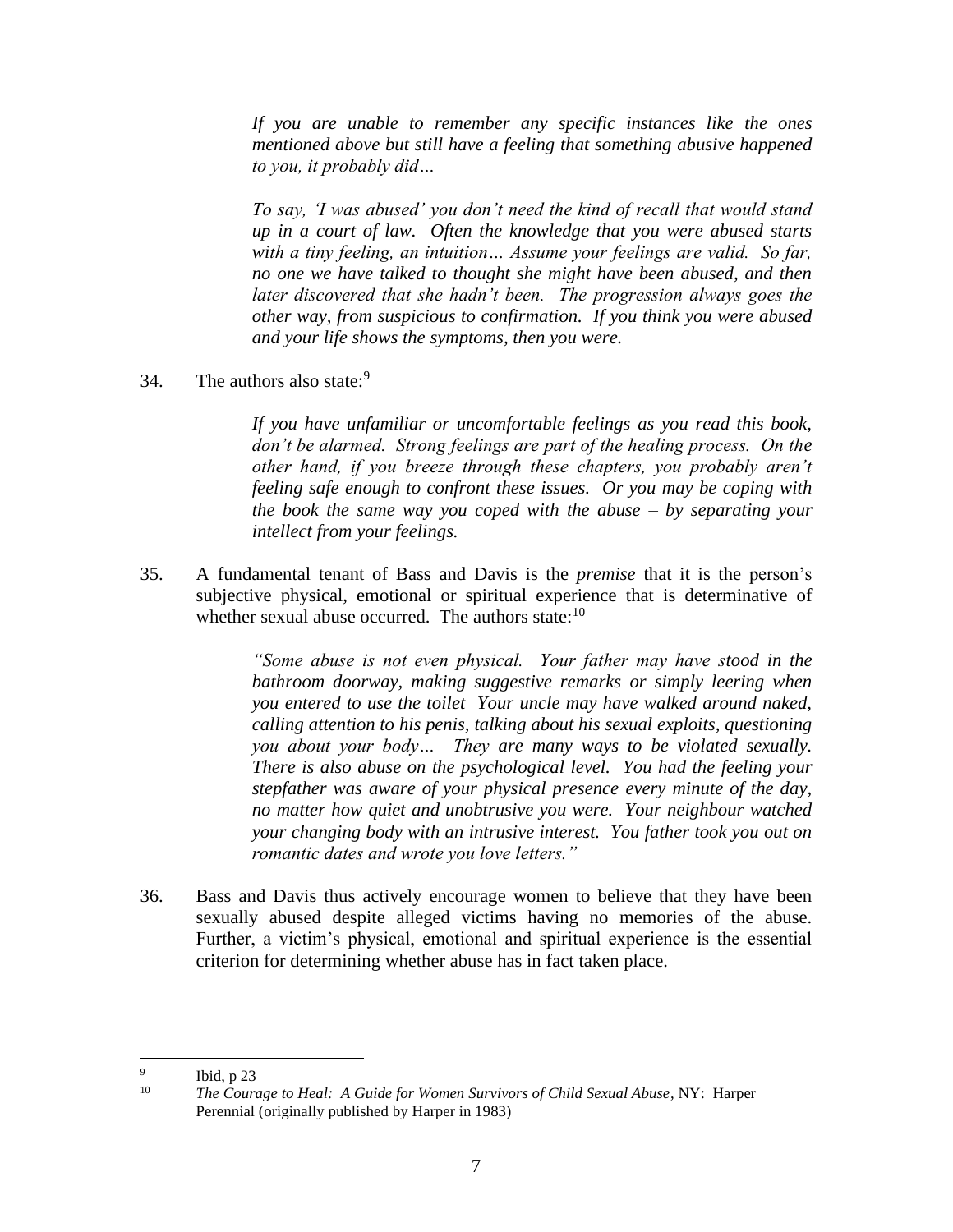- 37. Psychiatrist, Judith Lewis Herman has stated that incest is a "*common and central female experience". <sup>11</sup>* Copywriter E Sue Blume and her book *Secret Survivors* state that "*incest is so common as to be epidemic….".<sup>12</sup>*
- 38. Blume in her book states:

*It is my experience that fewer than half of the women who experience this trauma later remember or identify it as abuse. Therefore, it is not unlikely that more than half of all women are survivors of childhood sexual trauma….Literally tens of millions of 'secret survivors' carry the weight of his hidden history of abuse.*

- 39. The popular incest-survivor authors set out to debunk scientific research on memory and protocols of professional organisations. E Sue Blume stated that incest research *"has been used to hide truth and support lies…"*.
- 40. Those who practice in the area of sexual assault and in particular having represented persons accused, ought be concerned of the exposure of many complainants to popular writings by authors such as Bass and Davis, Herman and Blume. The overriding message conveyed by these authors is that even if a person does not have a memory of abuse that does not mean that abuse has not occurred. In other words, what these popular authors have done is to encourage many thousands of people to believe that they were abused even if they have no memories of such abuse. Furthermore, that an explanation for a person's presenting symptoms are explicable on the basis of repressed memories of abuse. But one example of this is that of the author *Farmer* who has readers undertake one exercise:
	- "*whether or not you have any conscious recollection of the abuse you have suffered*"
	- *You sit down, relax and mentally return to childhood;*
	- *Choose a particular memory, whether fuzzy or clear, and "bring that memory to your full attention";*
	- *You, just like "Danielle" think about how verbally abusive her father had been, and "Hazel", who remembered anger and her mother treating her like a rag doll;*
	- *This "lifts the lid of repression" and unburies the "Hurting Child";*
- 41. Bradshaw (1990, 1992) invites readers to consult his "*index of suspicion; do you have trouble knowing what you want? Are you afraid to try new experiences? If someone gives you a suggestion, do you feel you ought to follow it? If you answered even one of these questions "yes" then you "can count of some damage*

<sup>&</sup>lt;sup>11</sup> Herman, JL (1982) *Trauma and Recovery* NY Basic Books<br><sup>12</sup> Pluma, ES (1990) *Segret Suprimary Hagowring Ingest and* 

<sup>12</sup> Blume, ES (1990) *Secret Survivors; Uncovering Incest and its After Effects in Women.* NY Ballantine Books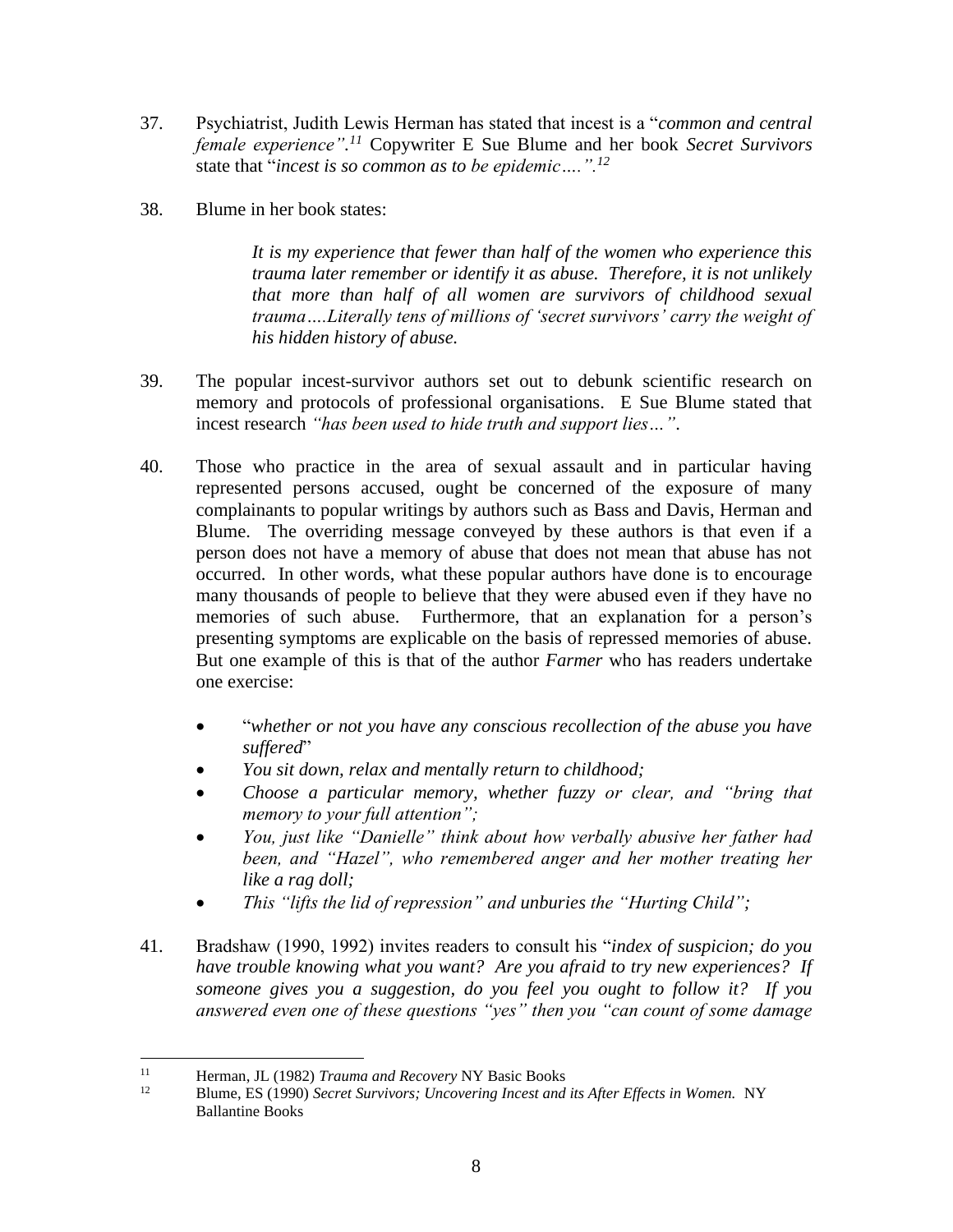*having been done to you… between the 9th and 18th months of your life*". (1992 p.49)

- 42. The real risk with popular authors is the creation of memories which are false.
- 43. Professor Elizabeth F Loftus in her research as to how False Memories can be created, referred to this when she said *"Spend time imagining that you were sexually abused, without worrying about the accuracy of proving anything or having your ideas make sense… ask yourself these questions: What time of day is it? Where are you? Indoors or outdoors? What kind of things are happening? Is there one or more persons with you?"<sup>13</sup>*

# **A Closed Approach**

- 44. One of the most pressing problems in this area is that relating to the ideological approach of therapists. As has already been commented upon, there are many persons who describe themselves as *"therapists*" who in fact have no accredited qualifications whatsoever. Even many psychologists and psychiatrists approach the treatment of their patients with an alarming degree of ideological zeal.
- 45. A critical problem with unqualified therapists is that they are not subject to any rules or protocols such as those in place by Professional Associations such as the Royal Australian and New Zealand Psychiatric College of Psychiatrists/ Psychological Society. Furthermore, such persons are not subject to any professional sanction in the event that their inappropriate techniques are brought to light.
- 46. As is evident from the writings of popular authors such as Bass and Davis, Blume and Herman, many people enter therapy without any memory of abuse but acquire memories in the course of therapy. There are many therapists who believe that notwithstanding that a patient has no memory of alleged abuse that does not mean that they in fact were not sexually abused. The methodology adopted, is one whereby the patient is made the subject of a symptom check list, and the early diagnosis that such "symptoms" are related to a history of abuse.<sup>14</sup>
- 47. In a study in 1988 (Forward and Buck) a therapist who had treated 1500 incest victims, discussed her method of diagnosing clients:

*"You know, in my experience, a lot of people who are struggling with many of the same problems you are, have often had some kind of really painful things happen to them as kids – maybe they were beaten or molested. And I wonder if anything like that ever happened to you?"* (p.161)

<sup>13</sup> Loftus, Elizabeth F (Sep 1997) 'Creating False Memories', Scientific American, vol 277, no 3, pp.70-75.

<sup>&</sup>lt;sup>14</sup> See The Reality of Repressed Memories, Elizabeth F Loftus, American Psychologist May 1993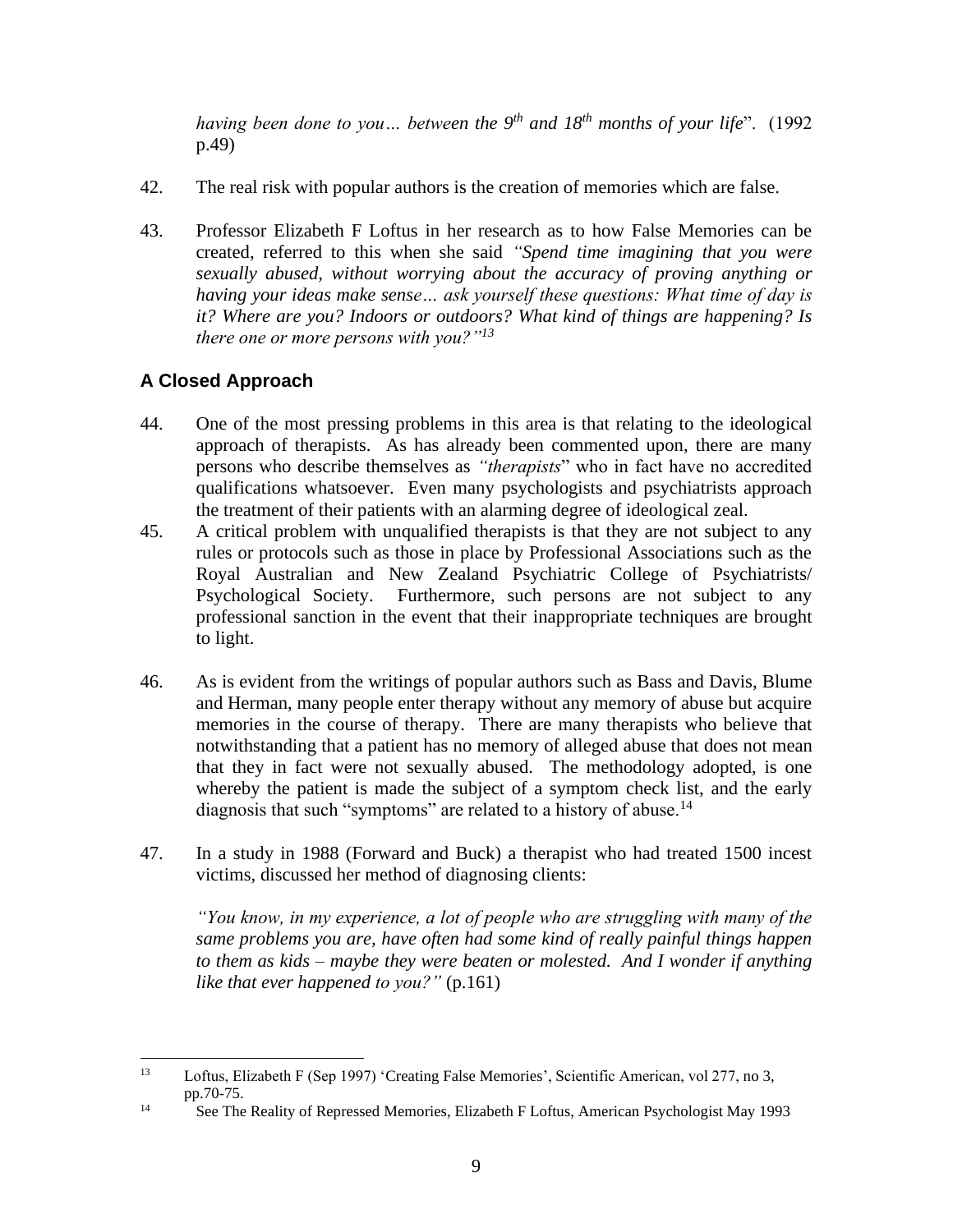- 48. Others adopt similar leading approaches such as "*your symptoms sound like you have been abused when you were a child. What can you tell me about that?*" or "*You sound to me like the sort of person who must have been sexually abused. Tell me what that bastard did to you*".
- 49. The raising of the alleged history of sexual abuse conveys to the patient that here is a therapist who believes whatever the client is going to tell them. In particular, any alleged memories of a history of sexual abuse.
- 50. A frequent methodology adopted by therapists in assisting patients recover memories of abuse is that of dreams. Frederickson (1992) uses a methodology "*to expand on or explore images that have broken through to the conscious mind, allowing related images of the abuse to surface. The process lets the survivor complete the picture of what happened, using a current image or flash as a jumping-off point*". This also involved assisting the patient to expand on the images and sensations arising from the dreams "*to shed light on or to recover our repressed memories*". In particular she encourages the use of hypnosis to "*retrieve buried memories*" and for patients "*jot down suspected memories of abuse you would like to explore. Include your own felt sense of how you think you were abused*".
- 51. An important issue that frequently arises is that complainants are invariably referred to support groups to undertake therapy. One such group in New South Wales is Advocates for Survivors of Child Abuse which conducts its workshops at Mayumarri. The group was commenced by the well known victims advocate Liz Mulliner. This group, like other survivor of incest groups, publish an extensive list of reading materials. A focus of many of the materials and treatment regimes advocated are those based on recovered memory.
- 52. A problem that can arise with such groups is that of "proto-extension". This is a process that encourages a person to remember details from other victims stories.

#### **Confirmatory Bias**

- 53. We have all experienced the tendency for one to look for evidence that confirms one's suspicions. It is a common enough human trait. This concept known as "*confirmatory bias*" can and often does affect therapists.
- 54. Therapists often use techniques that *confirm* their biased theory about a patient's presenting symptoms. Check lists are invariably used that have closed questions or leading cues to alert the patient to the direction that the therapist wants the patient to take. In particular these check lists will often seek to elicit a *history* of symptoms that can be categorised as those commonly experienced by persons who have suffered sexual abuse. Often, the therapist has the best of intentions, namely to do their best to help the particular client. However, these *closed*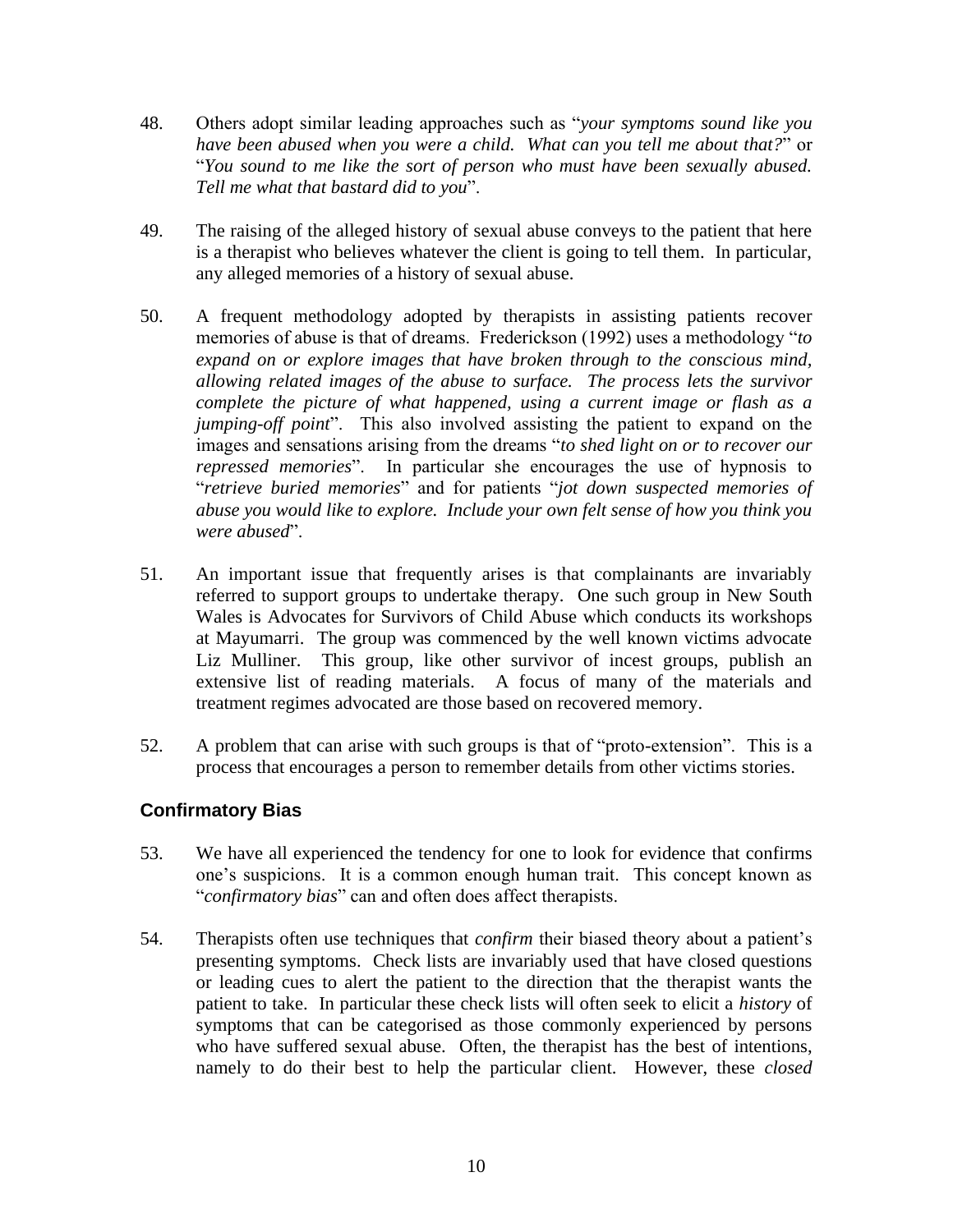*techniques* can and often do lead to a patient forming a belief about a memory that is false. $15$ 

55. Laura Davis in The Courage to Heal Workbook says this about locating an appropriate therapist:

*"There are certain basic things that are necessary in a counsellor. You should make sure your prospective counsellor:*

- *Believes that you were abused*
- *Never minimizes your experience or the pain it's caused you*
- *Has information (or is wiling to get information) about the healing process for adult survivors of child sexual abuse*
- *Is willing to hear and believe the worst experiences you have to talk about*
- *Keeps the focus on you, not on your abuser*
- *Doesn't push reconciliation or forgiveness*
- *Doesn't want to have a friendship with you outside of counselling.*
- *Doesn't talk about his or her personal problems*
- *Doesn't want to have a sexual relationship with you, now or ever in the future*
- *Fully respects your feelings (grief, anger, rage, sadness, despair, joy)*
- *Doesn't force you to do anything you don't want to do*
- *Encourages you to build a support system outside of therapy*
- *Encourages your contact with other survivors of child sexual abuse*
- *Teaches you skills to take care of yourself*
- *Is willing to discuss problems that occur in the therapy relationship"*
- 56. The differences in the approach between legal and psychotherapeutic requirements are summarised as follows:<sup>16</sup>

<sup>&</sup>lt;sup>15</sup> The Reality of Repressed Memories, Elizabeth Loftus, American Psychologist May 1993 p.530; Courage to Heal Workbook for Women and Men Survivors of Child Sexual Abuse, Laura Davis.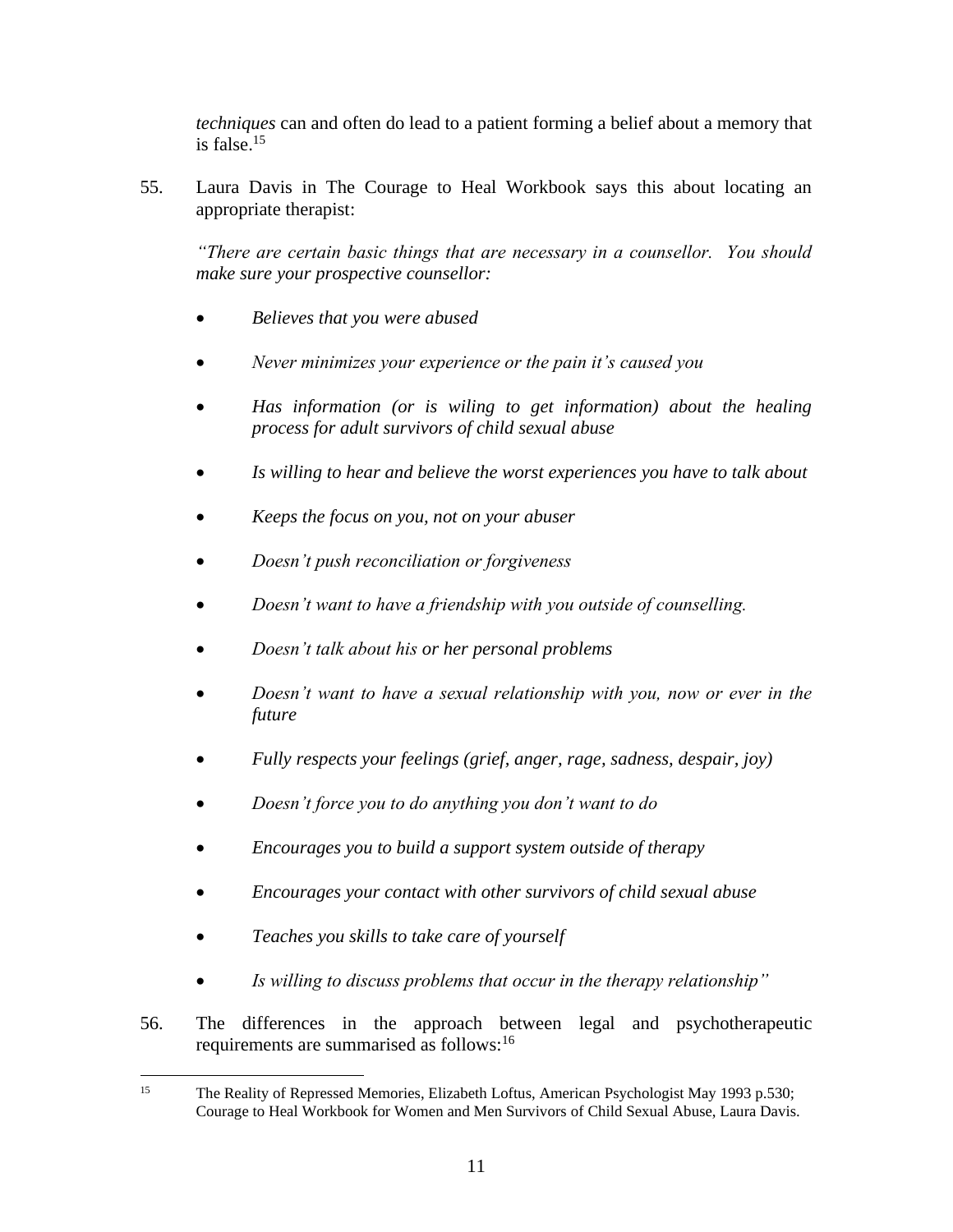#### **Investigative Role Therapeutic Role**

Historical truth Narrative truth Emotionally Neutral Emotionally orientated  $Goal - no change$   $Goal - is change$ Suggestions undesirable Suggestions desirable Establish guidelines No Guidelines

Leading questions avoided Leading questions required Video taping required Recording considered intrusive

#### **False Memories**

- 57. Loftus and Ketcham describe how memories can be implanted into a person's real-life autobiography. Piaget held a memory for over a decade of his attempted kidnapping when he was an infant. His nanny confessed that she had made up the story. Piaget assumed "I therefore, must have heard as a child the account of this story, which my parents believed and projected into the past in the form of a visual memory".
- 58. Laurence and Perry asked twenty-seven (27) highly hypnotisable individuals during hypnosis to chose a night from the previous week and to describe their activities during the half hour before going to sleep. A suggestion was implanted that they had heard some loud noises and had awakened. Thirteen of the twentyseven subjects stated after hypnosis that the suggested event had actually taken place. Of the thirteen, six were unequivocal in their certainty. The remainder came to the conclusion on the basis of reconstruction. The subjects were told that the noises had been suggested to them during hypnosis. They still maintained that they had heard them. (Laurence and Perry, 1983, p.524).
- 59. In a study conducted in 1991 by Haugaard, Reppucci, Laurd and Nauful, children aged 4 to 7 were induced to believe they saw a man hit a girl, when he had not. The study showed that not only did they recall the non-existent hitting, but added their own details.
- 60. In a study conducted by Pynoos and Nader (1989) children were asked to recall a sniper attack at a school playground. A number of the children were not at the school during the shooting. A number of these persons had memories of the shooting when they were not even at the school and provided details of what they had so called observed.
- 61. Loftus undertook research as to implanted memory involving a 14 year old boy named Chris. He had been convinced by his older brother, Jim, that he had been lost in a shopping mall when he was 5. He was told it occurred in 1981 and 1982.

<sup>&</sup>lt;sup>16</sup> GW Byrnes "Memories of Abuse" 1995 1(3) Psychotherapy in Australia 5 and 6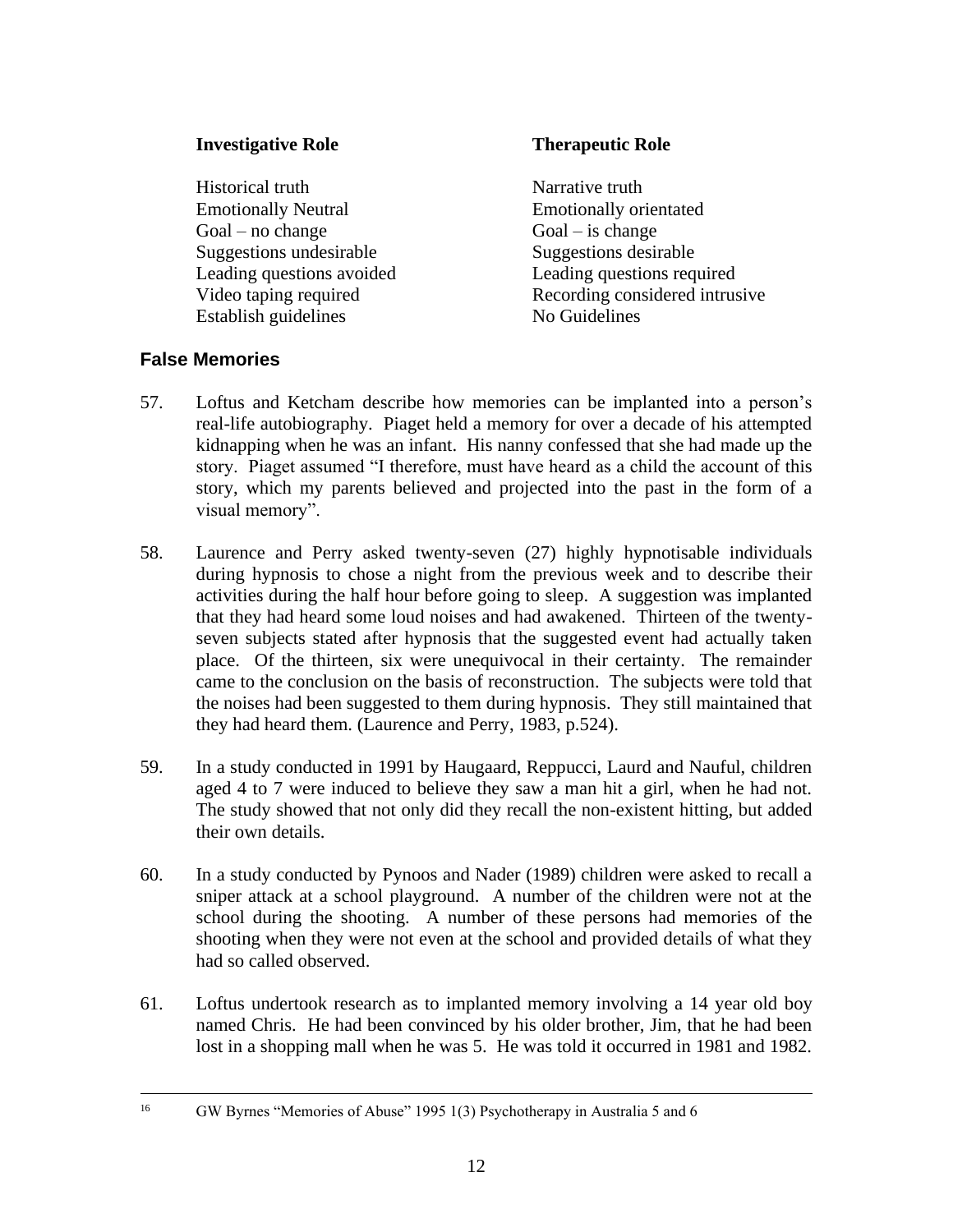He told Chris that he was found being led down the mall by a tall, older man wearing a flannel shirt. Chris was crying and holding the man's hand.

62. Two days after the older sibling had convinced his younger brother of this incident, Chris recounted his feelings about being lost:-

"*That day I was so scared that I would never see my family again. I knew that I was in trouble*".

- 63. As the days went on he recovered further memories including being told not to get lost again by his mother and then the old man's flannel shirt. As time when on, Chris recounted even more specific memories including that the elderly man was bald and he could recall the type of glasses worn by the man who rescued him.
- 64. A famous case involving a false memory of abuse is that of Paul Ingrim. He was the Chair of the County Republican Committee and was arrested for child sexual abuse in 1988. He denied to Detectives all of the allegations. The police repeatedly interrogated him over some five months including having him interviewed by a psychologist. He then commenced to admit to sexual assaults involving rape and being involved in a Satanic Worshipping Cult which had murdered 25 babies. The Detectives and/or Psychologist used coercive techniques in suggesting to him that particular types of abuse had occurred. One such leading technique was to repeatedly suggest to him that he and several other men had raped his daughter.
- 65. A psychologist was retained by the prosecution to interview Ingrim, namely Richard Ofshe. As Elizabeth Loftus observes, Ofshe made up a completely fabricated scenario. He informed Ingrim that two of his children had reported that he had forced them to have sex in front of him. Ingrim could not remember this. At Ofshe's urging, Ingrim recovered the memory of the scene. As the interrogation went on, he recovered more and more memories and eventually wrote a confession that the psychologist had invented.
- 66. As Elizabeth Loftus observed:-

"*These examples provide further insights into the malleable nature of memory. They suggest that memories for personally experienced traumatic events can be altered by new experiences. Moreover, they reveal that entire events that never happened can be injected into memory. The false memories range from the relatively trivial to the bizarre. These false memories, with more or less detail, of course do not prove that repressed memories of abuse that return are false. They do demonstrate a mechanism by which false memories can be created by a small suggestion from a trusted family member, or by hearing someone lie, by suggestion from a psychologist or by incorporation of the experience of others into one's own autobiography.*"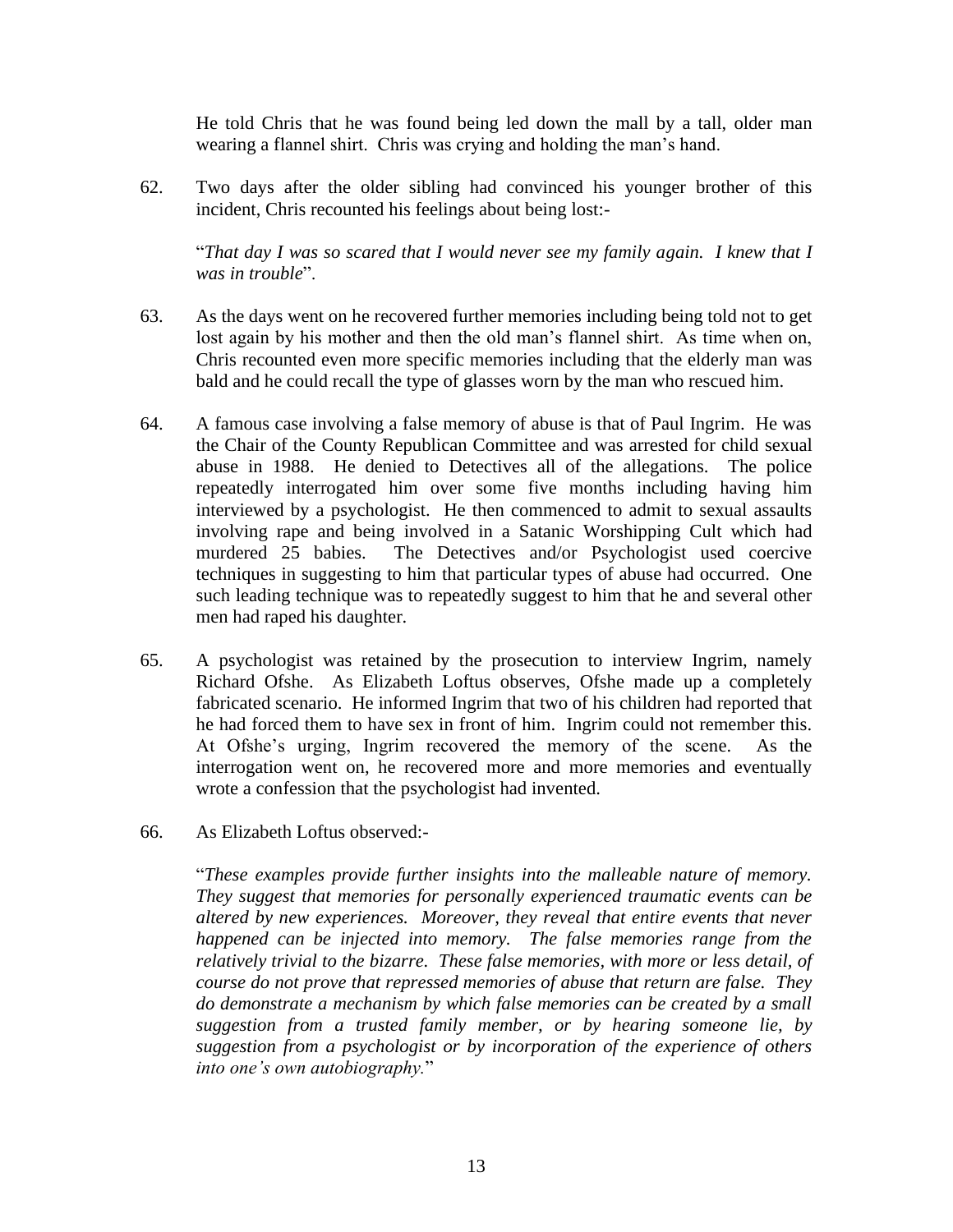#### **A Thoroughly Debunked Theory**

67. In 1996 Hope & Hudson, two eminent researchers published a paper as to the scientific validity of the theory of repressed memory. The authors found that:  $17$ 

> *Laboratory studies over the past sixty years have failed to demonstrate that individuals can 'repress' memories. Clinical studies which extrapolate from the laboratory to the study of real-like traumas must consequently start with the null hypothesis; that repression does not occur…. In summary, present evidence is insufficient to permit the conclusion that individuals can 'repress' memories of childhood sexual abuse. This finding is surprising, since many writers have suggested that there is a high prevalence of repression in the population.*

- 68. Proponents of recovered memory are loathe to accept that Freud, who was the originator of repressed memory, changed his theory from trauma to children's fantasies of being seduced as the cause of repressed memory. Freud debated whether repression was a conscious or unconscious process.
- 69. Modern studies of human memory have demonstrated the need to distinguish between repression, suppression and forgetting.
- 70. Repression involves memory being laid down into the unconscious mind so as the individual *is unaware of it*. Suppression involves a person being conscious of past traumatic events such as sexual abuse but failing to divulge the memory because of shame or guilt, in other words a conscious decision to suppress the memory. Non forgetting as we know is a common enough experience.<sup>18</sup>
- 71. It is the therapeutic context which needs to be critically examined for one to understand how a person's recall can be influenced by a variety of means, in particular, therapists. In a therapeutic context there are a number of factors which are apparent which can influence a person's so-called memory of sexual abuse, such as;
	- The biased approach of therapists and their use of unreliable techniques including leading questions; imagistic work, dream work, journal writing, body work, hypnosis, art therapy, feelings work, group therapy and confrontations.

<sup>17</sup> Can Memories of Childhood Sexual Abuse be Repressed? Harris & G Pope Jr and James I Hudson, Psychological Medicine, 1995, Cambridge University Press; Rivers v Father Flanagans Boys Home (2005) District Court of Douglas County Nebraska

<sup>&</sup>lt;sup>18</sup> "Suppression" is defined as a common act of controlling and inhibiting an unacceptable impulse, emotion or idea; differentiated from repression in that repression is an unconscious process; Comprehensive Text Book of Psychiatry by Kaplan & Saddock  $8<sup>th</sup>$  Ed.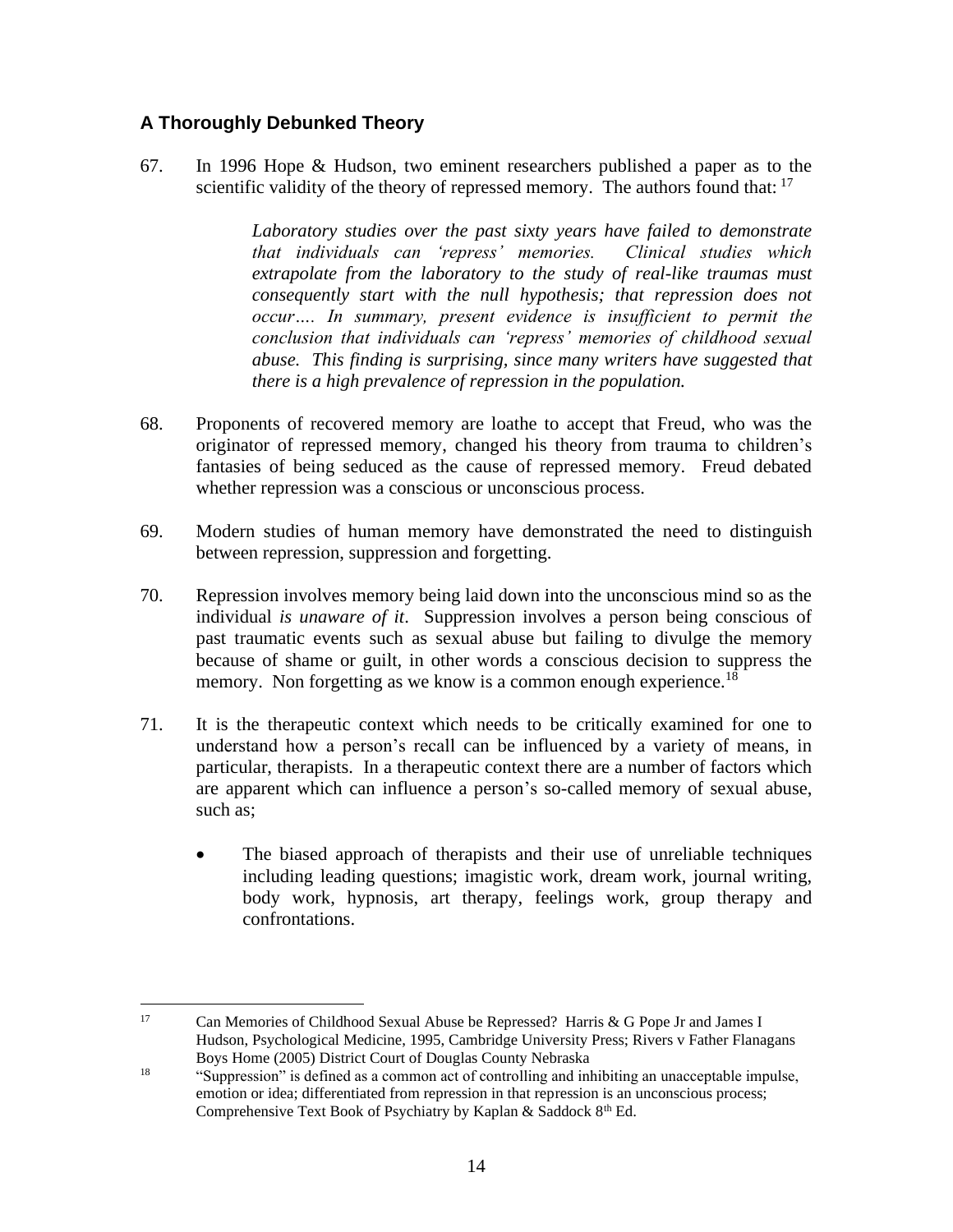- The influence of popular authors, the media and proponents who continue to portray a standard or normal modality of being a victim of sexual abuse. The influence that a therapist has over the patient and especially those therapists represents a particular expertise such as hypnosis, EMDR, neurolinguistic programming, satanic ritual abuse and so forth.
- That a patient is often referred to a particular therapist through a network and the propensity of the patient to undergo therapy advanced by the therapist as a means of getting better.

# **ILLUSTRATIVE CASES**

- 72. Repressed memory is a phenomenon that has developed at a remarkable rate in the United States of America and certainly is now firmly entrenched in Australia. There is a very strong likelihood that there will be an increasing number of cases in which this issue will be extremely important. A number of celebrities, especially those in the United States of America have become firm advocates of this so called 'syndrome'. The most famous to date is Roseanne Arnold who has been only too happy to "disclose" her experiences to her adoring public. Roseanne has alleged that her mother had placed soap in her vagina, her father played with his penis, and also chased after her in their home whilst he was wearing dirty underclothes. She was reported as saying, *"I say what I say because my fans want to hear it"*. Roseanne alleged that her sister, Stephanie was also abused. She asserted that she and her sister would talk about the abuse for days on end. Her sister Stephanie denies that she was ever abused and she has never had any knowledge that her sister had been abused.
- 73. It is important to understand, as to what is meant by repressed memory. Research indicates that our brains do not necessarily contain a complete record of past experience. Once theory suggests that misleading information may **replace** the original memory. Another suggests that misinformation may only make original memory more difficult to retrieve. In this latter case a person with the right sort of prompting or leading will be able to recover the original memory and thus be able to put to one side the misleading information.
- 74. A number of authors have observed that memory repression in this context (that is child sexual assault) involves the total banishment from consciousness of the memory.<sup>19</sup>
- 75. It is important to recognise that children who have been sexually abused may have difficulty with their memory. A number of studies have shown that victims of sexual assault do have such difficulties. In one study thirty eight percent of

<sup>19</sup> See *R J Ofshe and NT Singh (1993) Recovered memory therapies and robust repression, A collective area (1993). University of California Berkeley.*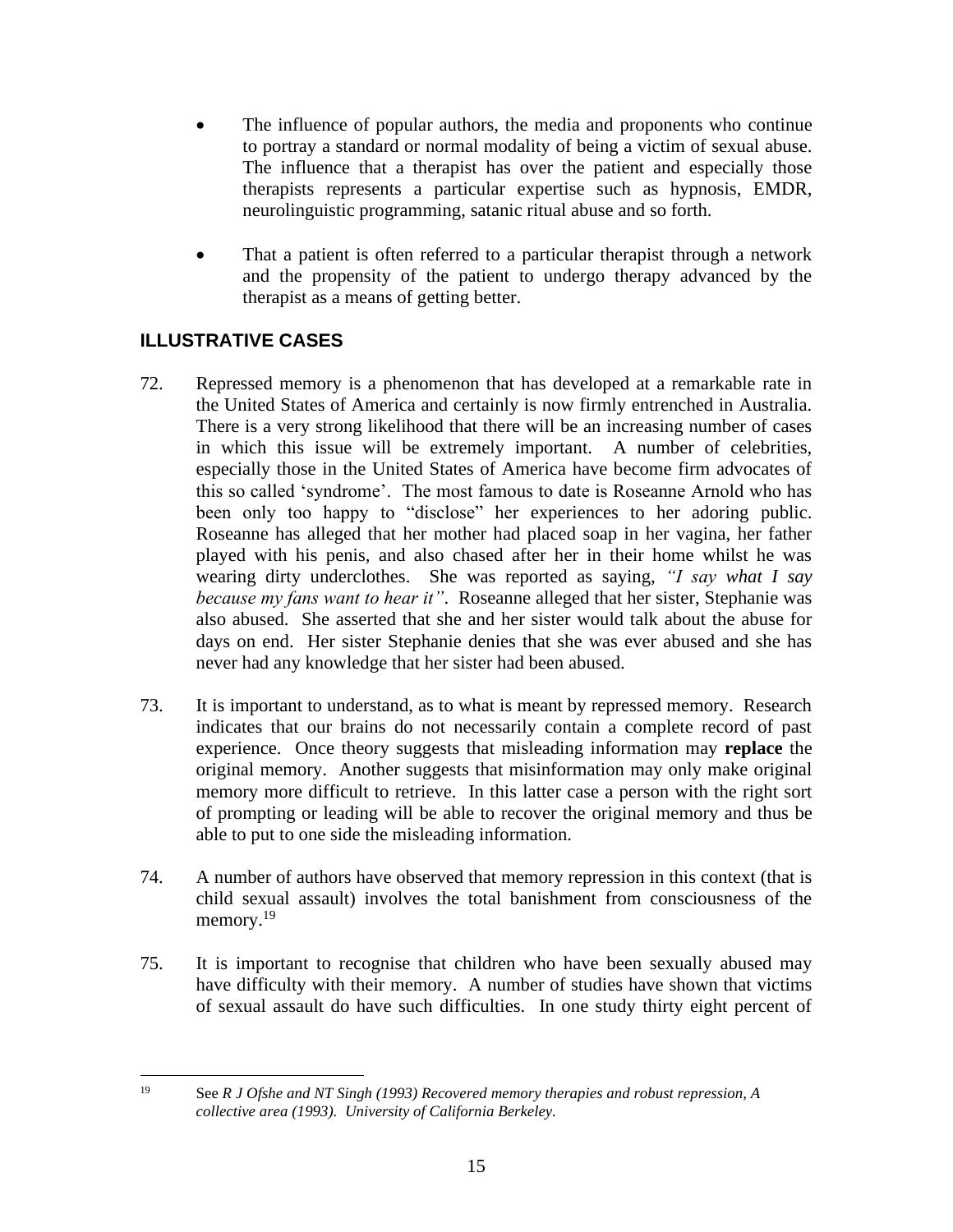women who had apparently been abused when they were aged between three and twelve could not remember the abuse some seventeens years later. $20$ 

- 76. If a child's memory is weak they are likely to be more suggestible. They are also subject to **substitution of memory** and in a study conducted by Pynoos and Nader<sup>21</sup> it was found that children who had heard stories of an actual sniper attack at their school later recalled having seen parts of the attack. In a study conducted by  $Ceci<sup>22</sup>$  he was able to convince children that they had their hands caught in a mouse trap and had to go to hospital to get the trap removed. This was done by inducing the child to repeatedly think about the event. In a study conducted by Loftus,  $23$  she was able to convince a number of adults that they had been lost in a shopping mall for some considerable time at about the age of five years. This was done by convincing the adults to believe that these were the memories of a close family member. In this way the false memories were implanted in the context of a relatively short time period and under little pressure. In a study conducted by Spanos<sup>24</sup> hypnotic regression suggestions were given to a number of adults and they were convinced to develop past life identities. Some of these "remembered" that they had been abused as children. These and other studies tend to indicate that memory may well be **reconstructive** and certainly that false recollections can be induced by suggestive procedures.
- 77. An extremely controversial illustration of some of the issues that can arise are illustrated by the case of **George Franklin**. In 1969 an eight year old Susan Nason was murdered. Franklin's daughter Eileen Franklin Lipsker was herself aged eight at the time of the murder. Miss Lipsker at the age of twenty eight years, recovered a memory of her father killing her best friend. That is her memory had been repressed for over twenty years. The circumstances in which she asserted her first flashback occurred in January 19899 when she was playing with her young children. Her five year old daughter, Jessica looked up and asked her mother a question, "Isn't that right mummy?" With that question Miss Lipsker recalled seeing her friend's eyes before she was murdered. She then recovered other memories and eventually recalled that she had seen her father with his hands raised above his head with a rock in them. She remembered seeing her friend covered in blood and the silver ring on her finger smashed.
- 78. Eileen's memory was accepted by her therapist and her father was charged with murder. On 30 November 1990 he was found guilty of murder in the first degree.

<sup>&</sup>lt;sup>20</sup> M Williams, Adult memories of child abuse, Preliminary findings from a longitudinal study, The Advise (1992) at 5 19-20

<sup>21</sup> Pynoos R S and Nader K, Children's memory and proximity to violence. **Journal of American Academy of Child and Adolescent Psychiatry (1988) at 28,** 236-241

 $^{22}$  S J Ceci, Cognitive and social factors in children's memory

Loftus, Therapeutic recollection of childhood abuse when a memory may not be a memory. Champion March 1994

<sup>&</sup>lt;sup>24</sup> N P Spanos et al, Secondary identity enactments during hypnotic past-life regression, Journal of personality and social psychology (1991) at 61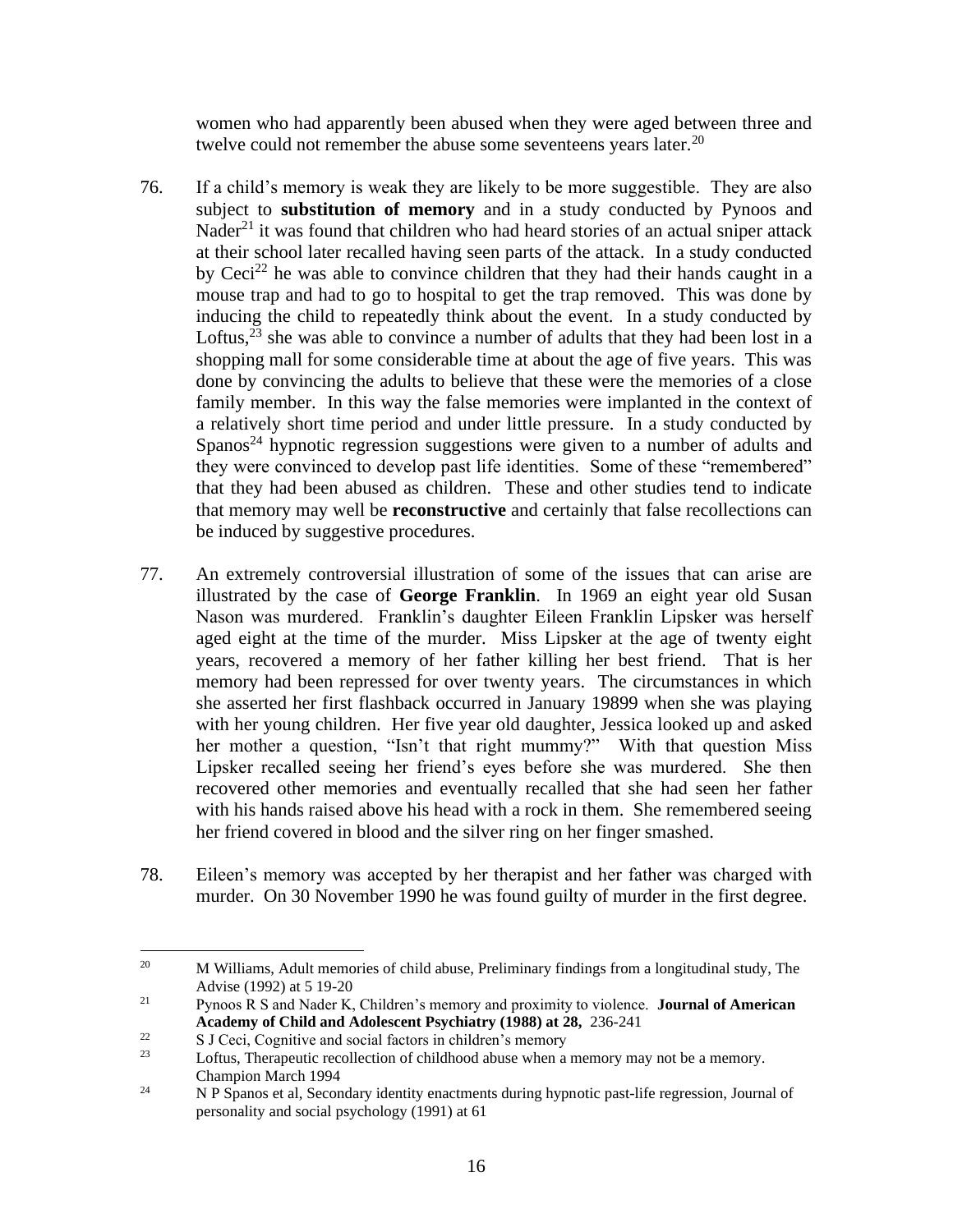- 79. The prosecution relied upon expert testimony that repressed memory was a valid psychological diagnosis despite no scientific evidence that could demonstrate the authenticity of it. In the Franklin trial the jury were obviously more impressed with the expert retained by the prosecution who boldly asserted its legitimacy.
- 80. In examining the evidence of Miss Lipsker one is confronted with the issue of whether her memory was authentic or not. If it was not authentic then from what source did she obtain the information upon which her so called "memory" was based. The facts of the murder were extensively reported upon in 1969. The media reports contained graphic details as to the way in which the young girl was murdered. Such details included the fracturing of the girl's skull, the wearing of a silver Indian ring, the crushing of that ring. The other remarkable feature of the case was the way in which Miss Lipsker's "memory" varied. In the first statement to police she told the police her father was driving her and her sister Janice to school when they first saw Susie and he made Janice get out of the van and Susie got in it. At the preliminary hearing she had no memory of Janice being in the van. In her first statement to police the trip happened on the way to school in the morning. At the preliminary hearing after it was apparent that Susie had not been missing until after school was out, she "recalled" that it was in the later afternoon.
- 81. In 1983 one of the most controversial cases involving allegations of sexual assault arose in California and became known as the Martin Pre-School Case. The case originated when a mother of the kindergarten observed that her son's anus was red and that the child had informed her that a pre-school teacher had taken his temperature.
- 82. The case quickly developed into the most bizarre of allegations including the children had observed animals being slaughtered; that they had been forced to eat cake faeces; they had been taken to churches, to devil land and into underground tunnels beneath the pre-school.
- 83. The Los Angeles District Attorney asserted that the pre-school had been established for the purpose of child abuse and for the production of pornography. It was claimed that it was part of a paedophile network of other day care centres and investigators concluded that 150 children at the pre-school had been abused. Those arrested included the pre-school teacher who had allegedly taken the temperature of the child; his sister, his mother, his grandmother and three other teachers at the school who were charged with 321 counts of sexual assault involving a number of children.
- 84. The key expert relied upon by the prosecution was one Dr Roland Summit, Psychiatrist. Dr Summit gave evidence that children are not capable of fabricating stories of sexual assault. He advanced his theory of *"The Child Sexual Abuse Accommodation Syndrome"*. It was arrived at as result of Summit's work with adult survivors of sexual abuse and from discussions with social workers,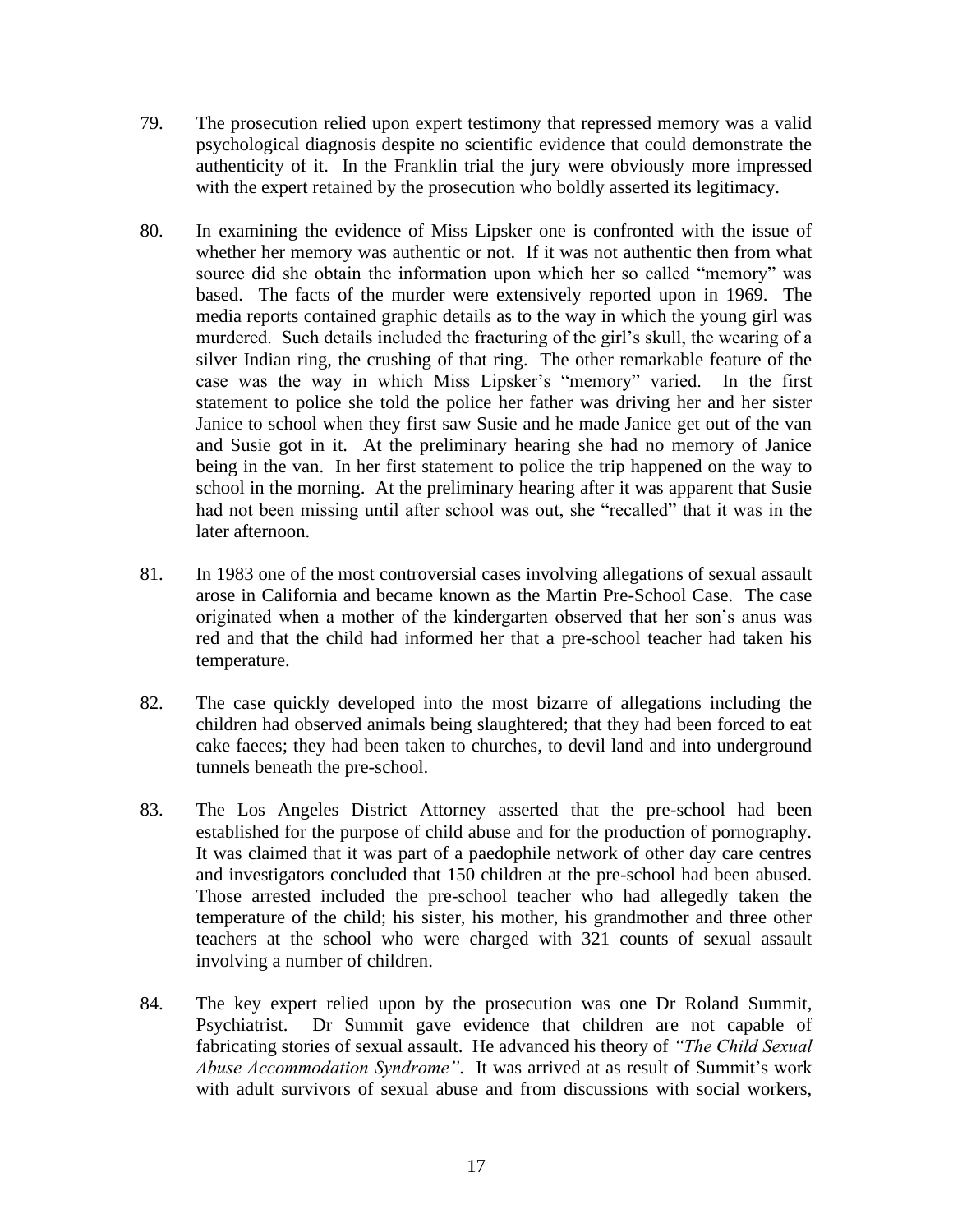psychologists, journalists, police, nurses and persons such as Kay McFarland, a social worker who had pioneered the technique of using anatomically record dolls to encourage children to disclose sexual abuse.

- 85. The case eventually collapsed and became one of the most expensive debarkle in US criminal history.
- 86. A key feature of the case was the controversial opinions expressed by Dr Summit and his maintenance of the aforementioned syndrome.
- 87. In the course of the case Dr Summit attended various conferences including a Child Abuse Conference in Washington when he spoke of a new type of abuse in which children were forced to faeces, participated in blood sacrifices and engaged in sexual ceremonies with grove figures.
- 88. According to Summit a child who has been exposed to sexual abuse may development accommodation mechanisms including *"domestic martyrdom"*, *"splitting of reality"*, *"altered states of consciousness"*, *"self mutilation"*, *"promiscuity"*, *"projection of rage"*, *"substance abuse"* and a range of other destructive behaviours.
- *89.* Summit in 1992 conceded that his that conceded that CSAAS originated not as a *"laboratory hypothesis or as a designated study of a defined population. It emerged as a summary of diverse clinical consulting experience defined at the interface with paradoxical forensic reaction. It should be understood that without apology that the CSAAS is a clinical opinion, not a scientific instrument".*
- 90. Summit further conceded that:

*"Syndrome seems to mean a diagnosis which an expert contrives to prove an injury. Syndrome evidence has become a generic term for diagnostic medical or psychological testimony which must be closely scrutinised for scientific reliability, less the intrinsic authority of the expert witness improperly prejudice a jury through contrived or eccentric opinion"*

91. The well known author Freckelton has observed:

*"The fact is that by cloaking the entity in the language of medical diagnosis, which is the inevitable connotation of the word 'syndrome' Summit originally invested it with a resonance of legitimacy (and no doubt did so advisedly) which it would not otherwise have commanded. The difficulty is that the description is inappropriate from at least two points of view – it is not an entity susceptible of classification in terms of being a constellation of signs or symptoms whose medical aetiology may be unknown; nor is it a pathological condition of any demonstrated kind."*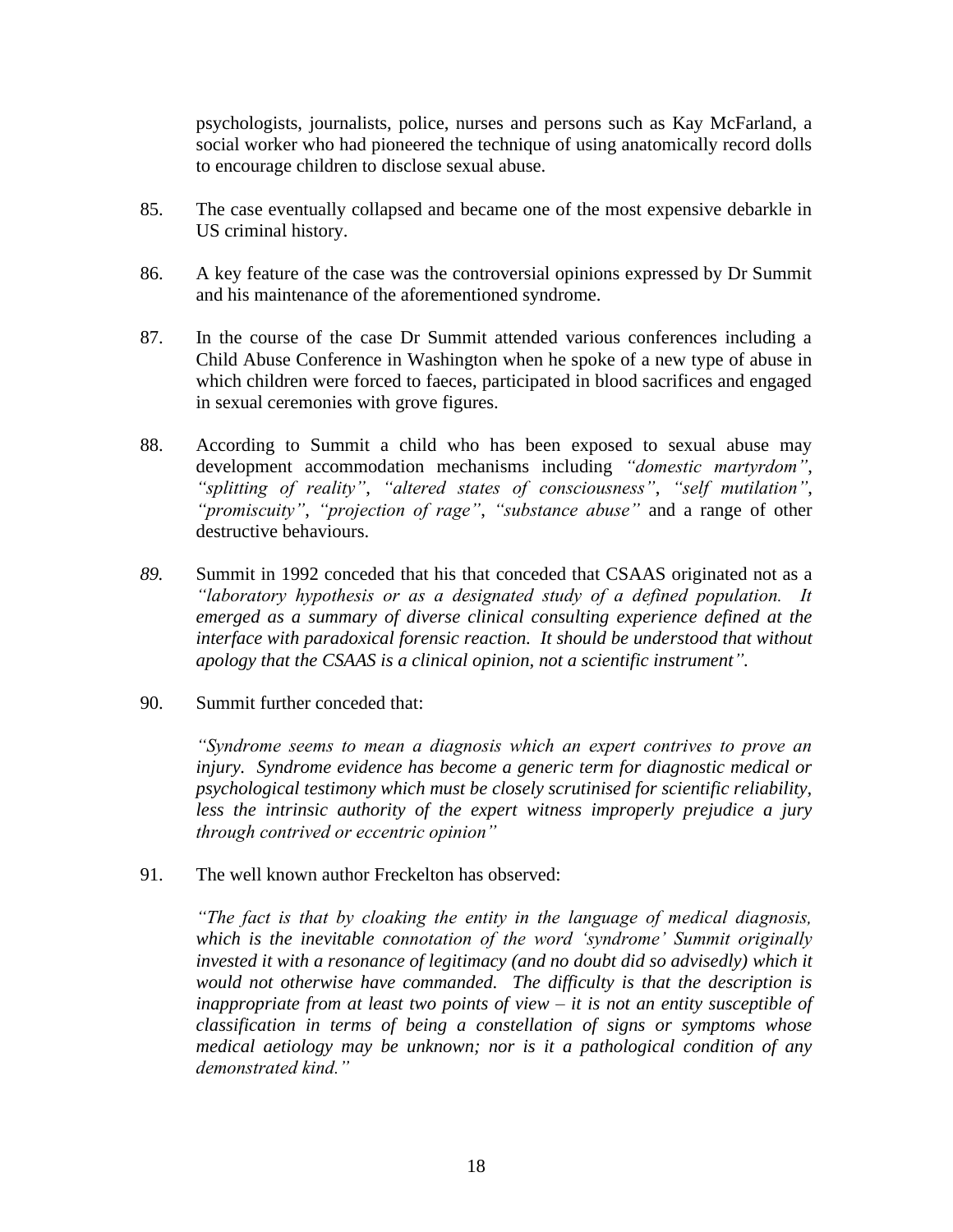- 92. Significantly, Summit conceded that the behavioural patterns that he identifies are not pathological; rather they are descriptive of normal children making normal adjustments to an abnormal environment.
- 93. Summit, himself, stated:

*"There has been some tendency to use the CSAAS as an offer of proof that a child has been abused. A child may be said to be suffering from or displaying the CSAAS as it if is a malady that proves the alleged abuse. Or a child's conspicuous helplessness or silence might be said to be consisted with the CSAAS, as if not complaining proves the complaint. Some have contended that a child who retracts is a more believable victim than one who has maintained a consistent complaint. Such absurd distortions fuel the fire against the CSAAS."*

- 94. There is a need for significant caution where expert evidence is relied upon by prosecutors to establish that symptoms allegedly experienced by complainants in sexual assault cases may be typical of persons who have been in fact sexual abused. This has particular relevance in jurisdictions such as Tasmania and in New Zealand where such evidence has been sought to be relied upon.<sup>25</sup>
- 95. A number of experts have expressed concerns about the opinion of Summit.<sup>26</sup>.
- 96. Beitchman Etal (199, p 546) stated:

*"Victims of sexual abuse were characteristic of clinical samples in general. Specifically, children from disadvantaged or disturbed families often displayed behavioural problems, difficulties at school, and low self-esteem. Internalizing behaviours such as sleep disturbance, somatic complaints, fearfulness and withdrawal were also common symptoms in child psychiatric populations and so cannot be automatically conceptualized as sequelae specific to sexual abuse."*

- 97. Another controversial case was that in New South Wales that came to be known by the name of the *"Mr Bubbles Case"*. This was also a case involving allegations of abuse emanating from one person. That person had a psychiatric history and went to the police with her theory that children at the subject kindergarten had been sexually assaulted in a bizarre manner. Police who were poorly trained together with social workers repeatedly interviewed the children and allegations involving drug use; being assaulted with knives; sexual abuse; being filmed for pornographic movies; animal sacrifices and satanic rituals was made.
- 98. One expert who gave evidence in the case was Professor Oates. His gave evidence based upon examinations of the hymen of female children. The criteria which he based his opinion on was that involving the width of the hymen and of

<sup>25</sup> See s.79A of *Evidence Act, (Tas)*

<sup>26</sup> McCord (1987); Gardener (1992, p 297); Beitchman Etal (1991, p 546)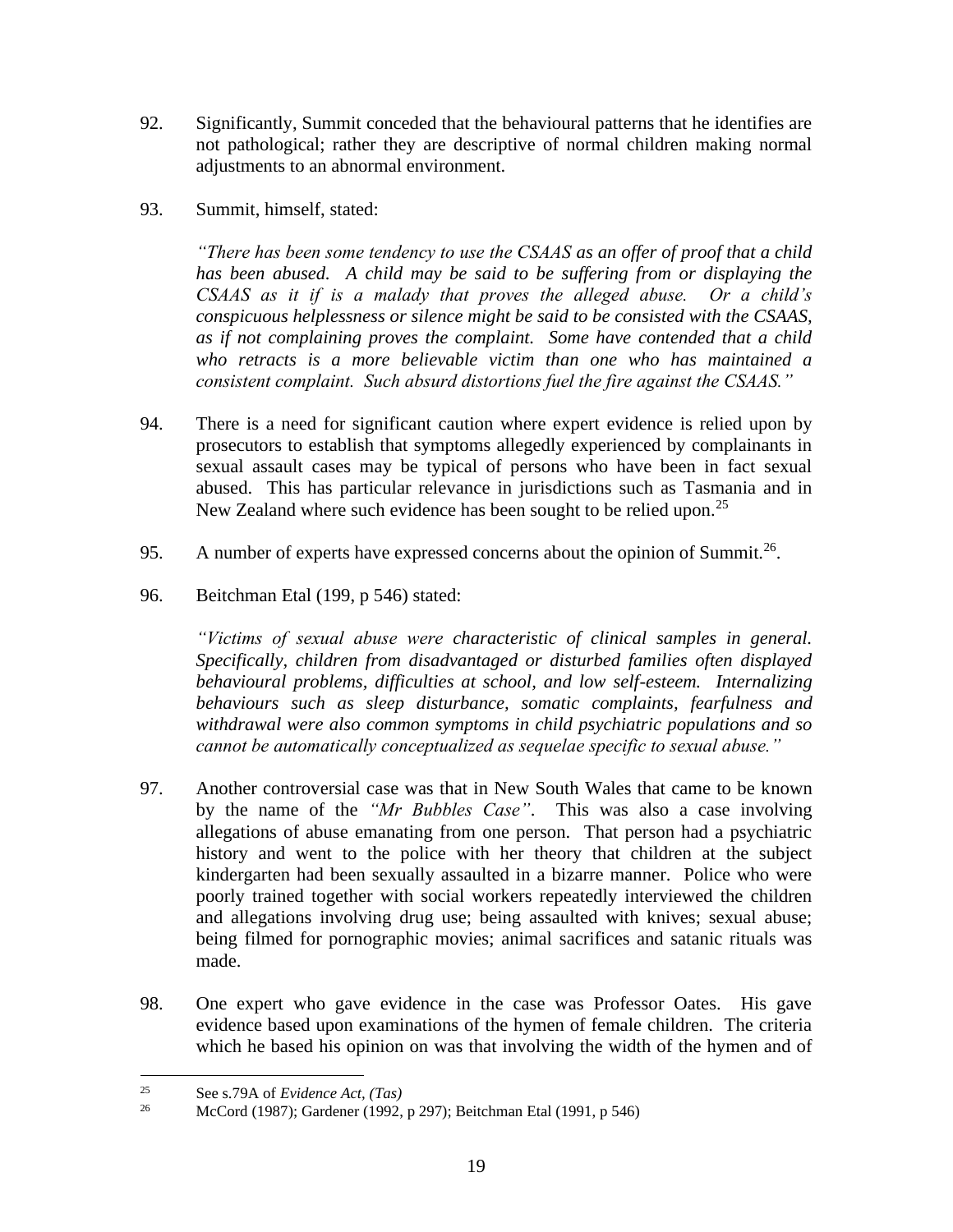the hymen having an irregular edge. If the hymen was wider than 4 mms or had an irregular edge that this must have occurred as a result of trauma. It was shown in cross-examination that his opinion was fundamentally flawed since such irregularities were commonly reported in non-abused prepubescent girls and he conceded that the test was thus unreliable.

- 99. Professor Oates relied in part upon the views of an Australian author, namely; Cathy-Ann Mathews in her book *"No Longer a Victim".*
- 100. Mathews described in her book her recovered memories of being sexually assaulted by her father from the age of 18 months until she was 15 years. Those memories included that her father had set her on fire; threw her down a flight of stairs; tried to kill her by putting her finger into an electric socket; attempted to smother her to death; terrorised her with threats and pushed pins down her fingernails.
- 101. Such memories had all arisen as a result of therapy and were in fact recovered memories.
- 102. The recent case in **Bunbury** Western Australia has catapulted the issue of childhood memories to the forefront of the plethora of issues involving child sexual abuse. The case, which resulted in the acquittal of the accused of the majority of counts against him and the resultant decision of the Director of Public Prosecutions not to proceed are of great interest. The principle complainant, being the accused's daughter "P" alleged that between the ages of three and twenty five she was sexually assaulted by her father who used, amongst other things, crucifixes, screw drivers and a drill to assault her. She was forced to undergo abortions and she was forced to participate in ritualistic ceremonies. She alleged that her father forced her to have sex when he held a knife to the throat of her pet cat.
- 103. The case was all the more remarkable as "P's" sister, "T" also gave evidence corroborating her. She also alleged that her father had attacked her with an axe, a hammer and even a soldering iron. In one stark piece of evidence she recounted that she was in a garage and was tied up by her father whilst he made a snake descend from above her whilst he laughed.
- 104. "T" first had "flashbacks" of the alleged assaults when she was being treated in 1989 for chronic depression. She had attended upon a Perth psychologist for almost a year. She recounted that something that happened at a family gathering was the trigger for her "recall". She observed a young niece to be bleeding from a vaginal injury which had occurred whilst she was playing with other children. It was some weeks later that she had "flashbacks" of being sexually assaulted by her father.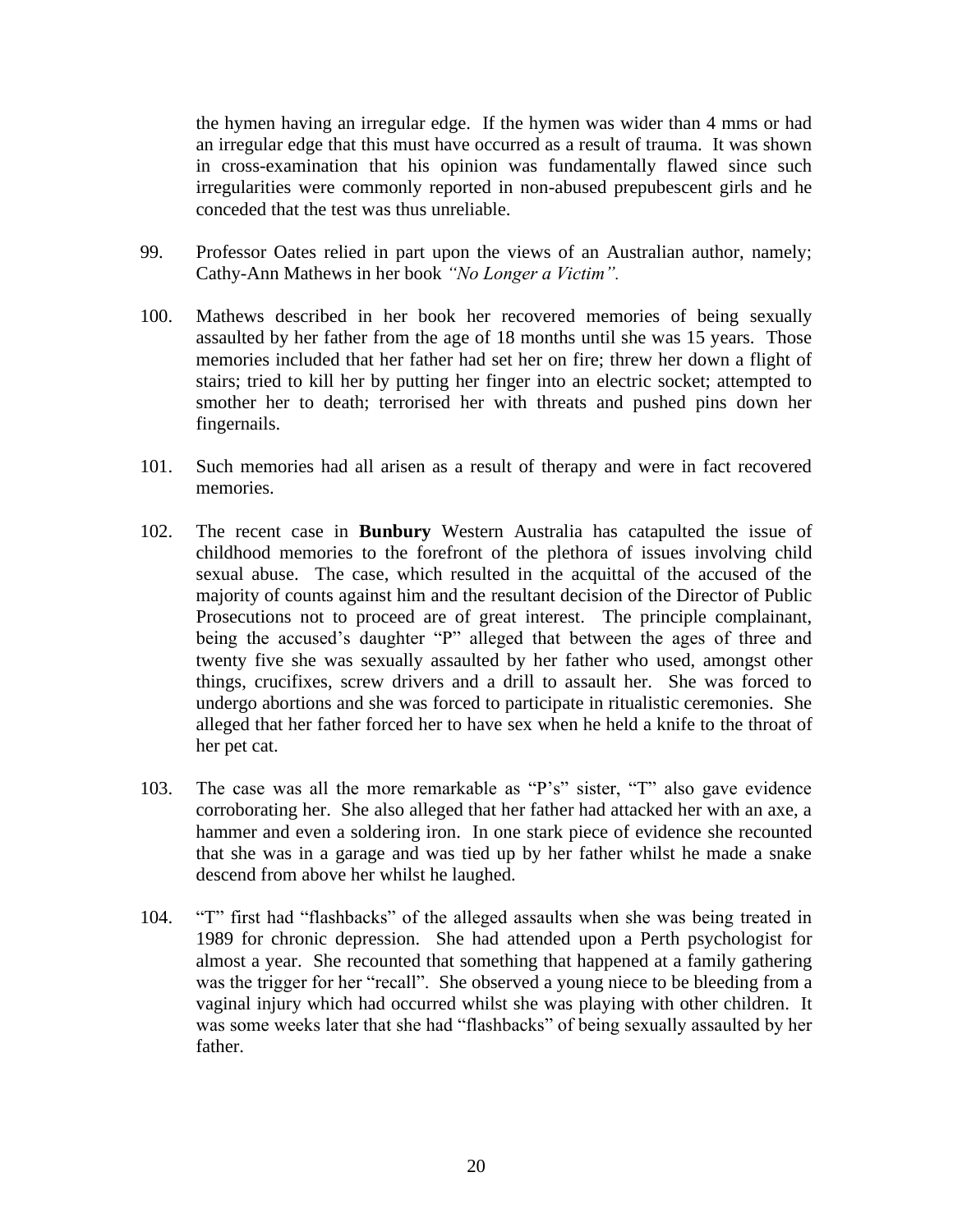- 105. In early 1991 "T's" sister "P" visited a hypnotherapist who confirmed that she was suffering from being sexually assaulted. She had been encouraged to read a book titled "The Courage to Heal". This was a very popular book for incest survivors.
- 106. In time the allegations were expanded upon to include their mother, grandfather, brothers, uncles and various other persons. "P" alleged that she was raped in 1989 by her father, being at a time when she was pregnant. This occurred again in 1990 and she could not recall such memories until she began her therapy in 1991.
- 107. Another case that highlights the way in which false memories can be implanted is that of *AW & Ors v State of New South Wales* [2005] NSWSC 543. The Supreme Court considered a case brought by three Plaintiffs, AW, LW, and JS. The actions were for wrongful arrest, false imprisonment and malicious prosecution.
- 108. AW and LW were the parents and JS was the grandmother of four children SW, JW, EW, and JW.
- 109. In 1993/94 the eldest child SW had attended upon a psychologist DK who believed in recovered memories. She had consulted the psychologist because of difficulties in a relationship with her boyfriend, MD. She attended upon DK on over 40 occasions. She initially had no memory of any allegations against AW, LW or JS.
- 110. By her  $40<sup>th</sup>$  visit SW had recovered memories of fantastic and bizarre allegations against AW and then LW and JS. Such memories included the use of animals in the acts allegedly perpetrated against her; incidents and rituals involving the extraction of blood and menstrual fluid; horrific abortions; adults in black garments involved in some form of ritual abuse.
- 111. The psychologist DK who at the time of giving therapy to SW had only recently arrived from Canada and gave evidence at the committal hearing of the criminal charges against AW, LW and JS that human memory was like an 'onion ring' and that in time 'one peels away the layers of memory until the 'core' is revealed. All of the charges against AW, LW and JS were dismissed, except one charge involving AW which was discontinued by the DPP.
- 112. An interesting aspect of this case was that so-called 'memories' of the siblings were influenced by SW. For instance SW had EW read passages from a book titled "Flowers in the Attic". She had underlined passages in the book involving the extraction of blood from the body of the boy's sister referred to in the book. EW took up that suggestion andt told police blood had been extracted from her breast. Evidence from an expert was that it was not possible extract blood from breast tissue. Likewise allegations involving the extraction of large quantities of menstrual material were shown to be impossible.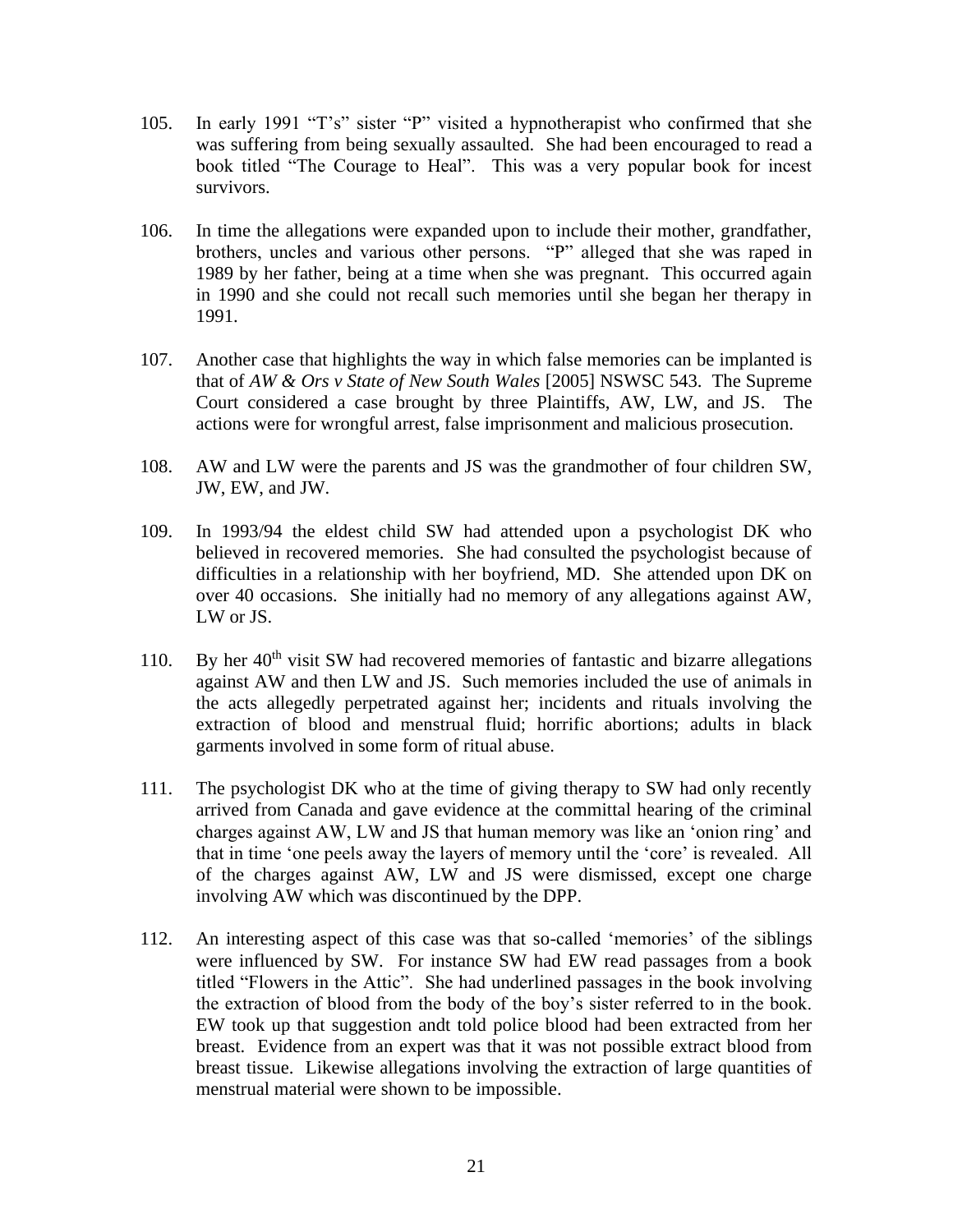- 113. In the action against the State of New South Wales, the children JW and LW gave evidence. They each agreed that their allegations were untrue. EW who had asserted that she had undergone a forced abortion on a kitchen table had at that stage not even commenced to menstruate.
- 114. The case highlights the dangers of reliance upon recovered memories in the way a witness can come to assert allegations which are false. Though these issues were not canvassed in the hearing before Bell J., nevertheless they were significant issues in the care proceedings which extended over 107 hearing days and in the committal proceedings which extended over some approximate 60 days. A further disturbing aspect of the case was that of the relationship between SW and MD, the Detective who investigated the case. The Plaintiff's case was that MD was having a relationship with SW during the care and committal proceedings. EW gave evidence to support this. MD gave evidence that he formed a relationship with SW shortly after the committal hearing had concluded and that they subsequently lived together for some years.
- 115. The District Court of Douglas County Nebraska recently considered a case in which the issue of repressed memory was the fundamental issue. Rivers sued Father Flanagan's Boys Home and James E Kelly for assault and battery and alleged that he had suffered from a repressed memory of that abuse which had only been discovered by him on or about March 27, 2002. Boys Town and Kelly denied the allegations and filed a Motion contending that the relevant statute of limitations applied.
- 116. Dr Pope and Dr Elizabeth Loftus gave evidence. Judge Sandra L Dougherty heard evidence from Dr Pope relating to a study done by Dr Femina who had undertaken study of sexual abuse victims who had initially denied that abuse. Femina found eight (8) of the eighteen (18) subjects who had originally denied the abuse had conceded that they had always remembered the abuse but had chosen not to disclose it at the time of the original study.
- 117. Dr Pope gave evidence that there was no scientific basis for what is referred to as repressed memory and that the American Medical Association had provided position papers in 1994 and 2000 cautioning acceptable of it as a valid condition. Dr Pope testified that even if there was such a thing as repressed or recovered memory, one cannot evaluate the accuracy of retrieved memories without corroborating evidence. Even if Rivers experienced what is referred to as repressed memory, there would be no way to determine at what point the Plaintiff would have repressed the memory. It was Dr Pope's opinion that the Plaintiff was trying to find some explanation as to why he had suffered for so many years from unexplained "miserable" symptoms. He further was of the opinion that repressed memory should be included as a conversion symptom which is how it is classified in the World Health Organisation Classification of Disorders. In conclusion it was his opinion that none of the studies sought to be relied upon by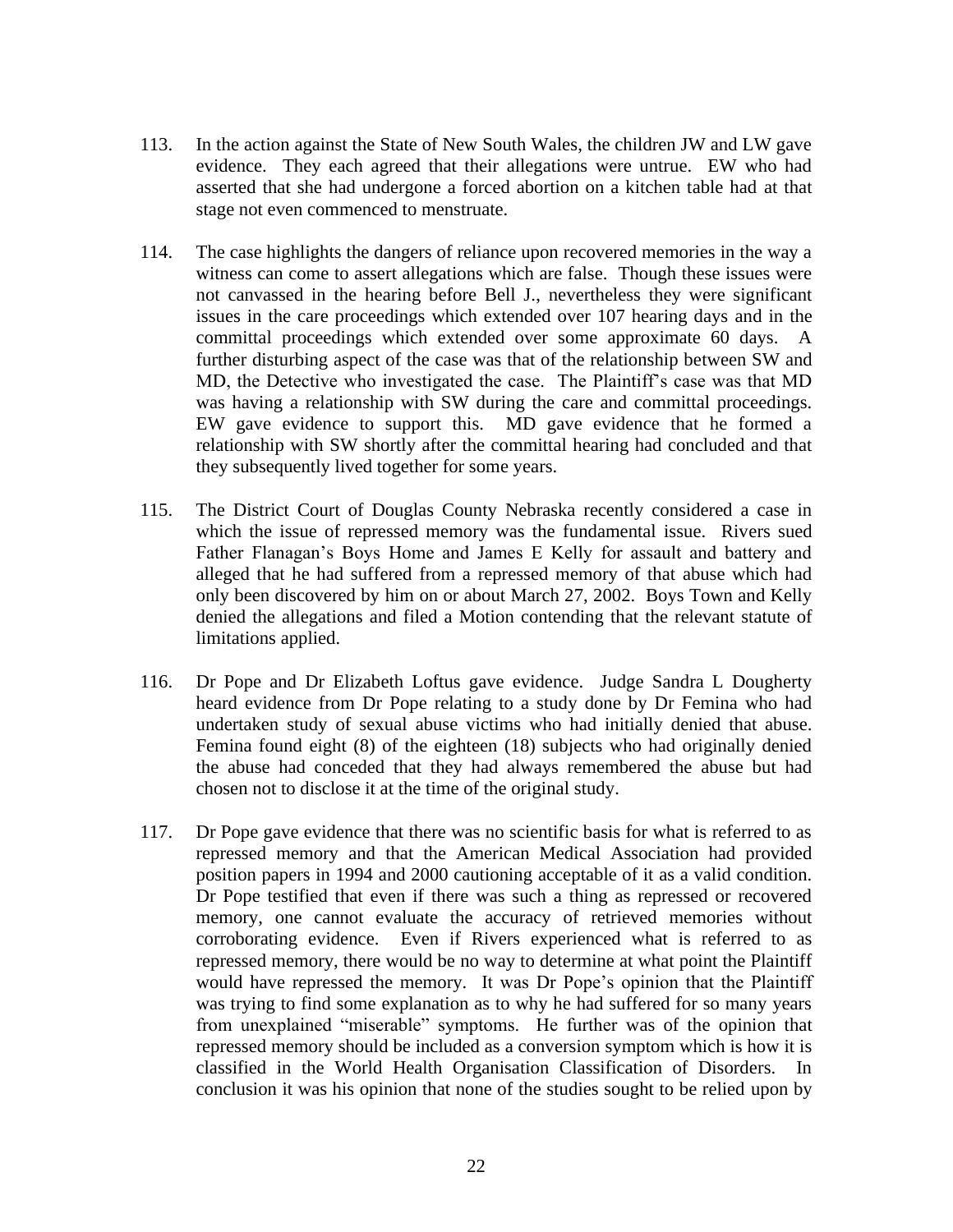the Plaintiff met the established scientific criteria for establishing the existence of repressed memories.

- 118. Dr Elizabeth Loftus, Ph.d also gave evidence for the Plaintiff. She is a distinguished professor of psychology at the University of California – Irvine and a specialist in memories. She has co-authored 20 books and 400 articles on the subject. She was elected to the National Academy of Sciences in 2004 and the Royal Society of Edinburgh in 2005 and received the Grawemeyer Award in 2005.
- 119. Dr Loftus gave evidence that the concept of repressed memories is so controversial that one could not possibly be accepted within the scientific community of psychologists and cognitive psychologists.
- 120. Dr Loftus after evaluating all of the evidence, was of the opinion that there was a large body of external suggestion in the Plaintiff's environment including extensive discussion with his brother about his brother's claims; discussion with the investigator; discussions with his attorney; his dream; family pressure to bring a law suit; and the re-enforcement by Dr Gutnik of her repressed memory.
- 121. In over 30 years of research Dr Loftus had never found anything to prove the existence of repressed memory. She was further of the opinion that there was no evidence that Rivers had a repressed memory.
- 122. An issue that arose was whether the Plaintiff had ever been the subject of hypnosis or therapy that had caused him to recover his memory. The evidence was that he had not been exposed to any such therapy. However, Dr Loftus was of the opinion that there were a number of co-contaminants that may have led to the beliefs that the Plaintiff had.
- 123. Her Honour referred to the statement of the American Psychiatric Association in 1994 in which it was stated:-

"*It is not known how to distinguish, with complete accuracy, memories based on true events from those derived from other sources*".

124. The only way to prove the accuracy of a recovered memory is to produce corroborating evidence. The Association goes on to state:-

*"It is not known what portion of adults who report memories of sexual abuse were actually abused. Many individuals who recover memories of abuse have been able to find corroborating information about their memories. However, no such information can be found, or is it possible to obtain, in some situations. While*  aspects of the alleged abuse situation as well as the context in which the *memories emerge, can contribute to the assessment, there is no completely*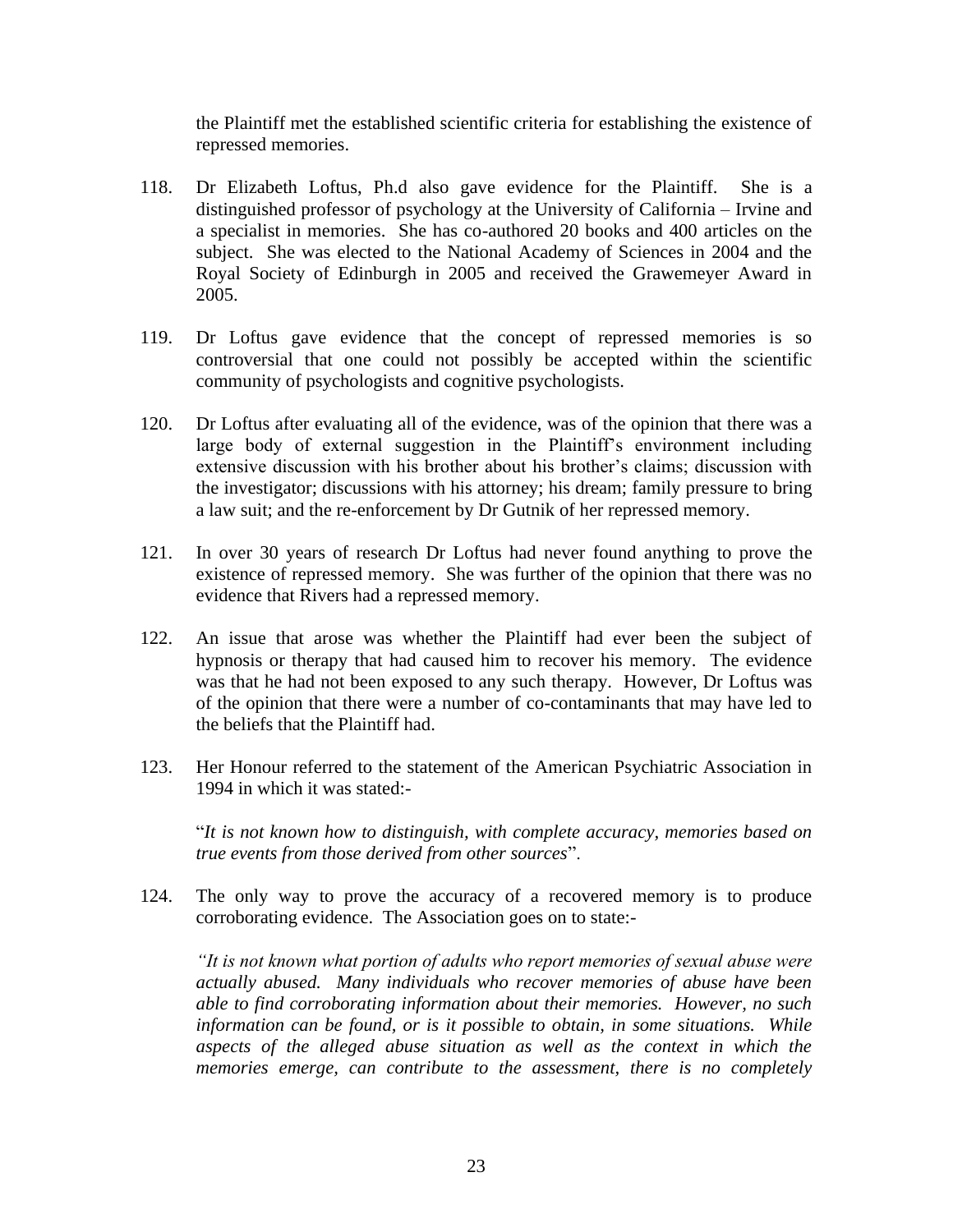*accurate way of determining the validity of reports in the absence of corroborating evidence"*.

*125.* Her Honour also noted that the Association cautioned its members not to contribute to the unreliability of memory reports by re-enforcing false memories. "*Psychiatrists should maintain an emphatic, non-judgemental, neutral stance towards reported members of sexual abuse. As in the treatment of all patients, care must be taken to avoid pre-judging the cause of the patient's difficulties, or the veracity of the patient's reports. A strong prior belief by the psychiatrist that sexual abuse or other factors are or are not the cause of the patients problems is likely to interfere with appropriate assessment and treatment."*

#### 126. Judge Dougherty also made reference to DSM-IV. She stated.<sup>27</sup>

"*The DSM-IV, which is a manual published by the American psychiatric Association, includes dissociative amnesia as one of its recognised diagnoses. In the DSM-IV it states "In recent years, there has been an increase in reported cases of dissociative amnesia that involves previously forgotten early childhood traumas. This increase has been subject to very different interpretations. Some believe that the greater awareness of the diagnosis among mental health professionals has resulted in the identification of ceases that were previously undiagnosed. In contrast, others believe that the syndrome has been overdiagnosed in individuals who are highly suggestible". (Ex. 79, pg.2) The DSM-IV also states as follows "Care must be exercised in evaluating the accuracy of retrieved memories. There has been considerable controversy concerning amnesia related to reported physical or sexual abuse, particularly when abuse is alleged to have occurred during early childhood. Some clinicians believe that there has been an under reporting of such events, especially because victims are often children and perpetrators are included to deny or distort their actions. However, other clinicians are concerned that there may be over reporting, particularly given the unreliability of childhood memories. There is currently no method for establishing with certainty the accuracy of such retrieved memories in the absence of corroborative evidence."*

- 127. The Plaintiff's mother and brother suffered from bi-polar disorder and episodes of major depression. His brother also experienced psychotic symptoms.
- 128. In March 2002, a month after attending his father's funeral, Rivers recalled waking up from a dream. In the dream Rivers was in the confessional with Kelly, a catholic priest at Boys Town when he was 13 years of age. Within an hour after waking from the dream, Rivers gave evidence that he recalled that Kelly had told him to pull down his pants during confession "to show him how I masturbated" and then had him pull his pants back up. Rivers asserted that Kelly did not touch his body while his pants were down but that he briefly touched Rivers groin area

<sup>&</sup>lt;sup>27</sup> Rivers v Flanagan's Boys Home & Anor Supra p.6 para 3.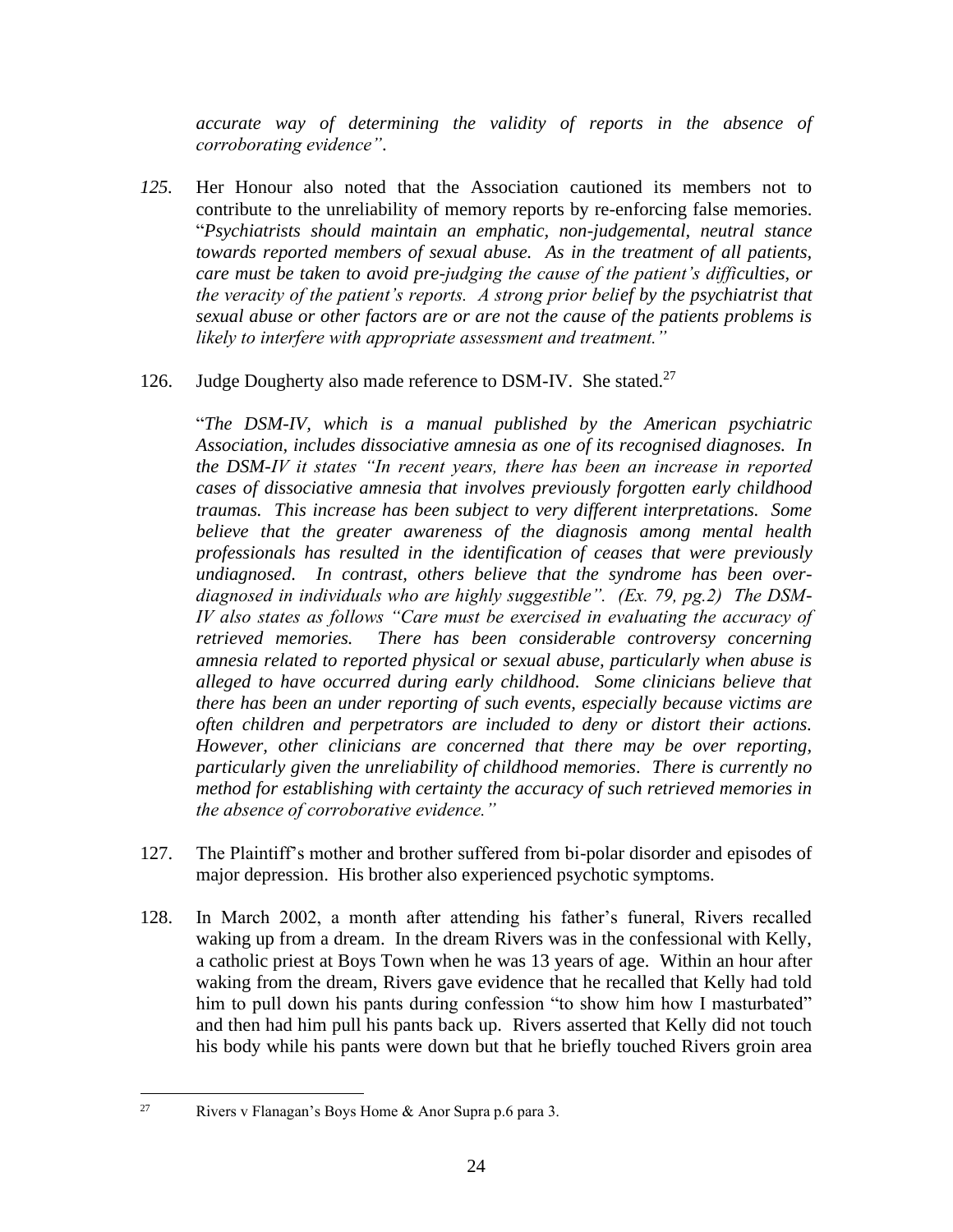during prayer after his pants were back up. Rivers recalled being very frightened that Kelly would tell the supervisor that Rivers had been masturbating.

- 129. Approximately two weeks after the dream in 2002, Rivers stated that he was alone recalling his times at Boys Town and he recalled a trip to Colorado when he was sleeping in a cabin with his brother Lance and the supervisor Mike Wolf. He had always remembered the trip to Colorado but now he recovered a new memory that someone had "massaged his groin in the darkness". He could not see the individual but believed that it must have been Wolf because there was only Wolfe and his brother Lance in the cabin and he could not accept that Lance could ever have done such a thing. It was thus the confession incident and the cabin incident that formed the basis of the claim by Rivers.
- 130. In mid April 2002, Rivers was contacted by an investigator working for an attorney representing another individual, James Duffy who claimed in February 2002 to have recovered memories of being sexually abused whilst at Boys Town. Shortly after that call, Rivers told his wife that he had recalled the two incidents. After that Rivers had several conversations with an investigator and a lawyer representing his brother Lance in a case against Boys Town alleging sexual abuse.
- 131. Dr Pope was of the opinion that Rivers did not meet the criteria for post-traumatic stress disorder because neither of the two incidents described would have been an event that involved actual threat and death or serious injury or threat to the physical integrity of ones self or others. Dr Pope was of the opinion that Rivers did not "repressed" and subsequent "recover" genuine and accurate memories because there is no methodological sound scientific evidence that people can "repress" a memory of an event.
- 132. Another expert called in the case was Dr Gutnik. Dr Gutnik testified that repression is a Freudian defence mechanism, that is, a theory, an educated guess. The symptoms suffered by the Plaintiff namely flashbacks, feeling estranged from people, being withdrawn, avoiding going back to churches, avoiding going back to Boys Town, difficulty recalling aspects of the confession, difficulty with concentration, irritability, low energy, fatigue, difficulty with sleeping, did not prove that he was the victim of physical or sexual abuse. The only evidence of Rivers recovered memory or its accuracy was what Rivers said himself. Dr Gutnik gave evidence that there were no symptoms or cluster of symptoms or any psychological test that can be used to determine whether a person was sexually abused.
- 133. The Court found that it could not accept the theory of repressed memory and recovered memory and that there was any scientific support for the theory. It concluded that Rivers had not met his burden of establishing that repressed and recovered memory was reliable and admissible as scientific evidence or properly applicable in the case.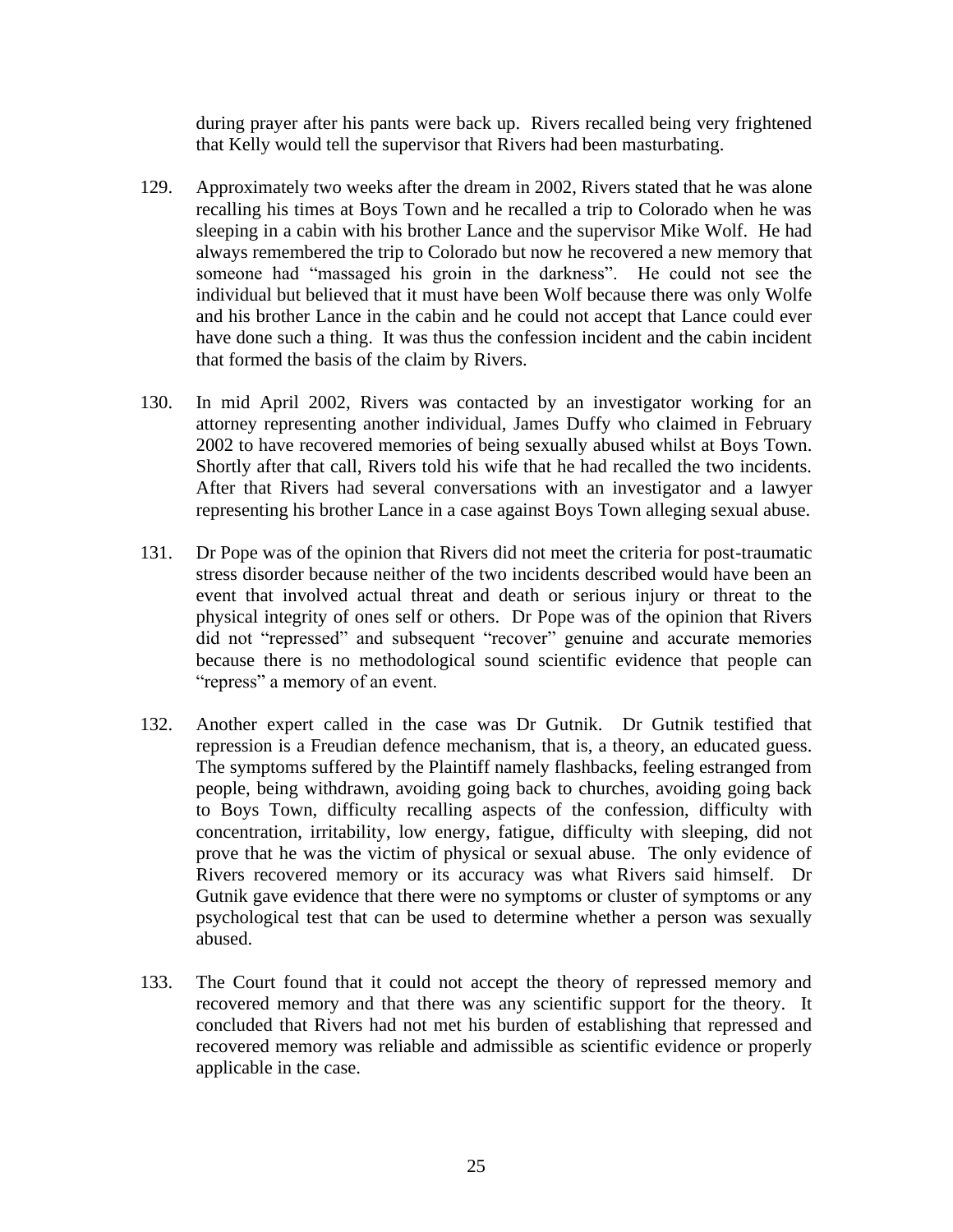#### **Modern Protocols**

- 134. The American Psychiatric Association in 1993 published a statement on recovered memories of sexual abuse. In summary the statement noted:<sup>28</sup>
	- It is not known how to distinguish, with complete accuracy, memories based on true events from those derived from other sources;
	- It is not known what proportion of adults who report recovered memories of sexual abuse were actually abused;
	- There is no completely accurate way of determining the validity of the claims of remembered abuse in the absence of corroborating information; and
	- Clinicians who have not had the training necessary to evaluate and treat patients with a broad range of psychiatric disorders, are at risk of causing harm by providing inadequate care for the patient's psychiatric problems and by increasing the patient's resistance to obtaining and responding to appropriate treatment in the future.
- 135. In May 1996 the Royal Australian and New Zealand College of Psychiatrists published guidelines for psychiatrists dealing with repressed traumatic memories and the following was noted: $29$ 
	- Memory is highly susceptible to influence and revisions;
	- The psychiatrist can facilitate and maximise the therapeutic potential of any memory recovery and respect the right of patients to secure their own uncontaminated memories, but should maintain clinical neutrality in the consulting room and should support patients rather than advocate for them as victims;
	- Scientific studies and publications on this topic have burgeoned, but include controversial and extremist works, and this has led to a disturbing increase in 'repressed memory' versus 'false memory' court cases and sensationalist popular press;
	- In this climate psychologically positive outcomes are largely made impossible but psychiatrists should maintain 'the hope of a clinical haven' for those who need to explore their own issues in a neutral, supportive environment; and

 $28$  American Psychiatric Association Board of Trustees', Statement on memories of sexual abuse, American Psychiatric Association, 1993, reprinted in *International Journal of Clinical and Experimental Hypnosis,* Vol XLII, no. 4 October 1994, pp 261-64

<sup>&</sup>lt;sup>29</sup> Australian Psychological Guidelines relating to the reporting of recovered memories, 1995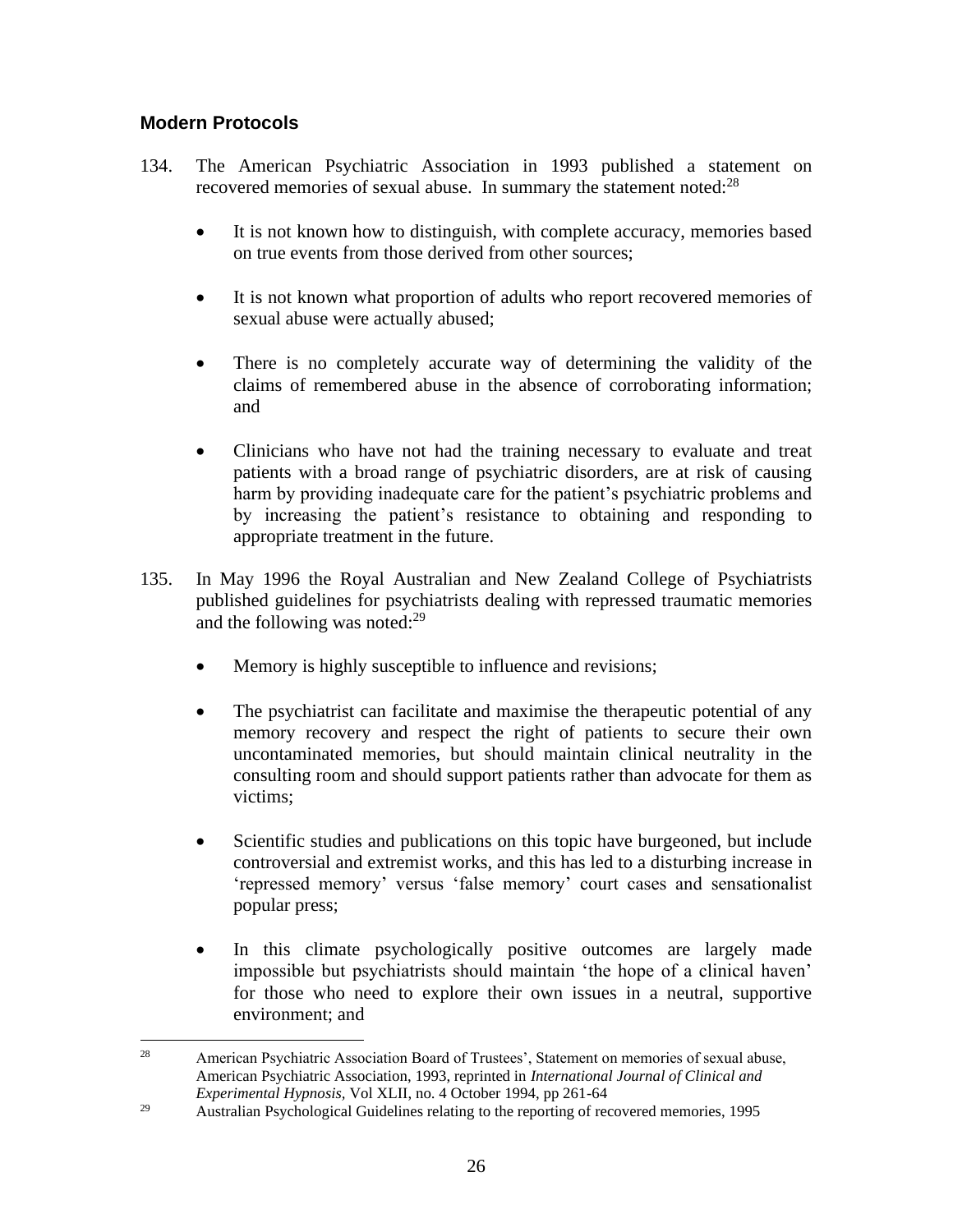- It is impossible to know what has occurred privately between two individuals, especially if one of them is a child.
- 136. An eminent expert, namely; Professor K M McConkey has summarised the modern day position as:  $30<sup>30</sup>$ 
	- The mechanisms used in memory recovery therapies tap into the same mechanism as those underlying hypnosis, may lower critical judgment, and increase fantasy;
	- Traumatic events are more likely to lead to the occurrence of recurrent and intrusive memories than to repression or disassociation'
	- Even if repression is recognised as a concept, it does not necessarily follow that a recovered memory is historically accurate, or free of the distortions and constructive features of memory generally; and that
	- The situation in therapy may be complicated by the tendency of therapists to accept and confirm the validity of abuse memories at face value for fear of rejecting the patient and causing secondary abuse through disbelief, a response which provides 'the essential approval for the patient to assume the validity of memories that may not be accurate'.

# **Techniques**

#### **Hypnosis**

- 137. *Hypnosis* is a state in which a person can respond to appropriate suggestions by experiencing altered perceptions, memory or mood.
- 138. It is typified by a feeling of involuntary movements which seem automatic, and suggested perceptions can alter or replace ordinary ones. It has been described as an altered state of consciousness, a dissociative state, and a state of regression.
- 139. Hypnosis was discovered by the Austrian Physician Fridrich Anton Mesmer (1734-1815). He described the process as *mesmerism*. The Scottish Physician James Braid (1795-1860) was the first to use the term *hypnosis* (from *hypnos*, the Greek word for *sleep*) in the 1840's. Sigmund Freud used hypnosis early in his career to assist patients to recover repressed memory. Freud observed that patients relived traumatic events while under hypnosis, a process he referred to as *abreaction*.

<sup>30</sup> K M McConkey, *Memory, Repression and Abuse, Recovered Memory and Confident Reporting of the personal past*; American Psychiatric Press Review of Psychiatry, Vol 16, American Psychiatric Press, Washington DC, 1997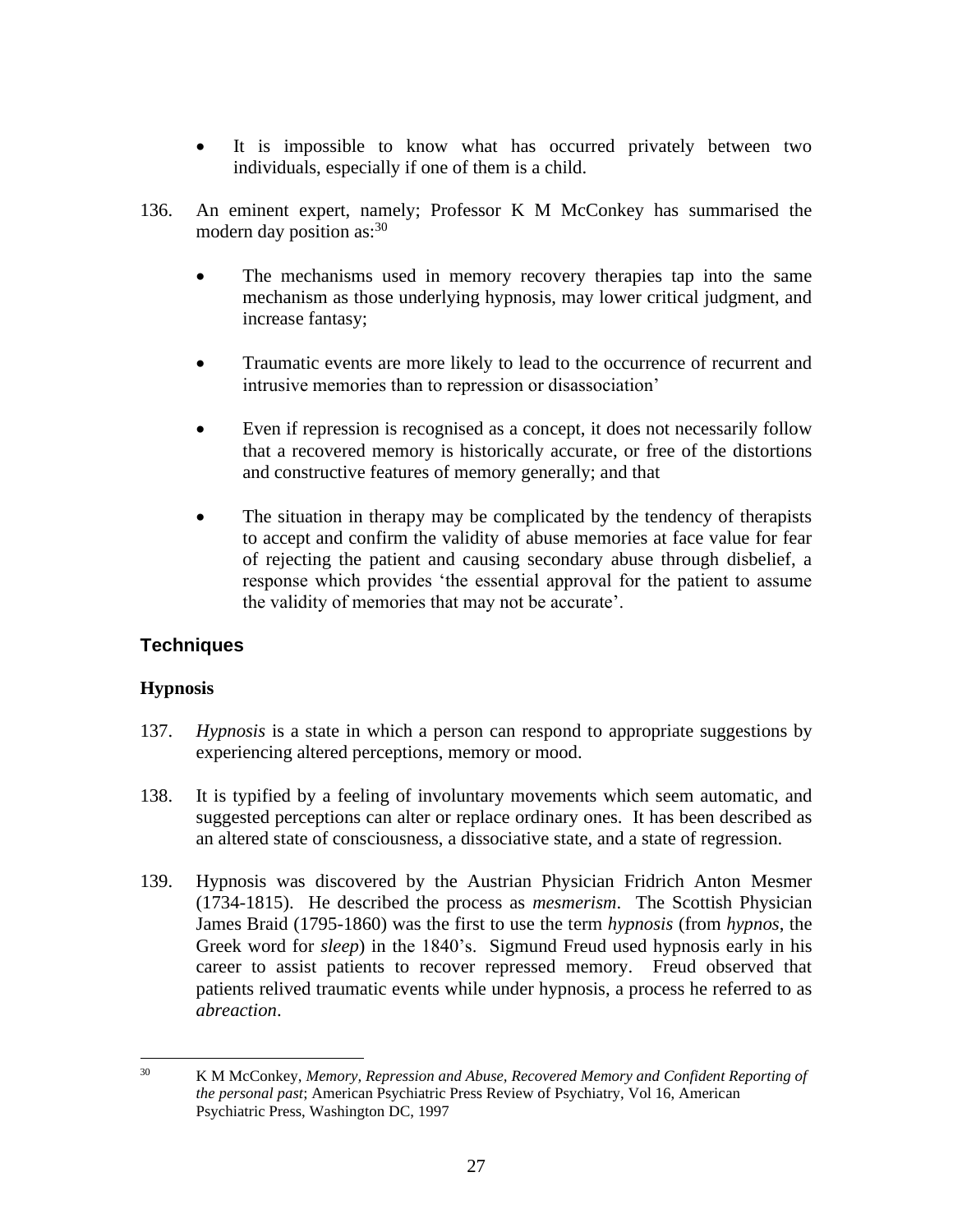- 140. Adherents of disassociation maintain that a person placed in a hypnotic state functions similarly to that of a person experiencing sleep. A person who is asleep will exhibit typical encephalographic (EEG) changes. A person in a hypnotic state exhibits an EEG that is similar to a person who is fully awake.
- 141. A person who is placed under hypnosis is in a trance like state. These can be light, medium or heavy. A light trance will induce changes in a person's motor activities such as a person's muscles feeling relaxed and extremities light. In a medium trance a person will experience partial or complete amnesia. A deep trance involves visual or auditory experiences and deep anaesthesia. Frequently time distortion exists especially in a deep trance.
- 142. Hypnosis is most frequently used to assist persons in refraining from a particular type of behaviour such as cigarette smoking or eating foods. Post hypnotically the therapist instructs the person to either do a particular act or experience a particular sensation upon awaking from the trance state. For example, experiencing the bad taste of cigarettes.
- 143. Hypnotherapy has become a popular technique in treating persons who have an alleged history of a traumatic event or events such as sexual abuse.
- 144. Therapists maintain that a patient subjected to a hypnotic trance can recall memories that are unavailable to consciousness in a non-hypnotic state. Thus, as the theory goes such memories confirm the particular hypothesis about a patient's symptoms. Frequently, hypnotherapy is used in combination with *age regression* so as to enable a patient to re-experience events that have occurred earlier in life. Thus, patients in such a state may describe an event with associated emotion and intensity similar to its original occurrence *(abreaction)*.
- 145. Invariably patients discuss with the therapist in the post hypnotic session such *socalled memories* which are extremely unreliable and frequently have the effect of *confirming* in the patient's mind a belief that a particular traumatic event or events has occurred.
- 146. The risk of memory distortion whilst under hypnosis has been the subject of investigation and reports for well over a century. Albert Moll, a well known hypnosis researcher stated "retro-active hallucinations are of great importance in law. They can be used to falsify testimony. People can be made to believe that they have witnessed certain scenes, or even crimes".<sup>31</sup>
- 147. The search of Bernheim noted "I have shown how a false memory can cause false memory given in *good faith,* and how examining Magistrate's can unwittingly cause false testimony by suggestion".<sup>32</sup>

 $31$  Moll, A (1958. The Study of Hypnosis. New York; Julian Press) (original work published 1889)<br> $32$  Perphaim H (1073 Hypnosis and Suggestion in Baychotherany, New York, Jason Arenson)

Bernheim, H (1973 Hypnosis and Suggestion in Psychotherapy, New York, Jason Aronson) (original work published 1886).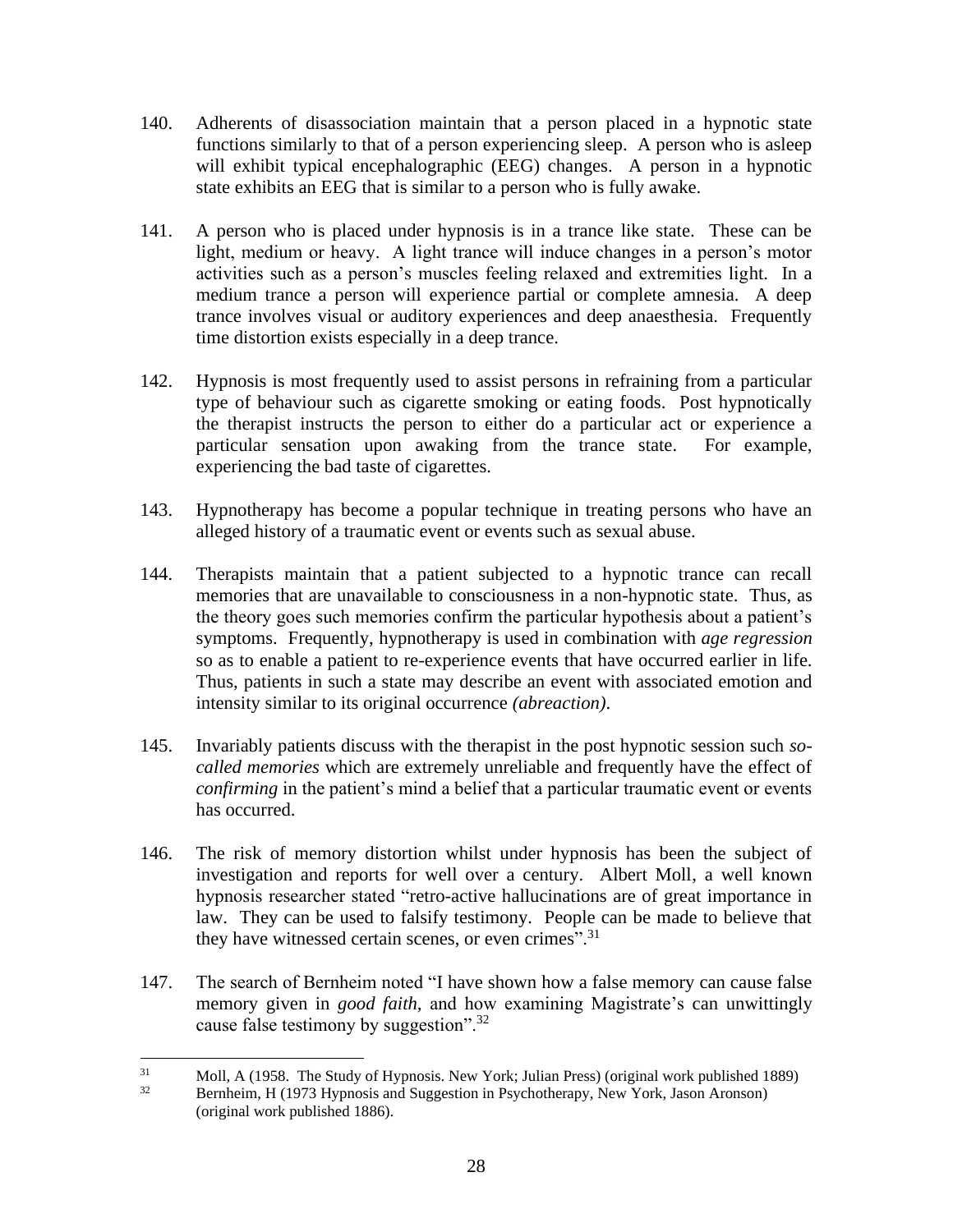- 148. In making the point, Bernheim told a patient in trance that he had been awaken from sleep the night before by a neighbour who coughed, sang and made a racket opening windows. The patient was also told that other neighbours had been aroused from slumber by the noise. When the patient was brought out of trance and asked about the previous night, he reported being awaken by a loud neighbour just as Bernheim falsely suggested in trance. The patient when pressed for further details, readily supplied same. During the waking state, the patient fantasised and confabulated details which had not been suggested by Bernheim.
- 149. In 1982 a documentary was filmed for the BBC. A hypnotised subject, who had a good night's sleep, was placed in a trance and then told that she had been awaken by loud noises that sounded like gun shots. She was told the time of which the incident had occurred. The patient in her waking state reported the noises and the time that she had heard them. Orne played a tape for her of the pre-hypnosis state that she had slept peaceful throughout the night. Though she was puzzled she was insistent that she had been awaken by loud noises. Thus, she had had "*confirmed*" her hypnotically induced *false* memories than of her tape-recorded pre-hypnotic *true* memories.<sup>33</sup>
- 150. A team of Canadian researchers in 1986 demonstrated the possibility of creating pseudo-memories with hypnosis.<sup>34</sup>
- 151. In the author's experience, many therapists who use hypnotherapy have had little or any training in relation to the technique. In many cases in which the author has been involved, therapists have had virtually no training whatsoever in respect of the technique but nevertheless implacably believe that any memory recovered during its process are valid true memories.
- 152. As one can readily appreciate a patient is totally dependent upon the therapist in the hypnotised state. The patient frequently develops a strong transference of positive attachment to the therapist.
- 153. If ever a patient was at risk of biased ideation on the part of the therapist, it most frequently occurs where such a therapist uses techniques including hypnotherapy.

#### **Eye Movement Desensitisation and Reprogramming (EMDR)**

154. In May 1987 Francine Shapiro whilst walking through a park noticed that some disturbing thoughts she was having suddenly disappeared. She noticed that when she brought the thoughts back to her mind they were not as upsetting or as valid as before. Her previous experience had taught her that disturbing thoughts had a

 $33$  Barnes, M (1982 Hypnosis on Trial, London, British Broadcasting Corporation)<br> $34$  I autence IP Nadon P. Nogrady H and Perry C (1986) Duality Disassociation is

Laurence JR, Nadon R, Nogrady H and Perry C (1986) Duality Disassociation, in Memory Creation in Highly Hypnotisible Subjects. International Journal of Clinical and Experimental Hypnosis, 34, 295-310)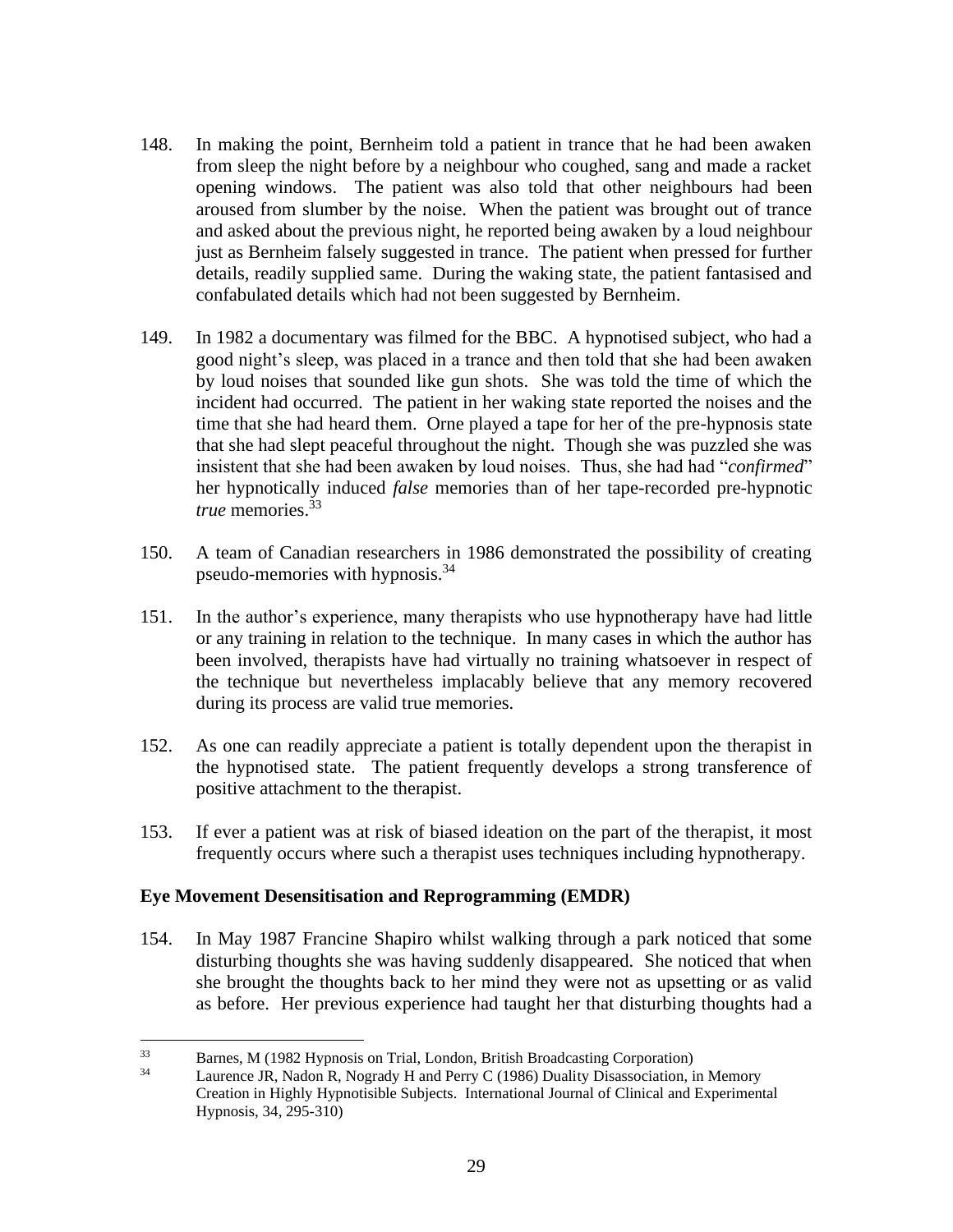certain "*loop"* to them, in that they tend to play themselves over and over until one consciously does something to stop the changes. She was fascinated that her disturbing thoughts were disappearing and changing without any conscious effort. She noticed that when disturbing thoughts came into her mind her eyes spontaneously started moving very rapidly back and forth and upward and diagonal. The thoughts disappeared and when she brought them back to mind their negative charge was greatly reduced. She started making the eye movements deliberately whilst concentrating on a variety of disturbing thoughts and memories and found that these thoughts also disappeared and lost their charge. $35$ 

- 155. In Winter of 1987 Shapiro conducted a study which she regarded as her *"first official study"*. It involved a controlled study with 22 victims of rape, molestation or Vietnam combat who were suffering from traumatic memory. The amount of time since the traumatic event ranged from 1 to 47 years with an average of 23 years. The amount of previous therapy ranged from 2 months to 25 years with an average of 6 years of treatment. The criteria for an inclusion in the study was a self-reported traumatic memory and one or more pronounced symptoms such as an intrusive thought, flashbacks involving vivid recollections that included the feeling that the event is actually occurring.
- 156. Shapiro found that the treatment group demonstrated two significant changes; anxiety levels decreased, showing a pronounced desensitisation effect, and there was a marked increase in subjects perceptions of how true their positive beliefs were, showing a strong cognitive restructuring.<sup>36</sup>
- 157. In time, Shapiro developed a model which she described as *Accelerated Information Processing*. At the cornerstone of the theory is that EMDR focuses on the memory itself. According to Shapiro the resulting transmutation of the information and the target of memory appear to occur spontaneously, leading a change in client reaction.
- 158. Shapiro acknowledges that EMDR produces shifts in the memory itself and the way it is stored. For example, before EMDR treatment a traumatic target memory is manifested by a picture, cognition affect and physical sensations that are in the state – specific and disturbing forms in which they are required. Shapiro believes that such traumatic memory is held in non-declarative memory. After EMDR treatment, however, the memories are stored by the less disturbing picture, a positive cognition and the appropriate effect. In addition, there are no attended disturbing physical sensations. According to Shapiro, the rapid processing of the information allows its appropriate storage and declarative memory, development which means freedom for pathological reactions.<sup>37</sup>

 $35$  Eye Movement Desensitisation and Reprocessing – basic principles, protocols, procedures, Francine Shapiro – 1995, The Gilbert Press, New York, p 2

 $\frac{36}{37}$  Ibid, p 3

Shapiro Ibid, p 15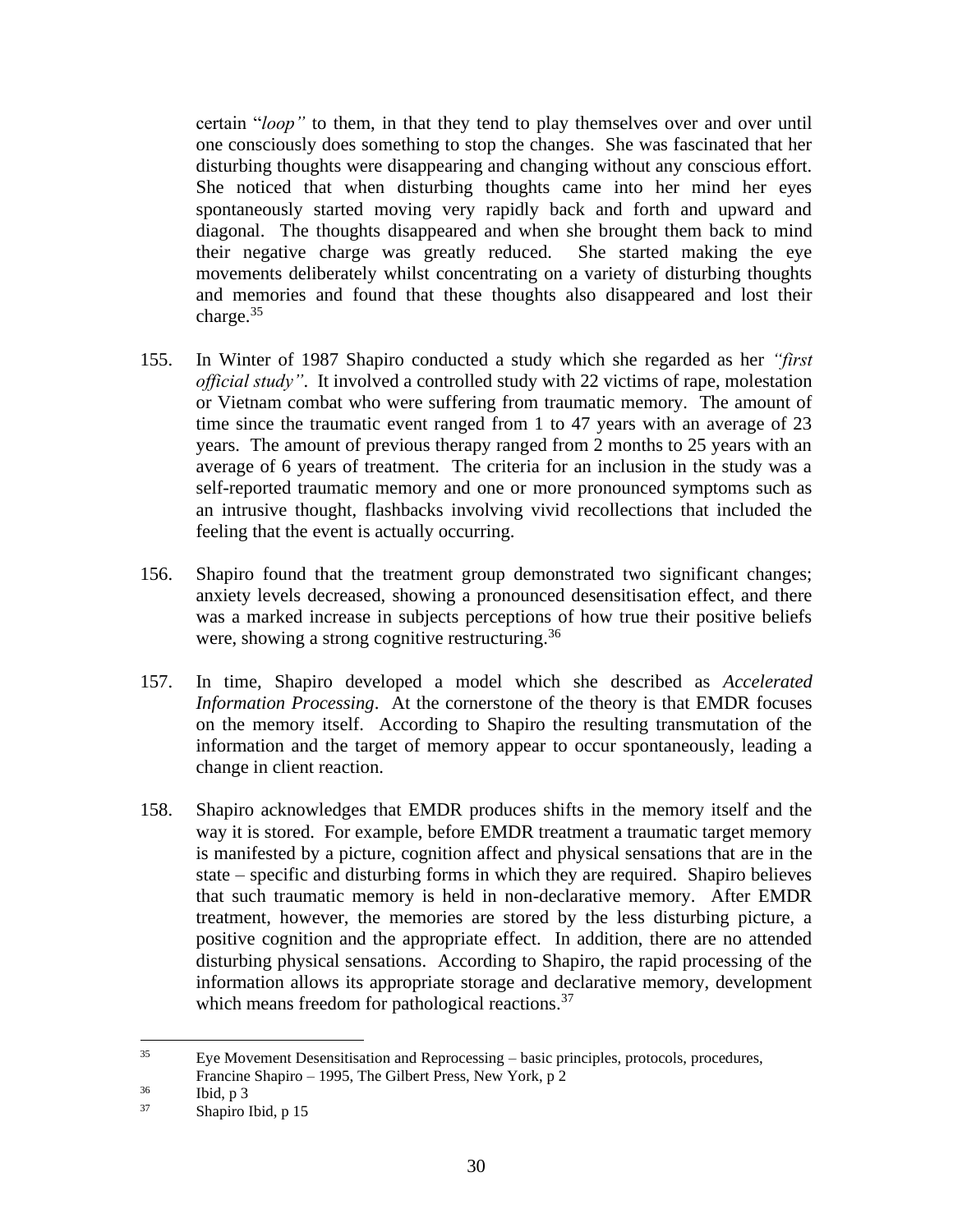#### **Disassociation**

159. Shapiro recognised that a patient may present themselves as highly symptomatic but with no memory of a traumatic event. In such cases there should be no *presumption* as to the nature of factual accuracy of the touchstone events. *Clinicians* should take greater care not to lead or interpret for the client.

# **The Eight Phases of EMDR**

#### **Phase 1 – Client History**

- 160. Shapiro emphasises the fundamental importance of obtaining a detailed client history to assess suitability of clients for EMDR treatment.<sup>38</sup>
- 161. Patients with significant psychiatric backgrounds including those who have suffered severe emotional, physical or sexual abuse need to be very carefully assessed before the treatment is initiated.<sup>39</sup>
- 162. The EMDR sessions involve high levels of emotional upset and therefore the client's history is of fundamental importance.
- 163. Shapiro recognises that during EMDR treatment the targeted memory may *"fade, blur or completely disappear"*. In other words, in other cases the client may experience being able to provide a more "detailed description" and "may actually "see the picture more clearly after EMDR treatment".<sup>40</sup>
- 164. Therefore, according to Shapiro and as a matter of proper professional protocol informed consent should be used with all patients.
- 165. A clinician or therapist using EMDR should explain to the patient that:
	- After EMDR treatment the patient might be unable to access a vivid picture of the traumatic event.
	- The patient may no longer recount the incident with extreme emotion.
	- EMDR is similar to hypnosis.
- 166. In the author's experience many therapists using EMDR fail to obtain a proper client history. In particular, patients who have history of dissociative or psychotic states have quite inappropriately been subjected to EMDR treatment. Invariably, therapists do not obtain informed consent and do not explain the true nature and

 $\frac{38}{39}$  Shapiro Ibid, p 89

 $^{39}$  Shapiro Ibid, p 90-92

Shapiro Ibid, p 96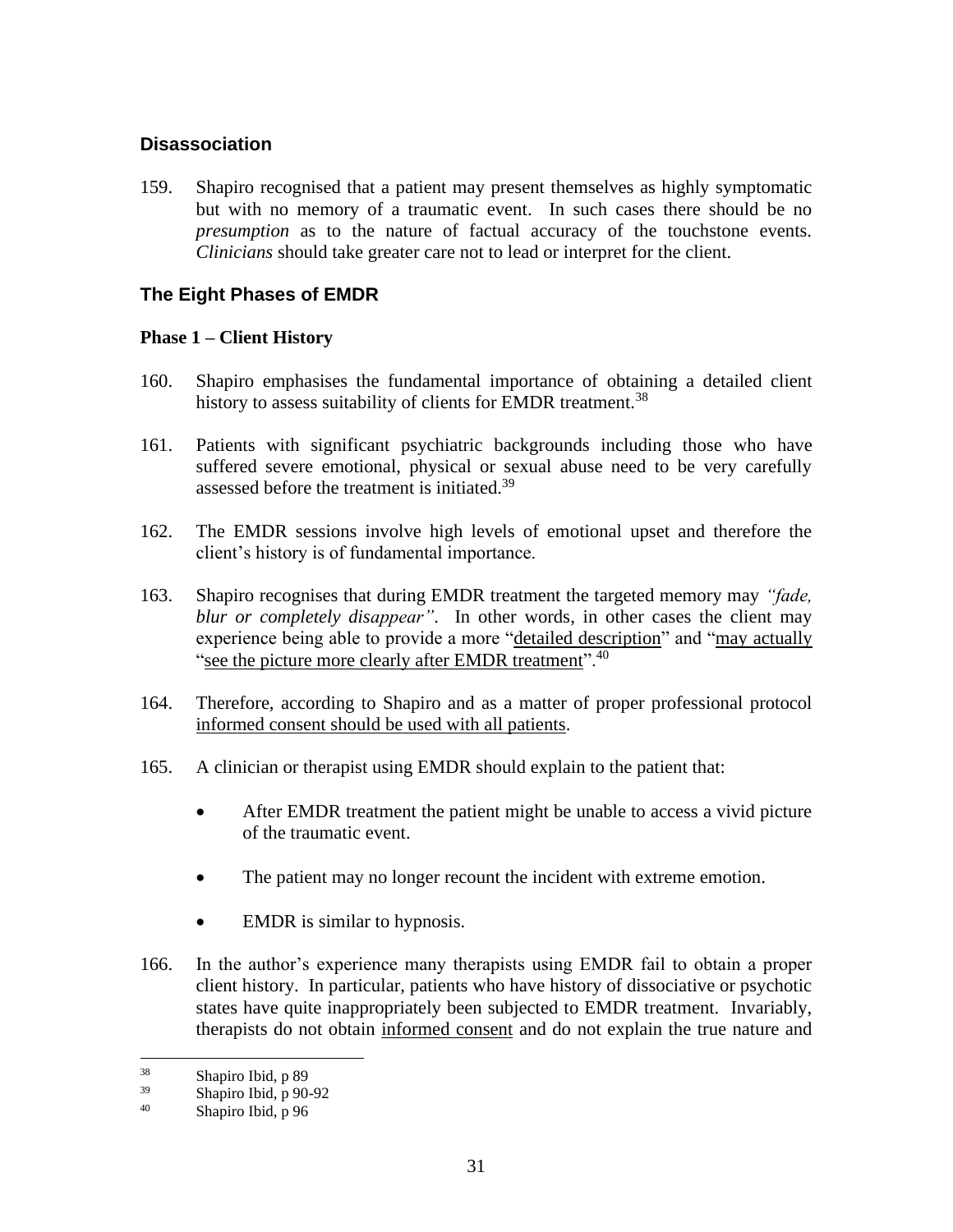effect of the treatment to the patient despite the training techniques of Shapiro herself.

- 167. A patient who has a history of Dissociative Identity Disorder is at particular risk of the treatment as that person is likely to remain focused in the activated or targeted memory. Shapiro herself recognises the dangers of treating persons who have suffered from dissociative disorders with this procedure yet many therapists who use the procedure refuse to accept her warnings. It is thus essential for the therapist to undertake a thorough clinical assessment with every client. As many therapists who use this procedure lack any clinical training they are unable to undertake the proper clinical assessment of a patient.
- 168. Shapiro provides abundant caution in the use of the procedure. She states;<sup>41</sup>

*EMDR is a highly interactive therapeutic approach that demands clinician sensitivity and flexibility. It is essential that client selection be conducted properly because of the nature of the unresolved dissociated material that may spontaneously emerge during treatment and the intensity of the emotional experience that may be generated. Therefore, clinicians should use EMDR only with clients who have sufficient stability and appropriate like conditions to handle possible abreactive response and the distressing processing that may continue between therapeutic sessions.*

*EMDR is never implemented in the absence of an adequate client history, a clinical relationship that includes rapport and client comfort and a treatment plan. The treatment plan should identify specific targets, including aspects of secondary gain, which should be sequentially addressed. Essentially, the clinician should ascertain the past memories that set the pathology in motion, the present people and situations that stimulate the dysfunction and the components necessary for an adaptive, desirable template for appropriate future action.*

#### **Phases 2- 3 – Preparation and Assessment**

- 169. The theory of EMDR is explained to the patient. As the theory goes, when trauma has occurred in a person's life it gets locked up in the nervous system. This locked up trauma is triggered by reminders and is the cause of the patient's feelings of hopelessness, fear and so on.
- 170. The therapist tells the client that the eye movements allow the information to be unlocked and processed in a way similar to that which occurs in Rapid Eye Movement sleep. This permits the negative information to be discharged from the nervous system in a more focused way.<sup>42</sup>

 $\frac{41}{42}$  Shapiro Ibid, pp 116-117

Shapiro Ibid, p 120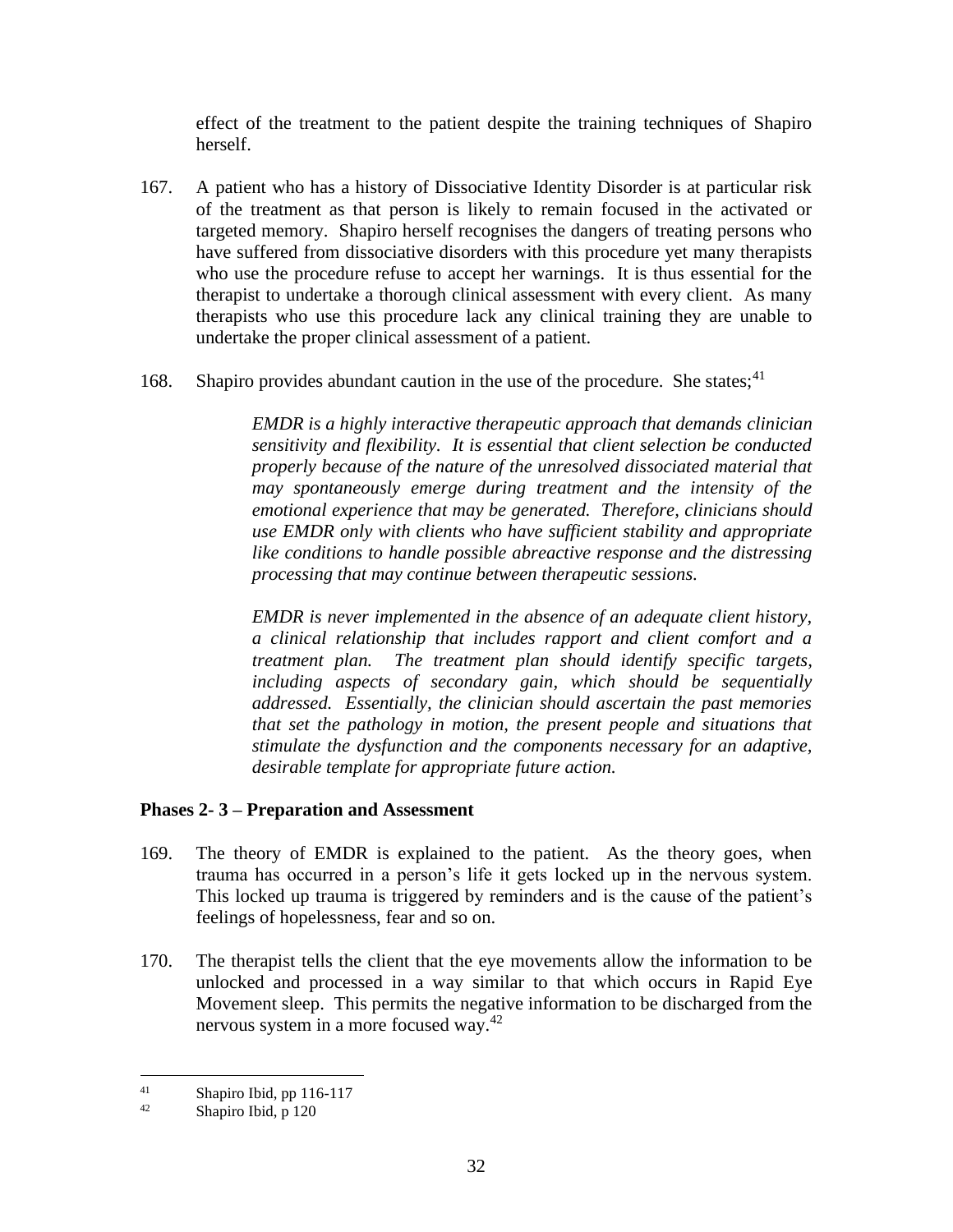- 171. In her training, Shapiro encourages clinicians/therapists to use with the client the analogy of the client being on the train and their experiences merely being like the scenery passing by.
- 172. During the assessment phase the therapist has the patient target the traumatic memory. The patient is asked to select the image that represents that memory. Shapiro suggests that the patient be asked *"What picture represents the entire incident?"* Naturally, many patients would become confused and therefore the therapist is encouraged to ask *"What picture represents the most traumatic part of the incident?"* Invariably, patients cannot conjure a picture. In other words, a picture is not manifested by the memory process. The therapist is then trained to ask the patient *"Think of the incident"*. 43
- *173.* According to Shapiro the thinking of the incident causes the accessing and stimulation of the targeted information. However, when the patient is asked to think of the incident that patient stimulates their own subjective connections.
- 174. The next step in the process is to have the patient identify the negative cognition. The therapist asked the patient, *"What words best go with the picture that expresses your negative belief about yourself or experience?"* Invariably, the patient cannot specify a negative self-statement. The therapist then is trained to offer a list of suggestions such as *"I am worthless/powerless/not loved."* The therapist is then trained to encourage the patient by the use of verbal and nonverbal cues to have the client without reservation choose or reject suggestions made by the therapist. Often a therapist will write out a list of negative cognitions and hand it to the patient. The therapist invariably will ask the patient to "*Hold the memory in mind"* and say "*What thoughts do you have about yourself?" 44*
- 175. The therapist then develops a positive cognition, for instance, *"What would you like to believe about the event or yourself?"* The positive cognition is a verbalisation of the desired state. According to Shapiro *"It is an empowering self-assessment incorporating the same theme or personal issues of the negative cognition."* 45
- 176. Once the patient has developed the positive cognition the patient is asked *"When you think of the incident and repeat the words (clinician states a positive cognition) how true do they feel from one (completely false) to seven (completely true)".* The therapist is encouraged to ask the patient, *"Remember sometimes we know something with our head but it feels differently in our gut. In this case, what is the gut-level feeling of the truth of (clinician states a positive cognition) from one (completely false) to seven (completely true)"*. 46

 $\frac{43}{44}$  Shapiro Ibid, p 130

 $\frac{44}{45}$  Shapiro Ibid, p 131

 $^{45}$  Shapiro Ibid, p 133

Shapiro Ibid, pp 134-135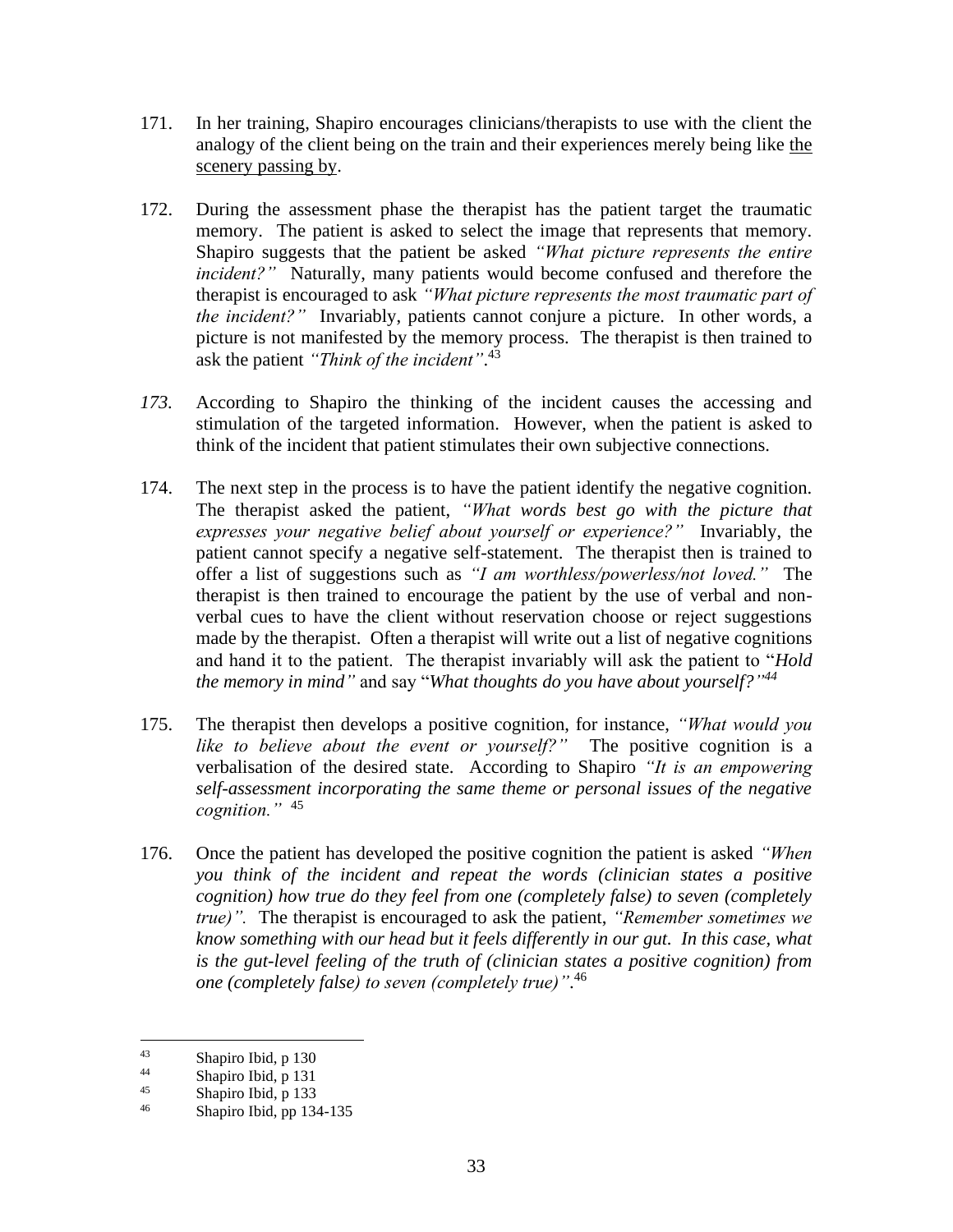- 177. The patient is then asked to name the emotion that he is feeling and the SUD scale (Subjective Units of Disturbance) should be determined. The patient is asked from Zero (neutral or current) to ten (the worst you can think of) *"How does it feel?"*
- 178. Once this has occurred the patient is then asked *"Where do you feel in your body?"* According to Shapiro the response of the body to a trauma is an important aspect of the treatment.
- 179. In the author's experience, many clinicians/therapists seek to disavow the leading nature of EMDR therapy. This is because, they, like the complainant, are alert to the legal implications of having undergone this particular type of therapy.
- 180. According to Shapiro:

*A client who has difficulty assessing location of the body sensation should be coached. One of the benefits of the client identifying the location of the body sensations is that it provides the client with an alternative of the reliance and verbalisation inherent in most traditional therapies. That is, focusing on the body sensations stimulated during successive sets frees the client from the need to concentrate on painful thoughts or gory pictures. Identifying the location of body sensations during successive sets is often necessary in order to assess the effects of EMDR processing and also lays the ground work for the next phase of the procedure."*

# **Phases 4-7 – Desensitisation, Installation, Body Scan and Closure**

- 181. Once the final step in the assessment phase has been completed (identifying the location of the body sensation connected to the traumatic event) the clinician/therapist once again explains to the patient how EMDR works and emphasises the importance of not discarding any information.<sup>47</sup>
- 182. The therapist is trained to ask the patient to keep the image in mind along with the negative cognition and the awareness of the body sensations. For example, *"I want you to now bring up the picture and the words, you feel powerless and concentrate your lower abdomen, now follow my fingers with your eyes"*.
- 183. Shapiro uses the analogy that this is as if three laser beams are directed at the dysfunctionally stored material.
- 184. After the material is accessed the therapists initiates the sets of eye movements. The first set should number about 24 and are done horizontally. At the end of each set the therapists asks *"rest/let it go/blank it out and take a deep breath"*. To blank it out patients are coached to simply draw a curtain over the material.

<sup>47</sup> Shapiro Ibid, p 141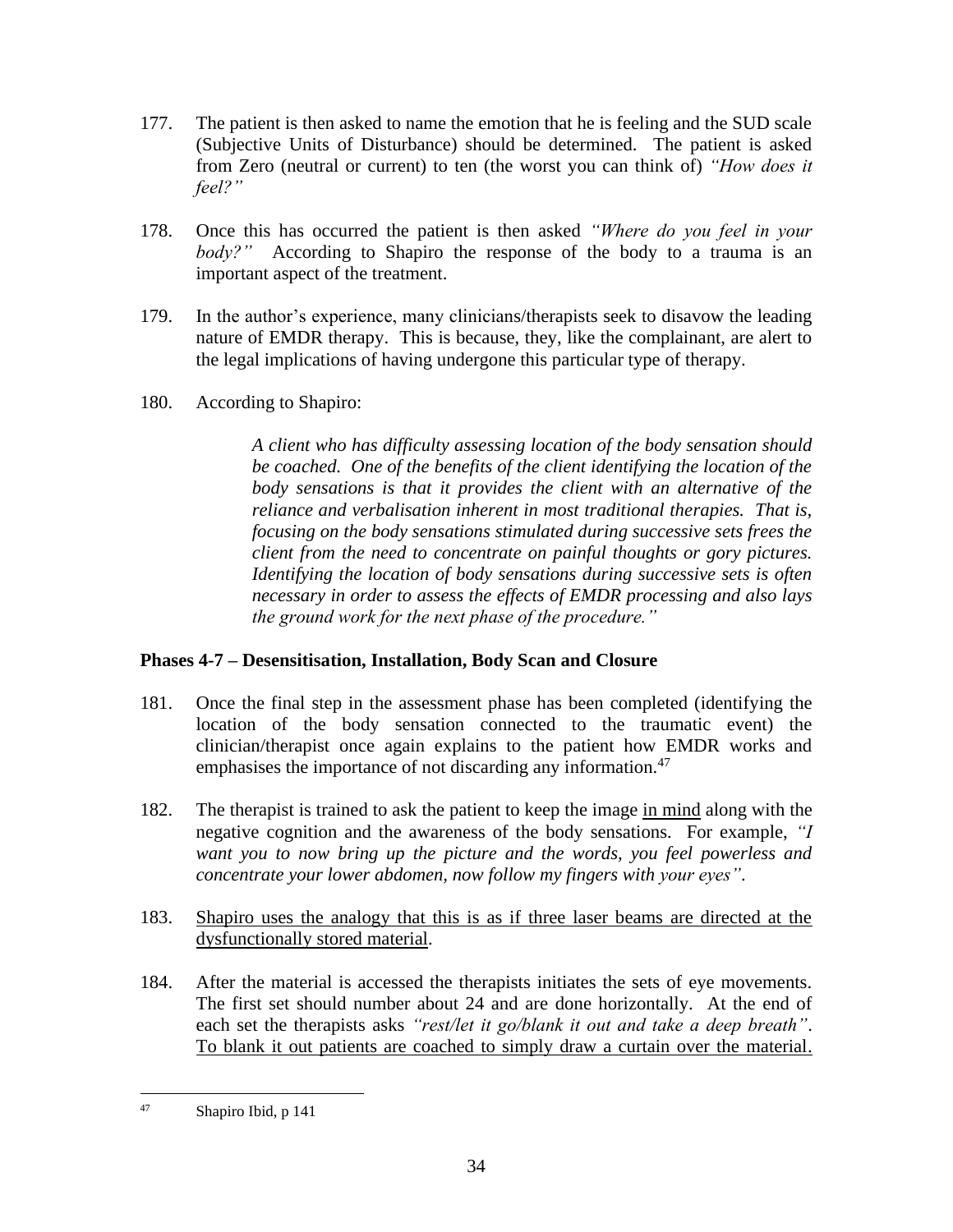While doing this they are not coached to close their eyes because this could contribute to a dissociation to a trance like state.<sup>48</sup>

- 185. In the fourth phase, involving desensitisation, the patient's disturbance is reduced (when possible to 0-1) on the SUD scale. The dysfunction material is processed so that it is stored in all of the channels associated with the target event. According to Shapiro's theory, when the traumatic event is reprocessed, a variety of channels of dissociation may be revealed into consciousness.
- 186. Between each set the clinician should listen carefully to the patient to identify the next focii for processing.
- 187. Patients invariably report their memories in terms of disturbing imagery, sounds, sensations, emotions, taste or smell. These are targeted immediately by the use of successive sets.
- 188. A particular issue that arises from EMDR is the new memories that emerge during this treatment. It is not uncommon that new memories do emerge into consciousness and therefore that new memory becomes the focus in the next set. If there are several new memories the patient is instructed to concentrate on the one that he/she finds most disturbing.

#### **Phase 5 - Installation**

189. Once desensitisation has been achieved with the SUD scale rating of 0 or 1 the installation phase begins. This involves the installation of a positive cognition. For example, the patient may have had a negative cognition of *"I am useless… I am powerless*". The installation phase involves the positive cognition being say *"I am in control… I am powerful…"*. The technique involves linking the positive cognition to the memory of the traumatic event. The therapist plays a very significant role in framing the positive cognition and installing it.

#### **Phase 6 – Body Scan**

190. After the positive cognition has been installed the patient is asked to hold that memory including the traumatic event and the positive cognition and to scan his/her body mentally from top to bottom and identify any tension in the form of body sensation.

#### **Phase 7 - Closure**

191. Shapiro emphasises that if at the end of the session the patient is experiencing any signs of emotional disturbance the therapist should utilise hypnosis or guided visualisation to return him/her to a position of comfort. In the author's experience, invariably many clinicians/therapists utilise hypnosis and/or guided

<sup>48</sup> Shapiro Ibid, p 143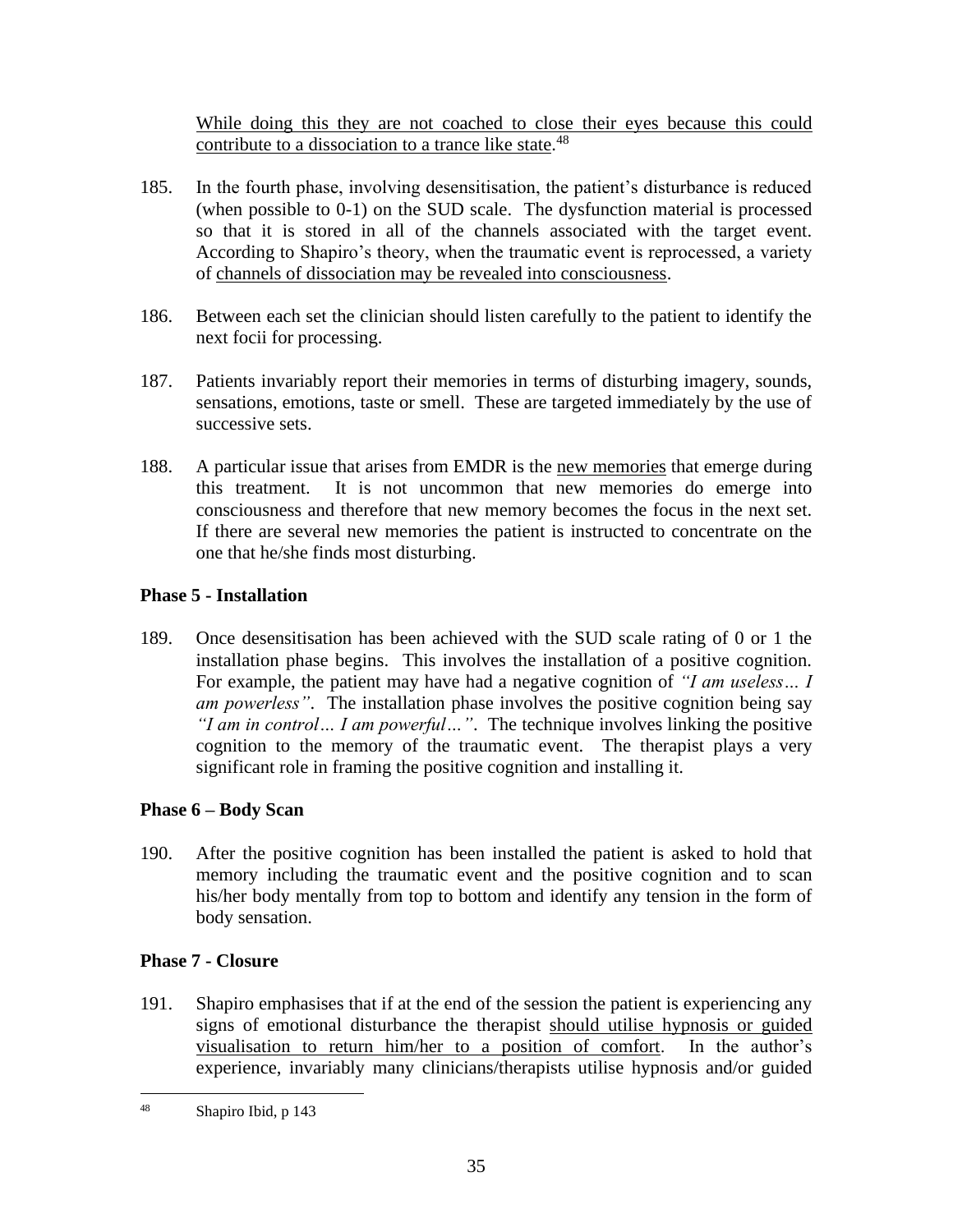visualisation techniques having not undertaken any formal training in these types of techniques.

- 192. The therapist is required to properly debrief the patient and to emphasise the important use of the log and the visualisation techniques. $49$
- 193. Shapiro emphasises that if the patient is not properly debriefed there is a great likelihood that the client will continue processing between sessions at a higher level of disturbance.

# **Further Specific Techniques**

194. Bass and Davis, the authors of *The Courage to Heal* make it very clear that:

*When you work with someone you think may have been abused, ask out right, 'Were you sexually abused as a child?' This is a simple and straight forward way to find out what you are dealing with. It is also a clear message to your clients that you are available to work with the issue of sexual abuse.*

195. Invariably therapists will represent to their clients that presenting symptoms are consistent with having a past history of abuse. Clients are in a vulnerable position and therapists readily take advantage of that position. If the patient has no memories of abuse that presents no difficulties to the therapist. The quick answer is that of repression. As Bass and Davis state:

> *So far, no one we've talked to thought she might have been abused, and then later discovered that she hadn't been. The progression always goes the other way, from suspicion to confirmation. If you think you are abused and your life shows the symptoms, then you were*

#### **Imagistic Work**

196. Bass and Davis in *The Courage to Heal* refer to *imaginative reconstruction*. The authors state:

> *Take an event in your family history that you can never actually find out about. It could be your father's childhood or the circumstance in your mother's life that kept her from protecting you. Using all the details you do know, create your own story. Ground the experience or event in as much knowledge as you have and then let yourself imagine what actually might have happened.*

<sup>49</sup> Shapiro Ibid, p 162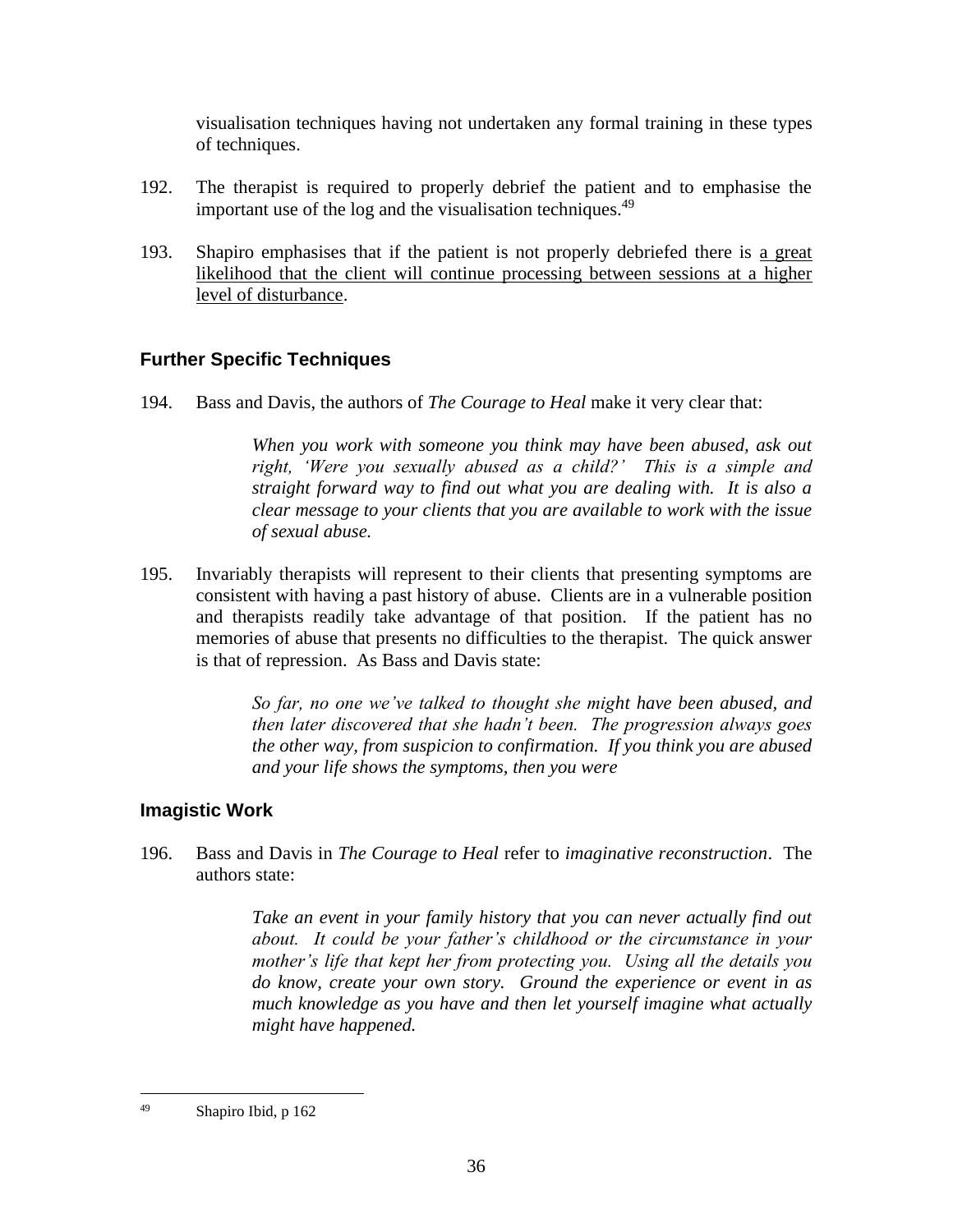- 197. As a matter of common sense, when human beings engage in imagination there are real problems between on the one hand what is reality and what is imagination.
- 198. In the author's experience and indeed that of psychiatrists and psychologists the use of guided imagery is similar to a person being in a hypnotic state.
- 199. In people who have subjective difficulties in the first place, the use of imagination is one that can lead to false beliefs.
- 200. It is of particular concern that imagistic work is often undertaken in combination with a number of other therapies. For example, such in the author's experience is used in combination with hypnosis and EMDR which can lead to a most unsatisfactory situation in which a person can come to believe that information derived by way of imagination is in fact true.
- 201. The added concern is that therapists make representations to their patients that images including flashbacks are but fragments of a traumatic memory. In other words, a part of the trauma has come through into the person's consciousness. Thus the patient believes readily that such memories are fact.

#### **Dream Work**

- 202. There is an extensive network of therapists who believe that dreams are a means of tapping into the unconscious mind. Dreams occur as a *channel* to the unconscious mind.
- 203. Therapists encourage patients to believe that dreams of that symbols which are in fact fragments or pieces of memory. For example, any therapists believe that a patient who suffers from nightmares will have been abused. They encourage the patient to look for symbols including dreams involving a bedroom, bathroom, basement, penises, breasts, buttocks and son on.
- 204. If a patient has sexual content in their dreams this, according to many therapists, is a clear indication that the person has been subjected to sexual abuse.
- 205. Therapists encourage patients to believe that dreams are in fact factual recollections. The symbols are *fragments* of memory that confirm to both the therapist and the patient a previous history of being abused.
- 206. Scientific research indicates that there is no clinical evidence to establish that a traumatic experience predictably passes untransformed into dream content. In other words, one simply cannot say that recollections arising from a dream may be identical to or completely different or but a metaphorical betrayal of a traumatic experience.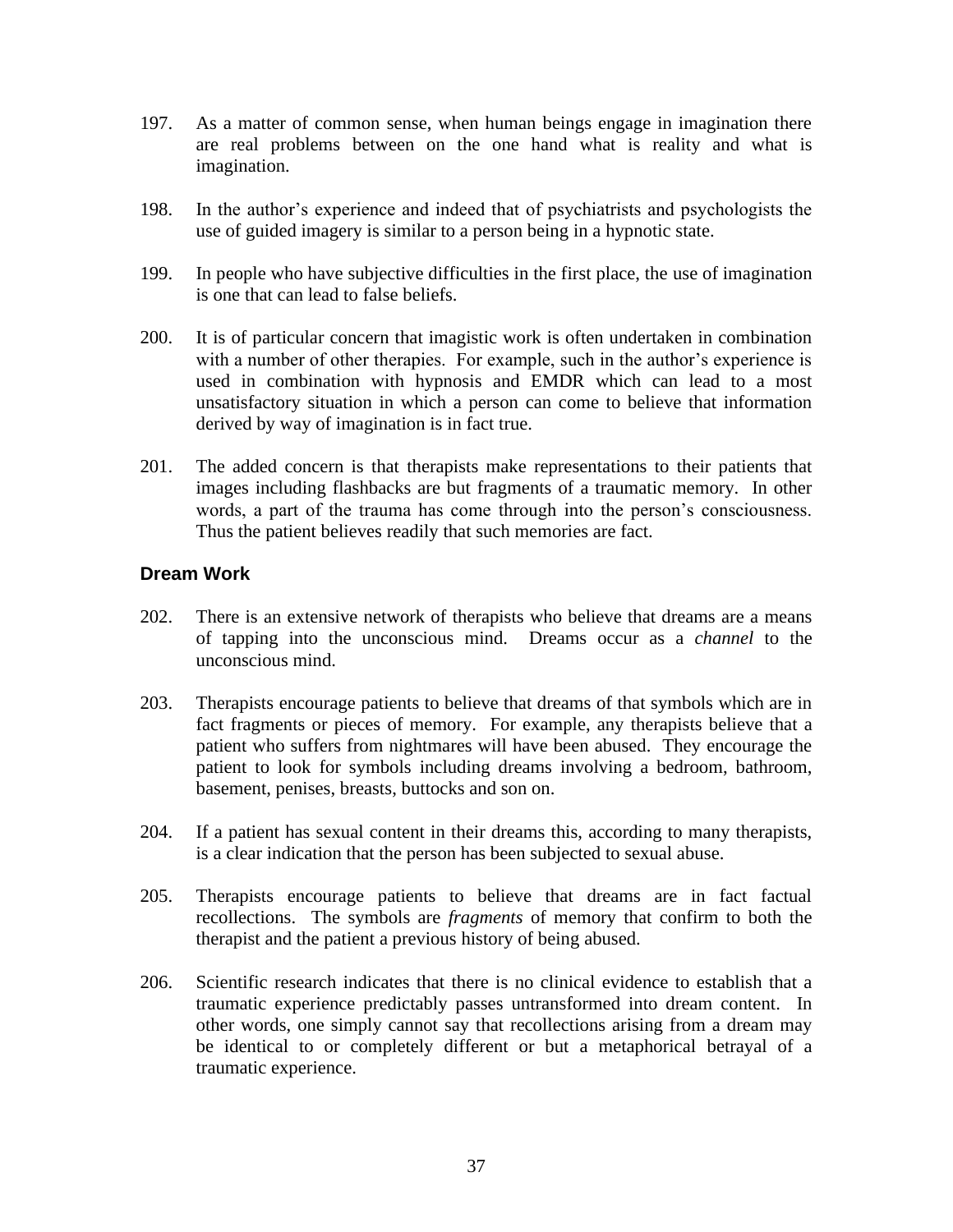207. Once again, therapists will interpret dreams as amounting to factual recollections.

#### **Journal Writing**

- 208. Therapists who are proponents of repressed memory and indeed many who may not invariable use a technique known as journal writing.
- 209. There are a variety of techniques used by therapists. One involves the use of free association in which a patient may write down an image or body sensation that comes to their mind. This technique inevitably leads to concentrating on a traumatic incident and writing a story about it. One of the frequent techniques used by therapist is to convey to the patient the necessity to write down such recollections as quickly as possible.
- 210. Another technique that is often used is to have the patient respond in writing to a suggested topic or recollection as made by the therapist. The therapist invariably is not concerned with accuracy and once again the technique involves the patient basically being encouraged to write down thoughts as quickly as possible as the subject matter is raised by the therapist.
- 211. Eminent psychiatrists and psychologists are concerned about the use of journal writing especially in possibly creating in patient's minds false memories.

# **Body Work**

- 212. According to the theory the body remembers what the mind unconsciously forgets. In other words, if a patient has been sexually abused that patient may repress or suppress his or her memory of the abuse. However, as the theory goes the body will always remember the feeling of being abused.
- 213. Therapists encourage patients to recall memories of abuse by body work. For example, the smell of toothpaste or the smell of alcohol, the sound of a bed creaking are but some body memories that can arise by this type of therapy.
- 214. According to E Sue Blume *"the body stores the memories of incest and I have heard of dramatic uncovering and recovery feelings and experienced through body work …this therapy has been around for a long time but never taken seriously by talk therapists. It should be. It can release memories and feelings that talk therapy cannot touch."*

# **Art Therapy**

215. Therapists often use art therapy to assist their patients in addressing memories about being sexually abused.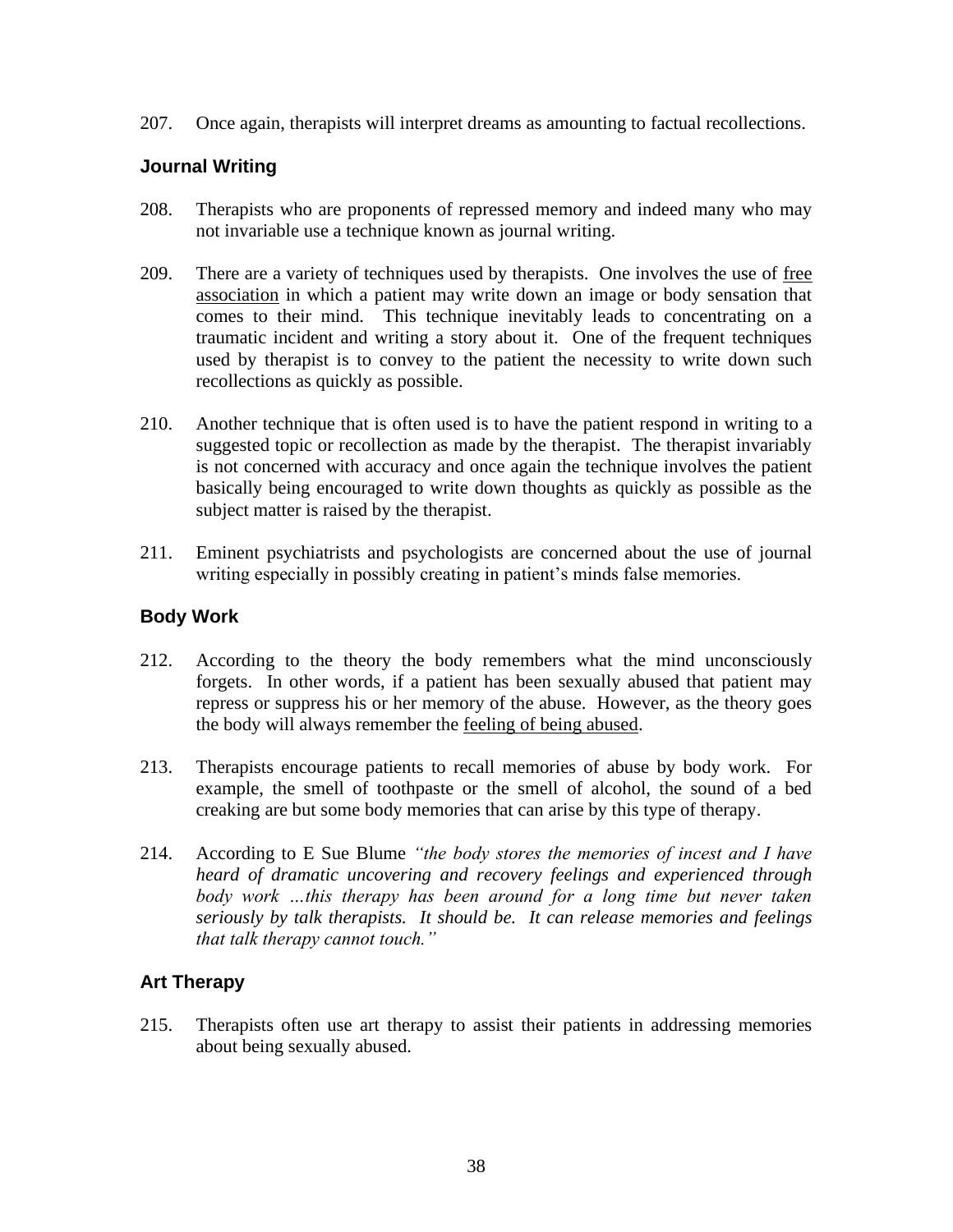- 216. For example, if a patient has an alleged history of being sexually abused in her bedroom, a therapist may have that patient draw or paint a bedroom so as to enable suppressed emotions to come to the surface. Such therapy often involves repeated leading questions by the therapist to assist the patient in having the suppressed feelings come to the surface.
- 217. Many therapists will be encouraged to paint or draw to assist their recollections in making the memory of the abuse even more detailed or specific. The therapist will often encourage the patient in adding details to assist the patient's recovery of the specific details of the abusive incident.
- 218. The patient is also encouraged to look at the particular painting or drawing and identify subject matters or themes within it so as to discuss with the therapist those themes to help come to terms with previous memories of the abusive incident or incidents repressed or otherwise.

#### **Feelings Work**

- 219. This involves the patient being encouraged to link into an emotional response to a traumatic event. In this way the patient is encouraged to believe that a *feeling* is in fact a *feeling memory*.
- 220. The patient is encouraged to believe that with the emergence of feelings memories associated with those feelings will come out also.
- 221. For example, a patient or patients may be encouraged to lie down on the floor and to feel sorrow or sadness. They are encouraged to *feel* their sadness and as they do they are encouraged to play out or sob and in doing so the memories are said to begin to occur.
- 222. A very frequent therapy technique is that involving concentrating upon a particular person who is alleged to be the perpetrator and to focus one's anger towards that person. This may involve placing metaphorically the perpetrator in a chair and screaming at that person or hitting the floor or some other object such as a towel or a newspaper or a soft baseball bat. The author has been involved in cases which the complainants have been encouraged to jump on hands, to use phone books, tennis balls and a variety of other techniques.
- 223. There are a number of concerns with this type of therapy. Whilst the ultimate goal of therapy is to assist the patient, actively encouraging patients to display hostility and anger towards an alleged perpetrator can be very counter productive. There is also the associated risk that memories emerging during such therapy are to say the least unreliable.

# **Confrontation**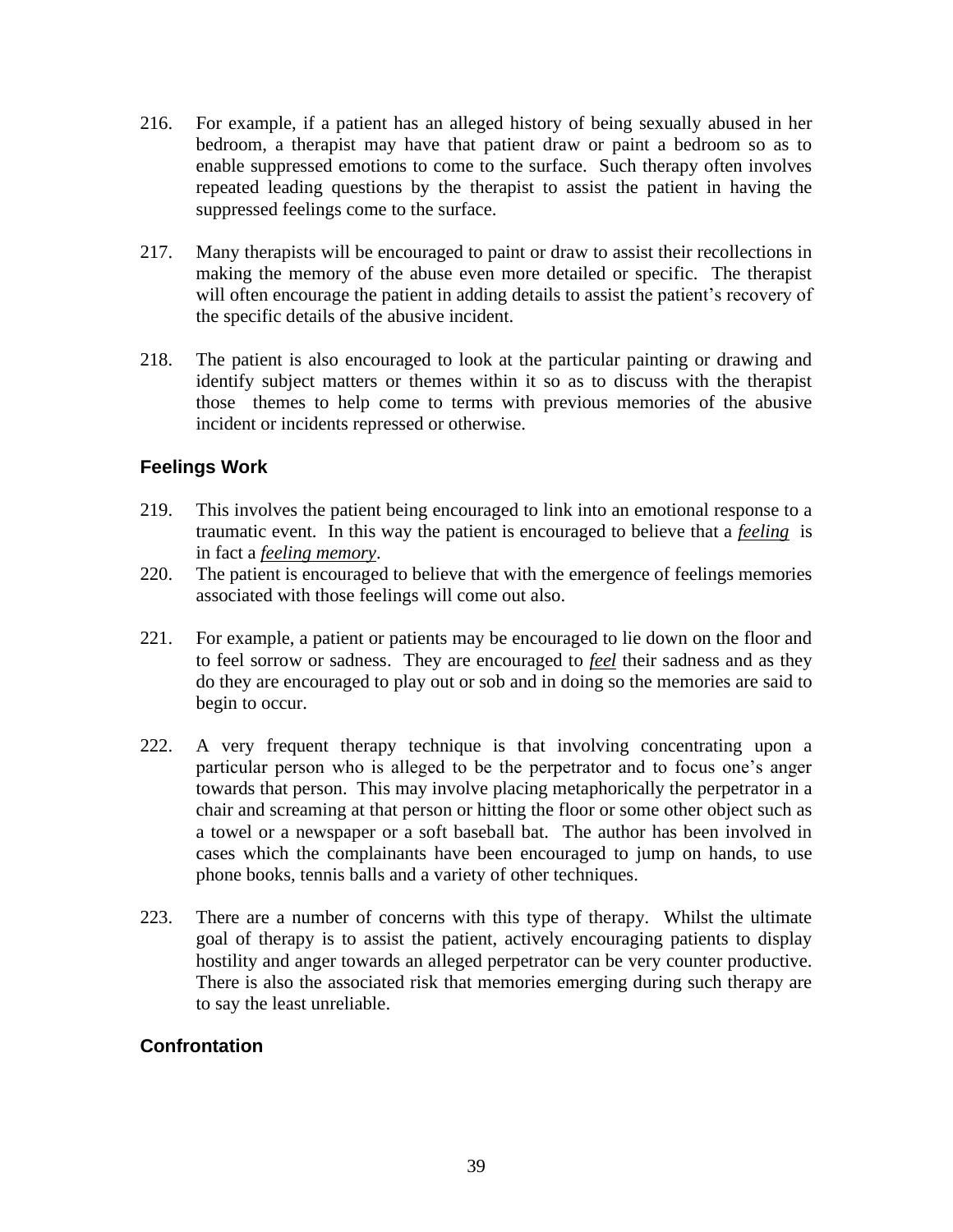- 224. A very frequent technique used by therapists is to encourage a patient to confront the perpetrator.
- 225. The confrontation generally occurs at the end of therapy when the therapist has spent some time encouraging the patient to have sufficient confidence in confronting not only the perpetrator but taking the responsible decision to make a complaint about the perpetrator to the police and/or to sue the perpetrator.
- 226. The key representation made by a therapist to the patient is that by confrontation the patient obtains *emotional strength*.
- 227. Therapists invariably use techniques associated with a careful preparation of the confrontation phase. Patients are encouraged to obtain support from other persons and this involves telling the patient's version to other persons including friends and relatives and especially those who know the perpetrator. It is not uncommon for letters to be written to the perpetrator and his or her family as a precursor for the confrontation.
- 228. The patient is encouraged never to be negative when recounting the abuse to the perpetrator or his family. Bass and Davis in *The Courage to Heal* gives some telling examples:

*Twenty years ago, a woman went to her grandfather's funeral and told each person at the grave site what he had done to her. In Santa Cruz, California, volunteers from Women Against Rape go with rape survivors to confront the rapist in his workplace. There they are, ten or twenty women surrounding a man, giving tangible support to the survivor, as she names what he has done to her… One survivor told us the story of a woman who exposed her brother on his wedding day. She wrote down exactly what he'd done to her and made copies. Standing in the receiving line, she handed everyone a sealed envelope, saying "These are some of my feelings about the wedding. Please read it when you get home."*

#### **Duty of Disclosure**

- 229. It is readily apparent that it has become increasingly difficult for defence lawyers and for that matter, the court itself to be availed of evidence which may be relevant to the reliability and admissibility of the testimony of a witness.
- 230. There has been an ongoing trend led by abuse advocates and ill-informed social commentators that legal procedures do not adequately protect alleged victims of sexual assault. This trend has been to regard persons accused of sexual assault like those of witchcraft as *Crimen Exceptum*. In prosecuting a charge of witchcraft, the law permitted the admissibility of *spectral evidence* such as dreams, visions and hallucinations of persons said to be bewitched. In 1692 The Salem Witch Trials, in which 19 people were executed, were stopped when the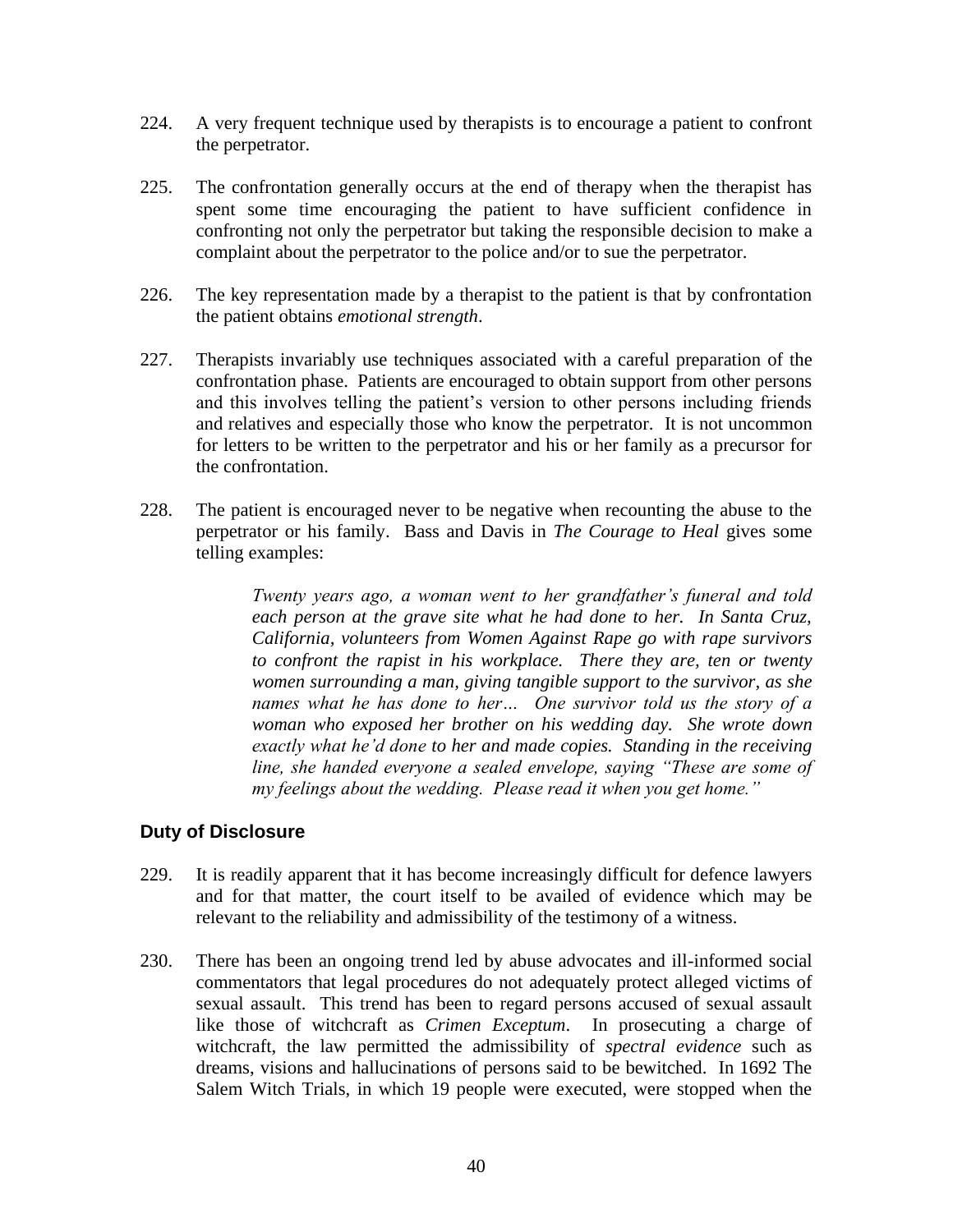Governor declared 'spectral evidence' inadmissible. Bishop Frances Hutchinson in his *Historical Essays Concerning Witchcraft (1718)* observed:-

"*In other cases, when wicked or mistaken people charge us with crimes of which we are not guilty, we clear ourselves by showing that at the time we were at home, or in some other place, about our honest business. But in prosecutions for witchcraft, the most natural and just defence is mere jest. For if any wicked person affirms, or any crack-brained girl imagines, or any lying spirit makes her believe, that she sees an old woman, or other person, pursuing her inner vision…such fantastic notions…. Leave the lives of innocent men naked without defence against them*".

- 231. The real concern, is that the rights of an accused have been so trammelled that the prospects of obtaining a fair trial are fast disappearing.
- 232. Section 297 of the *Criminal Procedure Act, 1986* is in the following terms:
	- *(1) A person cannot be required (whether by subpoena or any other procedure) to produce a document recording a protected confidence, in, or in connection with, any preliminary criminal proceedings.*
	- *(2) Evidence is not to be adduced in any preliminary criminal proceedings if it would disclose:*
		- *(a) a protected confidence, or*
		- *(b) the contents of a document recording a protected confidence.*
- 233. Section 297 was amended to overcome the decision of the New South Wales Court of Criminal Appeal in *R v Young* (1999) 46 NSWLR 681.
- 234. Section 70 of the *Criminal Procedure Act, 1986* provides that a magistrate in committal proceedings may not exclude evidence on any of the grounds set out in s.90 (discretionary excluded admissions) or part 3.11 (discretions to exclude evidence) of the *Evidence Act, 1995.*
- 235. Section 298 *Criminal Procedure Act* 1986 provides specific circumstances in which evidence of a sexual assault communication may be required to be produced in, or in connection with criminal proceedings or adduced with leave.
- 236. The fundamental issue that arises is whether there is any obligation on the part of the Director of Public Prosecutions and/or police to disclose to the defence any evidence that may be relevant to the reliability of a witness.

#### **DPP Guidelines**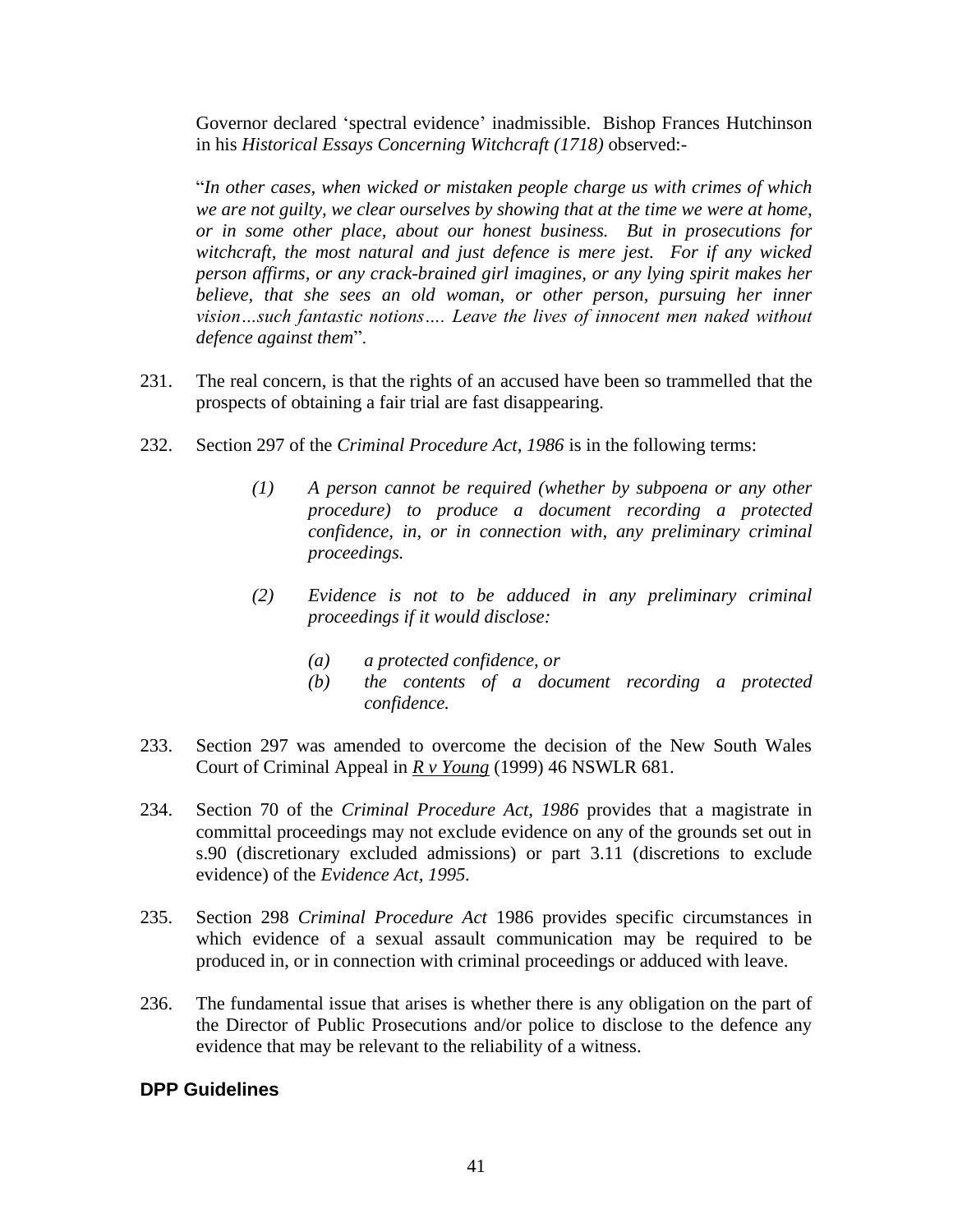237. The DPP has published guidelines for evidence obtained by hypnosis or EMDR. These guidelines are as follows:

> *"These guidelines apply to evidence obtained either by hypnosis or EMDR (eye movement desensitisation and reprocessing) and should be read accordingly. Failure to comply with them will give rise to a high probability that the court will decline to admit such evidence whether proffered by the Crown or from a witness for the defence.*

*Officers will have regard to these guidelines when determining whether or not such evidence should be tendered on behalf of the Crown.*

- *(1) The hypnotically induced evidence must be limited to matters which the witness has recalled and related prior to the hypnosis – referred to as "the original recollection". In other words, evidence will not be tendered by the Crown where its subject matter was recalled for the first time under hypnosis or thereafter. The effect of that restriction is that only detail recalled for the first time under hypnosis or thereafter will be advanced as evidence in support of the original recollection.*
- *(2) The substance of the original recollection must have been preserved in written, audio or video recorded form.*
- *(3) The hypnosis must have been conducted with the following procedures:-*
	- *(a) the witness gave consent to the hypnosis;*
	- *(b) the hypnosis was performed by a person who is experienced in its use and who is independent of the police, the prosecution and the accused;*
	- *(c) the original recollection and other information supplied to the hypnotists concerning the subject matter of the hypnosis was recorded in writing in advance of the hypnosis; and*
	- *(d) the hypnosis was performed in the absence of police, the prosecution and the accused, but was video recorded". (emphasis added)*.
- 238. Apart from the guidelines the DPP has a positive obligation to disclose to the defence any material that might have some bearing on the offence charged and the surrounding circumstances of the case including that relating to counselling or treatment which may impact upon the reliability of a witnesses recollection or memory. See *R v Maguire & Ors* (1992) 1 QB 936; *R v CPK* (unrep) CCA 21 June 1995; *R v Murre* (2001) NSWCCA 286; The People (DPP) and Nora Wall [2005] IECCA 140.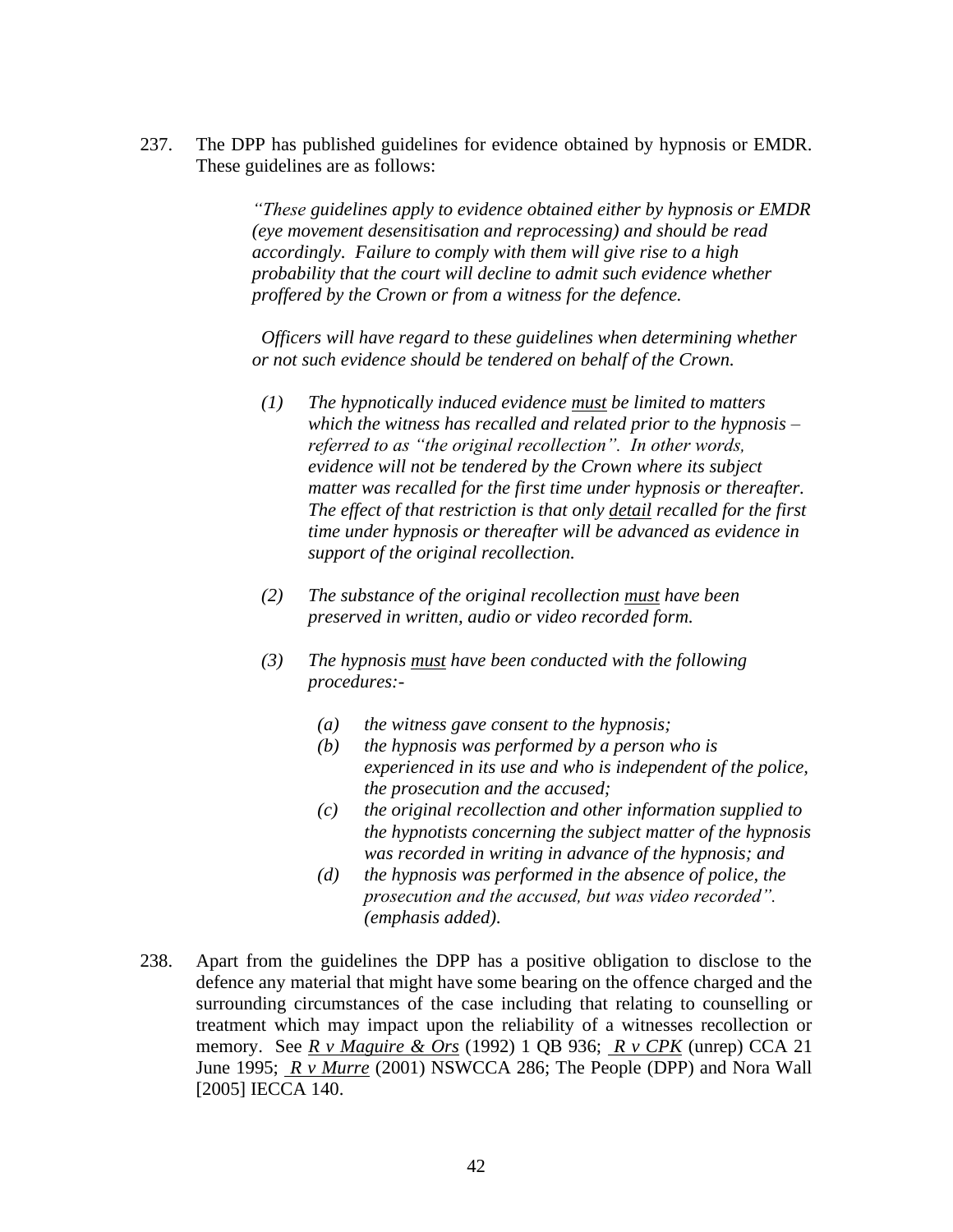- 239. The English Court of Appeal in *Regina v Maguire & Ors* considered the appeals of seven appellants including Patrick Joseph Conlan who had been convicted of offences following bomb explosions at public houses in Guildford and Woollich. In searching the house of the Maguire family no trace of explosives were found in the house. The appellants were arrested and swabs were taken from their hands. An analysis of the swabs by a method known as Thin Layer Chromatography, [TLC] revealed positive traces of nitroglycerine under the nails of all of the male appellant's hands. Mrs Maguire's test was negative. The police found a number of pairs of plastic gloves in the house which, following a TLC test were found to be positive for nitroglycerine.
- 240. The key issue in the appeal was whether the Crown had an obligation to disclose evidence which was material to the credibility of expert witnesses from the Royal Armament Research and Development Establishment (RADE).
- 241. The court found that the opinion, from a forensic scientist, who was an advisor to the prosecuting authorities, was, under a duty to disclose material of which he knows and which may have some bearing on the offence charged and the surrounding circumstances of the case. The duty of disclosure is on the authority which retains that expert and which must in turn disclose the information to the defence. The Court of Appeal saw no case for distinguishing between members of the prosecuting authority and those advising in the capacity of a forensic scientist. The test conducted by the experts including that for nitrotoluols and the 'nail test' ought to have been disclosed to the defence and a miscarriage of justice occurred and the convictions were quashed including that of Giuseppe Conlan who died prior to the hearing of the appeal.
- 242. The New South Wales Court of Criminal Appeal in *Regina v CPK* considered an appeal arising from a trial conducted in the District Court in which the appellant was charged with a number of counts of sexual assault involving his daughter.
- 243. There was evidence that the complainant had first recalled the incident the subject of the first charge approximately ten years after it was said to have taken place. These recollections arose in the course of treatment for attention and stress by a Kinesiologist. In the course of that treatment an incident occurred when, as a result of the therapist laying a hand upon the complainant's head in a certain manner and her relaxing she came to remember what her father had done to her in or about 1980 or 1981. About this she said:

*I had a memory but it wasn't a memory that I could put in a statement.*

244. And further:

*I haven't felt safe for the memory to come.*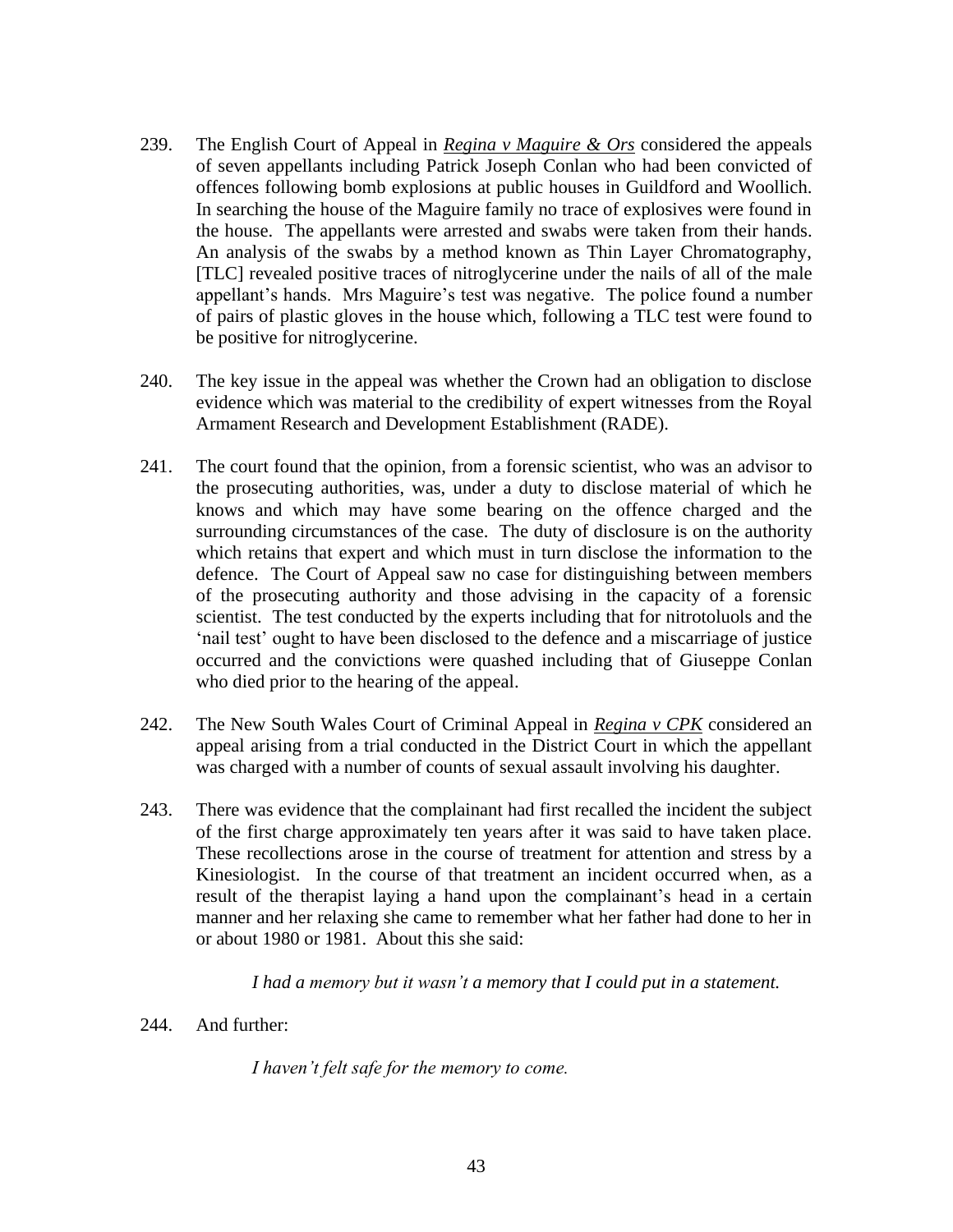245. The appellant was convicted of the first, third and fourth counts and during the sentencing proceeding a psychiatrists' report was tendered. In the course of that report the psychiatrist stated:

> *S… described the realisation of the alleged sexual assault by her father two years previously in 1991 after an anxiety provoking train trip in India where she felt isolated and vulnerable. She stated that she began recalling incidents of sexual assaults from an early age and subsequently sought counselling and psychotherapeutic therapy from psychotherapists and counsellors first in Melbourne and subsequently in Perth.*

- 246. The complainant also attended upon a group known as the Incest Survivors Association.
- 247. Gleeson CJ with whom Clarke JA and Hume JA agreed held that the material ought to have been disclosed to the defence, such that a miscarriage of justice occurred.
- 248. The New South Wales Court of Criminal Appeal in *Regina v Murre* considered a case very similar to *CPK*. In the course of the sentencing proceedings a Victim Impact Statement was tendered and in that statement the complainant said that he had blocked out the incident from his memory for a decade until he had seen the appellant in 1982. It was argued on appeal that suppression by the appellant of his memories of the incident was as significant issue reflecting on the reliability of his evidence. As there were other evidence revealed in the course of the committal proceedings the defence counsel who at that time appeared for the appellant was on notice of the possibility that the complainant had recovered his memory. Adams J found that there was no miscarriage of justice.
- 249. The Court of Criminal Appeal in *Regina v Eishauer* (Unrep) CCA 19 September 1997 considered an appeal arising from a conviction that the Appellant had sexually assaulted his step-daughter. The appellant had pleaded guilty some years earlier to committing a number of offences upon the complainant. At that time the complainant said nothing to anyone of the earlier alleged assaults. She did not remember these offences until 1993 and then the further offences until just before he stood his trial in 1995. The complainant gave evidence that she had recovered a memory of these incidents. At the trial a voir dire was conducted and the trial judge considered whether there was anything that may have prompted the complainant's memory in 1993 and again in 1995. When first asked whether her memory had been prompted by anything in 1995, the complainant said that was when her sister had given her statement. However, she was mistaken in that regard as her sister had made her statements in 1993 and not 1995. Sperling J (Smart J agreeing) held that the convictions be quashed and the Judgment of acquittal be entered on all counts. At p 18 Sperling J said: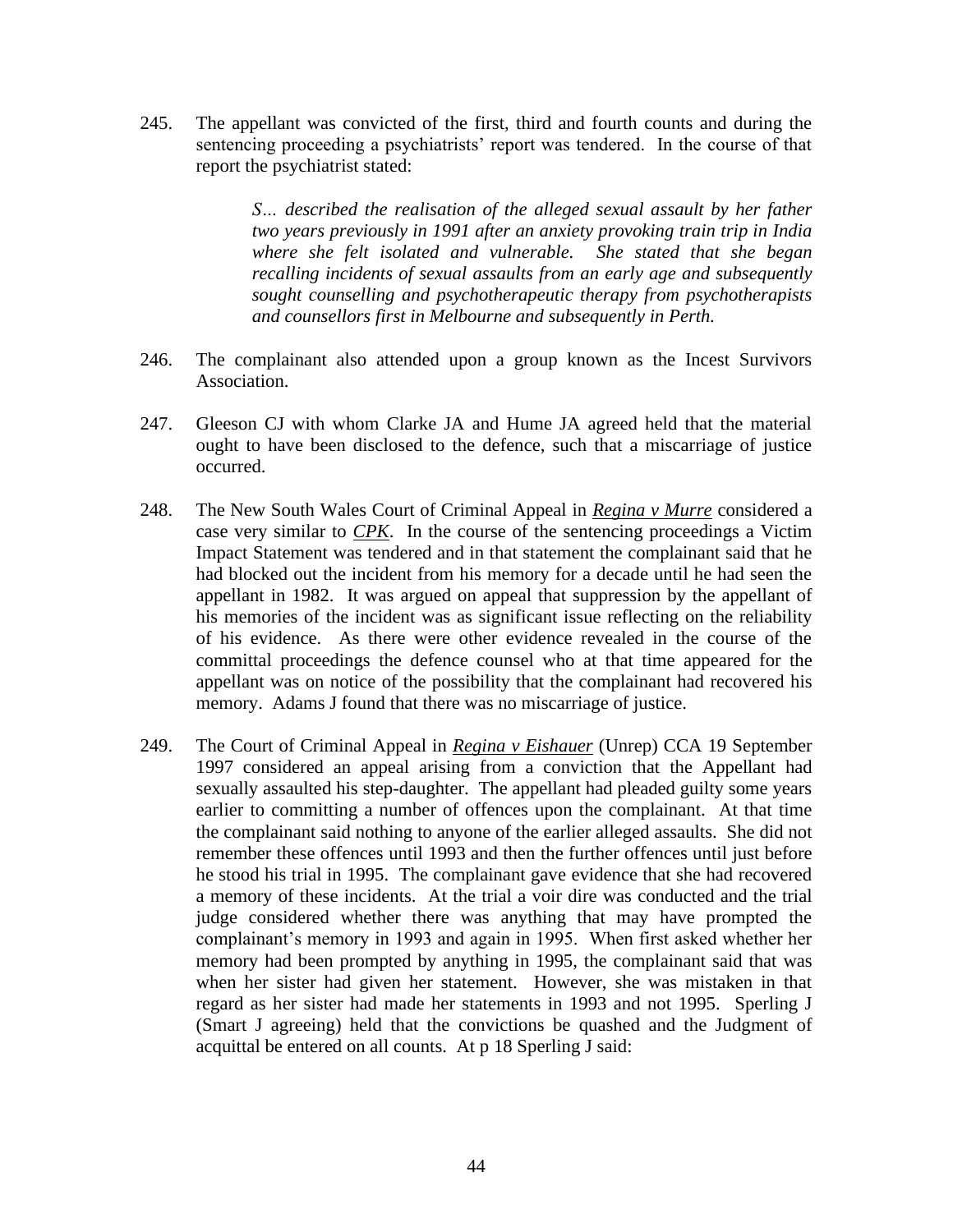*Common experience does not enable one to say that the memory of painful event, absent for a long time and later experienced, is more likely to be a revived true memory than an honestly experienced, false memory. I do not accept as common knowledge that, in the case of children, memory of abuse is frequently lost and later reliably recovered. The content of the ostensible memories in this case is beyond common experience. There is no common knowledge on which to draw for guidance. To generate false memory of this kind is not common place. To lose memories of this kind for ten years or so and then to recover them is not common place. The case is remote from common experience. There is no common knowledge which is applicable to a case such as this.*

250. His Honour went on to say:

*It is reasonably possible that MH's memories were true, recovered memories. But it is also reasonably possible that they were honestly experienced false memories. The corollary is that there is, necessary, reasonable doubt concerning the appellant's guilt on reading of the record of the proceedings.*

- 251. The Irish Court of Criminal Appeal in *The People (DPP) and Nora Wall* [2005] IECCA 140 found (upon the application of the DPP) that there had been a miscarriage of justice arising from the conviction of the Respondent Nora Wall, a former Catholic Nun.
- 252. Nora Wall faced a joint trial with one Paul McCabe in which she and McCabe were alleged to have raped the complainant Regina Walsh. A key witness relied upon by the prosecution was one, Patricia Phelan who gave evidence that she had observed McCabe raping the complainant and that Nora Wall was present holding the complainant's legs down.
- 253. Nora Wall faced a joint trial with Paul McCabe who was a homeless and psychiatrically ill alcoholic. The fact that both cases were heard together clearly would have influenced the jury.
- 254. The Irish Court of Criminal Appeal found that a miscarriage of justice had occurred and that there had been an "unfortunate breakdown in communications or systems failure" between the officers of the Director of Public Prosecutions, the Chief State Solicitor, The Gardia Siochana and Prosecuting Counsel. The Court found that this amounted to a serious defect in the administration of justice. Nora Wall who was formerly known as Sr Dominic had been sentenced to life imprisonment upon her conviction in 1999. Justice Kearns found that newly discovered facts demonstrated a miscarriage of justice. This included a crucial witness at Mr Wall's trial, one Patricia Phelan who admitted to Gardia and another nun that she had lied about having witnessed Ms Wall hold down a young girl while a man raped her. Wall and McCabe had been convicted in June 1999 of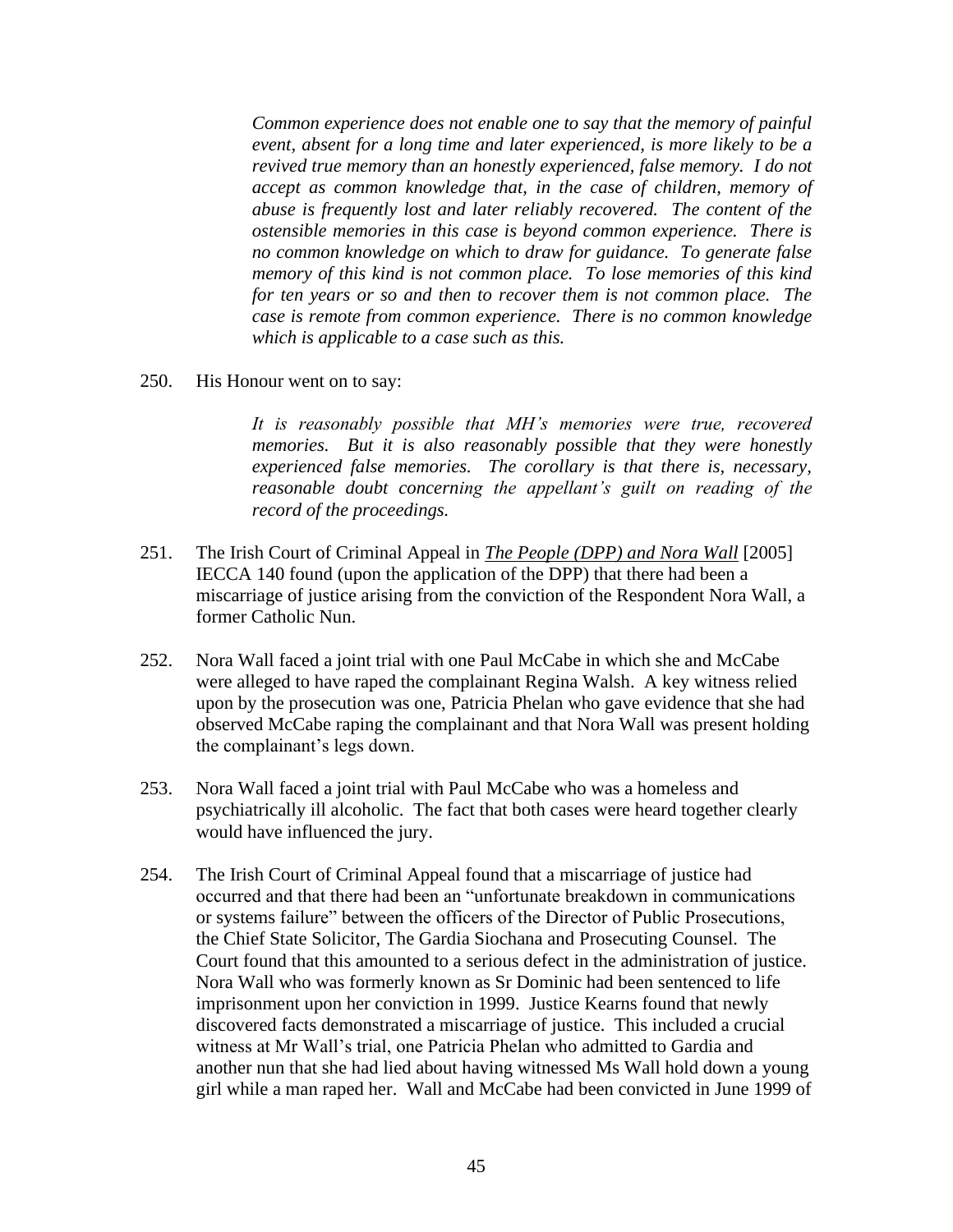the raping of the complainant, when that complainant was 10 years of age. McCabe was gaoled for 12 years and Nora Wall for life.

- 255. There was a substantial body of very significant evidence that had not been disclosed by the prosecution including the investigating police to the defence. In respect of the complainant Regina Walsh, she had the following history that had not been disclosed:-
	- She had previously made a false allegation that she was raped;
	- That she alleged that she had been assaulted and then withdrew the complaint;
	- That she had been allegedly assaulted by a female person, the location of whom had never been able to be traced and in respect of which no proceedings had taken place;
	- That she had taken an overdose of tablets and had been admitted to a psychiatric ward and undergone psychiatric assessment and treatment;
	- That her recollection of events arose as a result of 'flashbacks' and who had no full memory or recall of those events.
- 256. In respect of the eye witness Patricia Phelan, the following evidence had not been disclosed to the defence:-
	- That the prosecution had at a time prior to the trial made a direction that she not be called as a witness as the prosecution had formed the view that she was an unreliable witness;
	- That Phelan had made allegations against her late uncle and another male in respect of an alleged rape and that in the course of proceedings in the High Court findings were made adverse to her credibility and reliability;
	- That the police officer (Garda Sinead Connolly) who had taken Phelan's statement in respect of the complaint by Regina Walsh was the same police officer who investigated the earlier false complaints made by her against her uncle;
	- That the DPP and the Chief State Solicitor had the carriage of the proceedings in the High Court in which findings had been made adverse as to the credibility and reliability of her;
	- That she had after the trial, conviction and sentence of the Applicant disclosed to Sr Mona Kileen that she had lied in her statement and that she had given false evidence against the Applicant;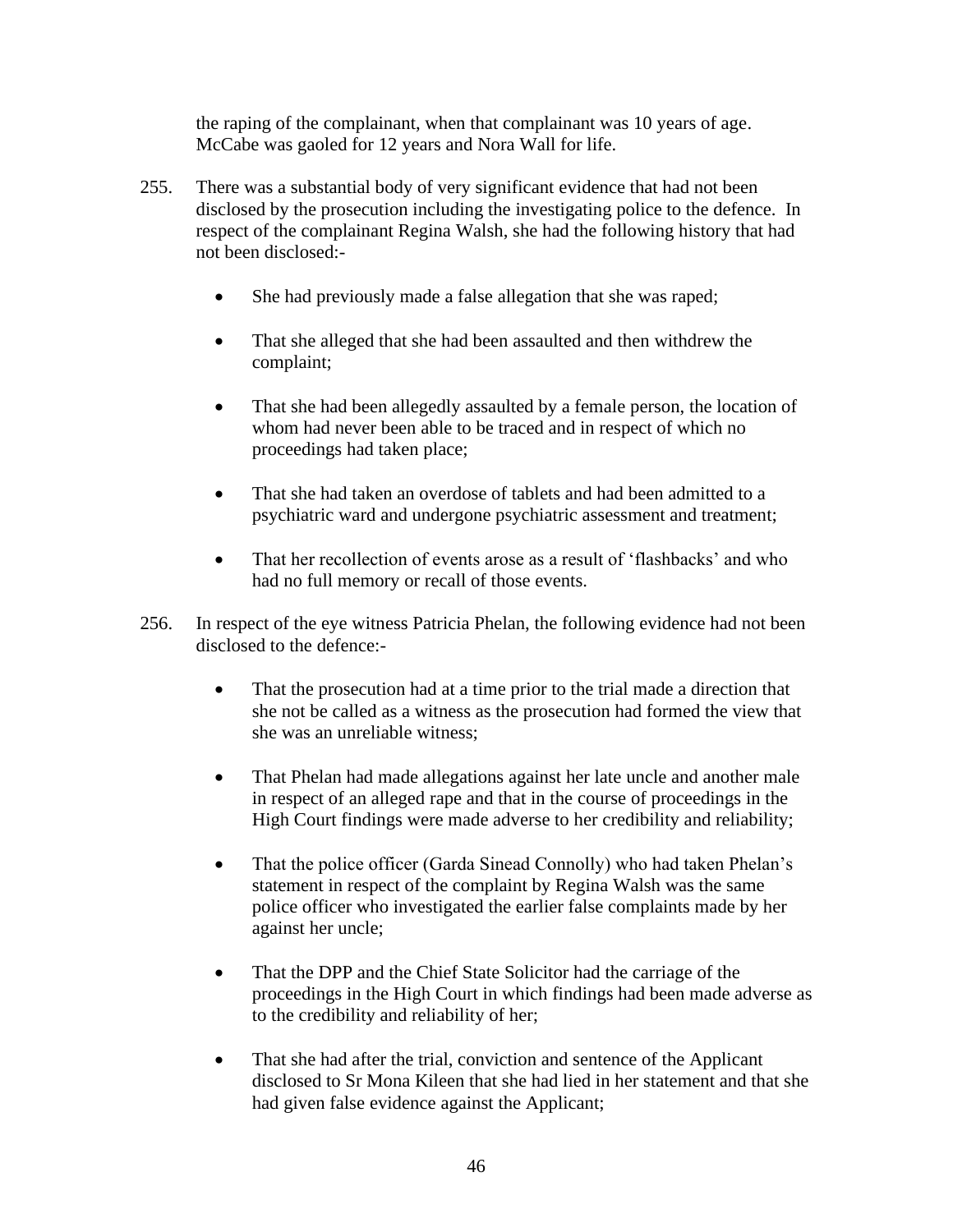- That Phelan admitted that she had colluded with the complainant Regina Walsh in the giving of the false statement and evidence against the Applicant.
- 257. In her further statement of 2 April 2001, Patricia Phelan in part stated:-

"*In the trial, held at the Central Criminal Court in Dublin, I gave evidence on oath in the complainant against Nora Wall and Paul McCabe. In evidence, I told the judge and jury that I saw Paul McCabe rape Regina and that Nora Wall was present holding Regina's legs down. I gave other evidence but I cannot remember what. At the time I gave this evidence in Court, I knew it was wrong and against the law but I just wanted to get back at Dominic (ie Nora Wall). I was also afraid to pull back on my evidence because I thought that once I had made a statement I had to give evidence in court. The reason why I wanted to get back at Dominic was because she used to physically beat me when I was living the Group Homes. She gave me a terrible life and I hated her. I remember ringing Sr. Mona Kileen. She was a good friend of mine for many years. It was during the trial, but I cannot remember much of the details. Some months after the trial, I rang Sr. Mona again. I was very distressed at the time. It was bothering me at this stage about the false evidence I had given in the trial".*

258. The Court of Criminal Appeal made reference to a file note contained within the file of the DPP which was in the following terms:-

#### "*Evidence of Patricia Phelan*

*Local gardai who have dealings with her during previous investigations have found her most unreliable. She never mentioned to the members anything about a rape at any time. Therefore her evidence should not be accepted as accurate".*

#### 259. In conclusion, the Court of Criminal Appeal observed:-

"*It is now also accepted by the respondent that there had been significant nondisclosure in this case, including (a) the information that Regina Walsh had made, but not pursued, an allegation of being raped in England and (b) the nondisclosure of Regina Walsh's very proximate and material psychiatric history. It seems to this court that the applicant was further prejudiced during the course of her trial by evidence of which the defence had no prior notification, namely, that Regina Walsh recalled the alleged episodes of rape by reference to 'flashbacks and/or retrieved memory'. There was no scientific evidence of any sort adduced to explain the phenomenon of 'flashbacks' and/or 'retrieved memory', nor was the applicant in any position to meet such a case in the absence of prior notification thereof.*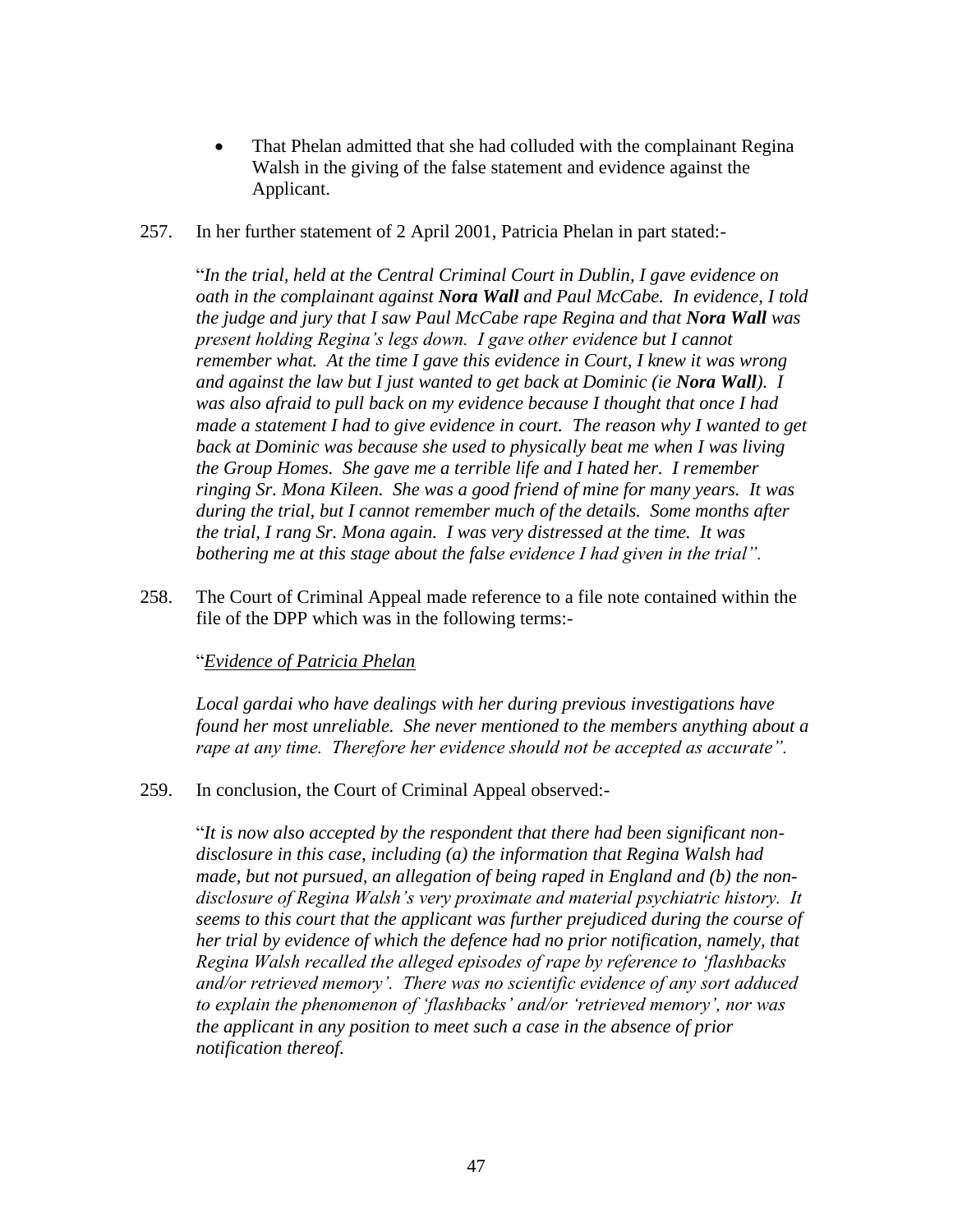*As previously indicated, this court does not find it necessary on the agreed facts of this case to elaborate a hierarchy of the newly –discovered facts which either singly or cumulatively amount to a miscarriage of justice. Virtually all of the newly-discovered facts are facts of significance which confirm the court in its view that there has been a miscarriage of justice in this instance."*

#### **Admissibility of the testimony of a witness who has undergone EMDR/hypnosis**

- 260. The issue of whether the testimony of a witness who has undergone EMDR should be admissible in a criminal trial, and if so, under what circumstances, was first addressed in Australia by an Appellant Court in *Tillott* (1995) 38 NSWLR 1; 83A CrimR 151; sitting on appeal from a decision of Matthews J in *Jamal* (1993) 69 A CrimR 44.
- 261. Abadee J, in the leading Judgment in *Tillott* (with Grove J and James J expressly agreeing) refers to a 2-tier test for admissibility. In essence, there are two different perspectives to be considered. On the one hand the proponent of the evidence and on the other hand the opponent.
- 262. Where a witness, other than the accused, has undergone EMDR procedural hypnosis, his or her evidence is not rendered inadmissible but before it will be admitted, a threshold onus is cast upon the proponent of the evidence to prove that it is "safe" to admit.
- 263. The quality of "safety" is **not** dependent upon a comparison based on an examination of a witnesses pre and post hypnotic memory but on an examination of the EMDR or hypnosis procedure to see if there has been compliance with the "safety guidelines" generally being those set out in McFelin (1995) 2 NZLR 750.
- 264. The second issue only arises if the evidence is established to be admissible by the proponent. The question is whether, as a matter of discretion, the evidence ought to be excluded on grounds of unfairness; see generally *Tillott* at 72. The onus is on the party seeking to exclude the evidence.
- 265. It is irrelevant, as to the question of the admissibility of the evidence, that EMDR was administered to the witness for a therapeutic purpose rather than as an investigative or forensic tool. *Tillott* at 29. The mere fact that the witness has undergone EMDR gives rise to the need to apply "the safe guiding procedures…. As a condition of the admissibility of the evidence", *Tillott* at 33.
- 266. The critical threshold question for admissibility is whether the witness has undergone EMDR in fact, **not** whether the witnesses memory has been revived by it. The question of admissibility turns on whether the procedural safe guards have been complied with, not with EMDR did or did not play any role in relation to memory or return of memory. *Tillott* at 57.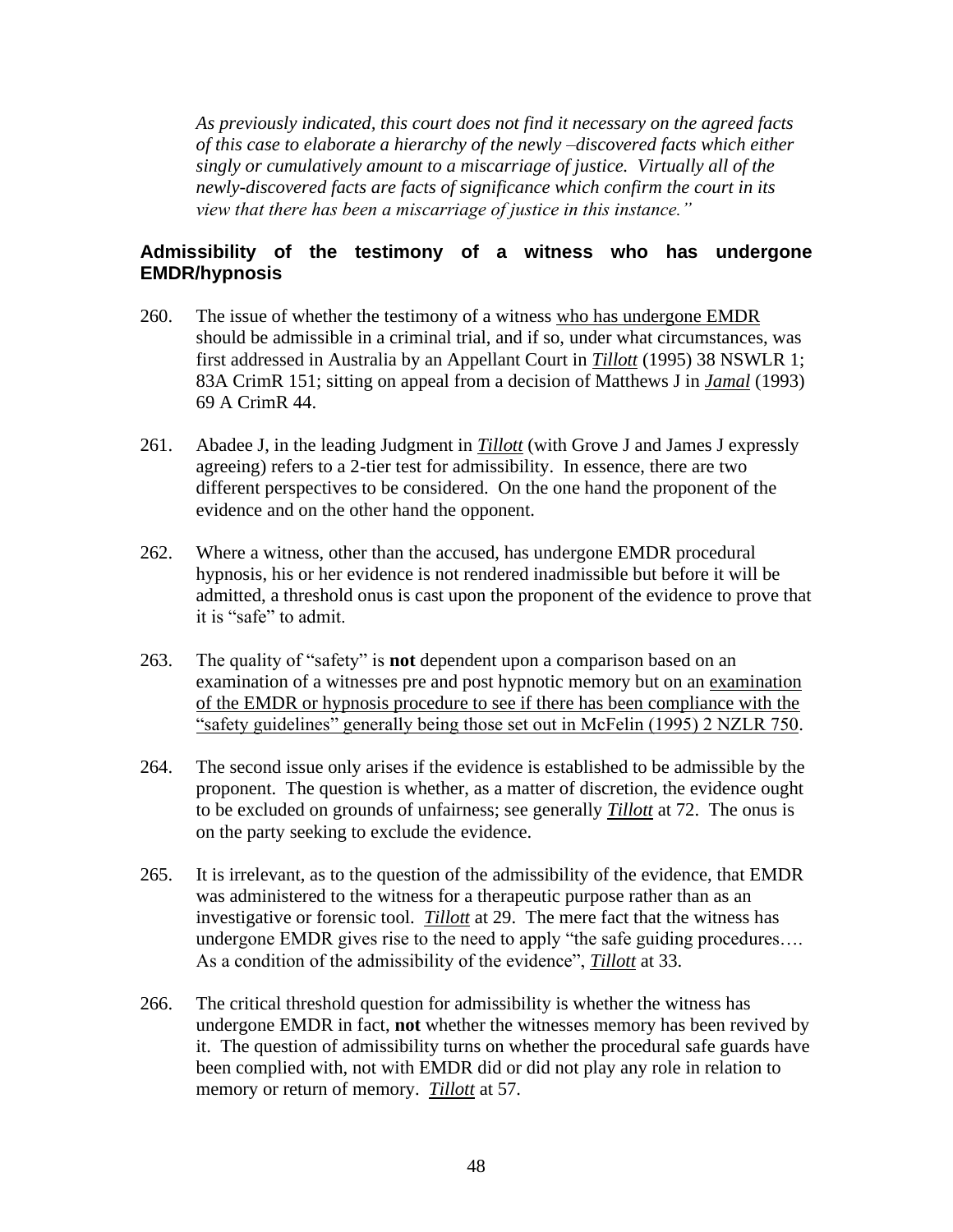- 267. Non-compliance with the safe guards creates a specific difficulty in testing the reliability of the evidence, in determining for example whether the witness was at risk of confabulation or suggestibility, or whether the witness was conscious or in a trance at any time during the treatment. The inability to test matters of this kind may render the trial unfair. *Tillott* at 39.
- 268. Abadee, J set out in some considerable detail the procedural safeguards to be applied in determining the proper use of procedure such as hypnosis and EMDR on prospective witnesses in criminal cases. His Honour referred to *R v McFelin* (1985) 2NZ LR 750 and *R v Jenkyns* (1993) 32 NSWLR 712 and the provisions of the Californian Evidence Code (see pp 55 and following pages). It is submitted that the following are minimum standards which must be applied:-
	- (i) An adequate record must be made of the witnesses memory before the procedure is applied. This record must be in writing and or in some other reliable form.
	- (ii) The treatment session, including consultations before and after the administration of EMDR or hypnosis must be video taped.
	- (iii) The treatment itself should be conducted in a way which prevents the influencing of the memory of the potential witness either by suggestion or by some other means.
	- (iv) The onus is on the party seeking to have the evidence admitted to prove that it is safe to admit it.
- 269. A pre-condition to the admissibility of the evidence is compliance with the procedural guidelines. Where those guidelines have not been followed, the fact that the evidence is safe to admit cannot be established to the necessary standard of proof and it is consequently inadmissible as a matter of law. This is subject to considerations that post *Evidence Act* 1995 a Court will need to examine such issues having regard to the provisions of s.137 of the *Evidence Act* 1995. *Regina v KG* (2001) NSWCCA 510

#### **Guidelines v Requirements**

270. The guidelines, or "procedural safeguards", (as they are also referred to by Abadee J at 40) must be acknowledged to be important, almost essential requirements. It is submitted that the failure to comply with the rules must have the consequence that the evidence obtained otherwise then in accordance with the guidelines should not be admitted.

#### **The Dangers of EMDR**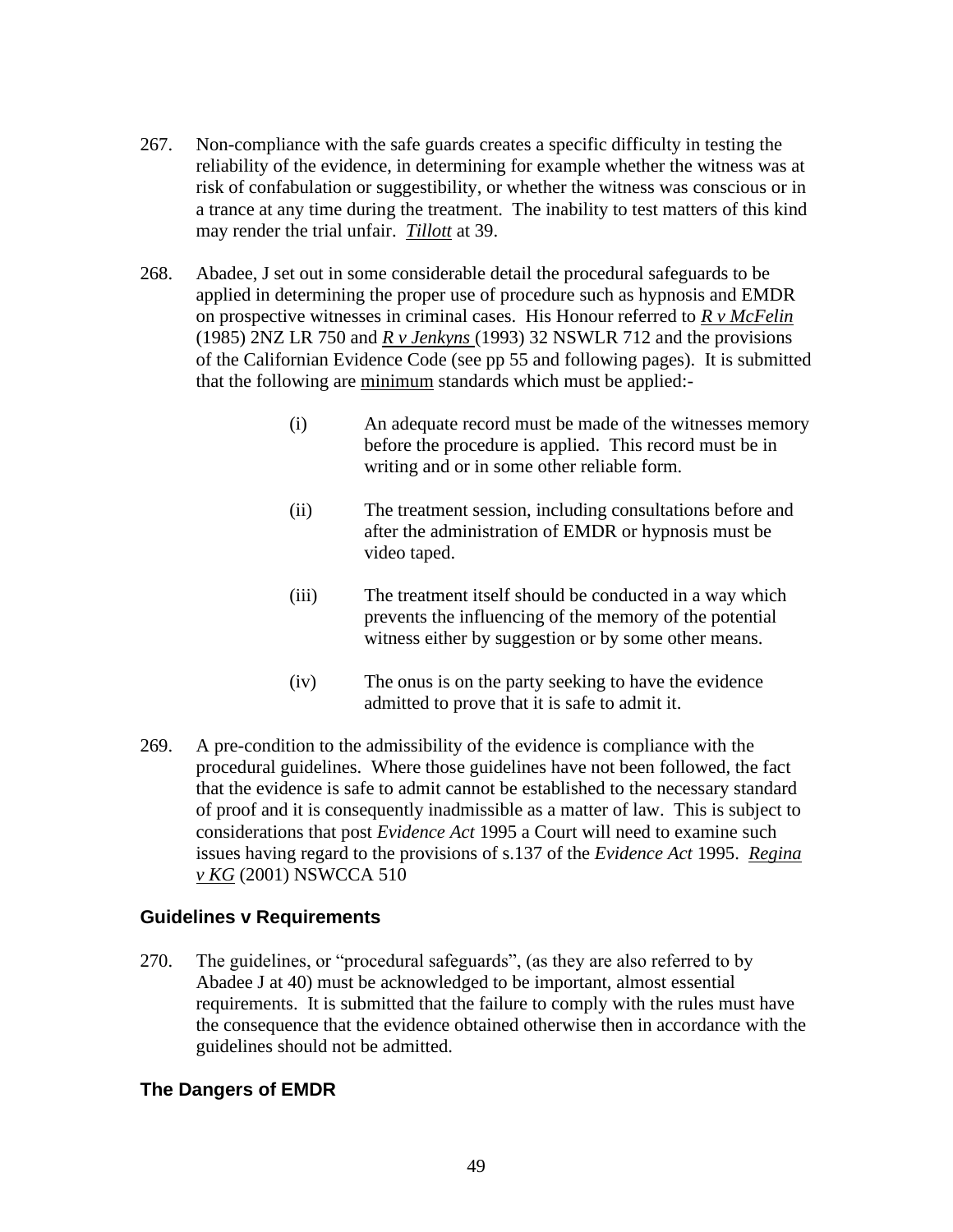- 271. There are specific dangers with hypnotically (and EMDR) elicited testimony.
- 272. Abadee in *Tillott* at 37C:-

*"In my view within her Honour's own findings (referring to Jamal's case) there are enough similarities or risks associated with EMDR to conclude that they are the same or similar to those found in hypnosis. These findings are stated by Her Honour. They include that it is theoretically possible for EMDR to revive or enhance a person's memory of a traumatic event in his or her past (see at 551). Further that Dr Shapiro, the discoverer of EMDR, emphasises there is no guarantee that a memory that emerges from EMDR will be accurate (at 559). Until more is known about EMDR one must accept the risk as with hypnosis, that the subject might be sufficiently suggestible so as unwittingly to adopt information received from the therapist as part of his or her own memory (at 560). One must accept that there is at least a danger that any "new" memory retrieved through EMDR could well be a distorted memory, either as a result of external input or as a result of an unconscious confabulation on the part of the subject (at 560-561). There is a risk of confabulation with (and without) EMDR for persons who are troubled by memory gaps and who try to fill them" (561)*

#### **The Need for Safeguards**

#### **California**

- 273. In California an exclusionary rule in relation to hypnotically induced evidence has been established. *People v Shirley* 31 Cowl 3D 18 1982; *People v Guerra* 690 P 2 D 635 (1984). The Supreme Court of California refused to admit hypnotically induced evidence because of the problems and dangers associated with this type of evidence. In *Guerra* "ultimately concluded that evidence hypnotically – aided recall should be excluded as being intrinsically unreliable" – See Abadee J in *Tillott* at 26F.
- 274. 190. As Abadee J observes (at 26B) the "Californian Evidence Code" was past temper the effect of the exclusionary rule decision of the Supreme Court of California in *Guerra*". The Californian Evidence Code constitutes "procedural safeguards" in the form of legislative requirements.
- 275. The relevant provisions of the Californian Evidence Code (per *Tillott* at 29) are:-
	- *(a) The testimony of a witness is not inadmissible in a criminal proceeding by reason of the fact that the witness has previously undergone hypnosis for the purpose of recalling events which are*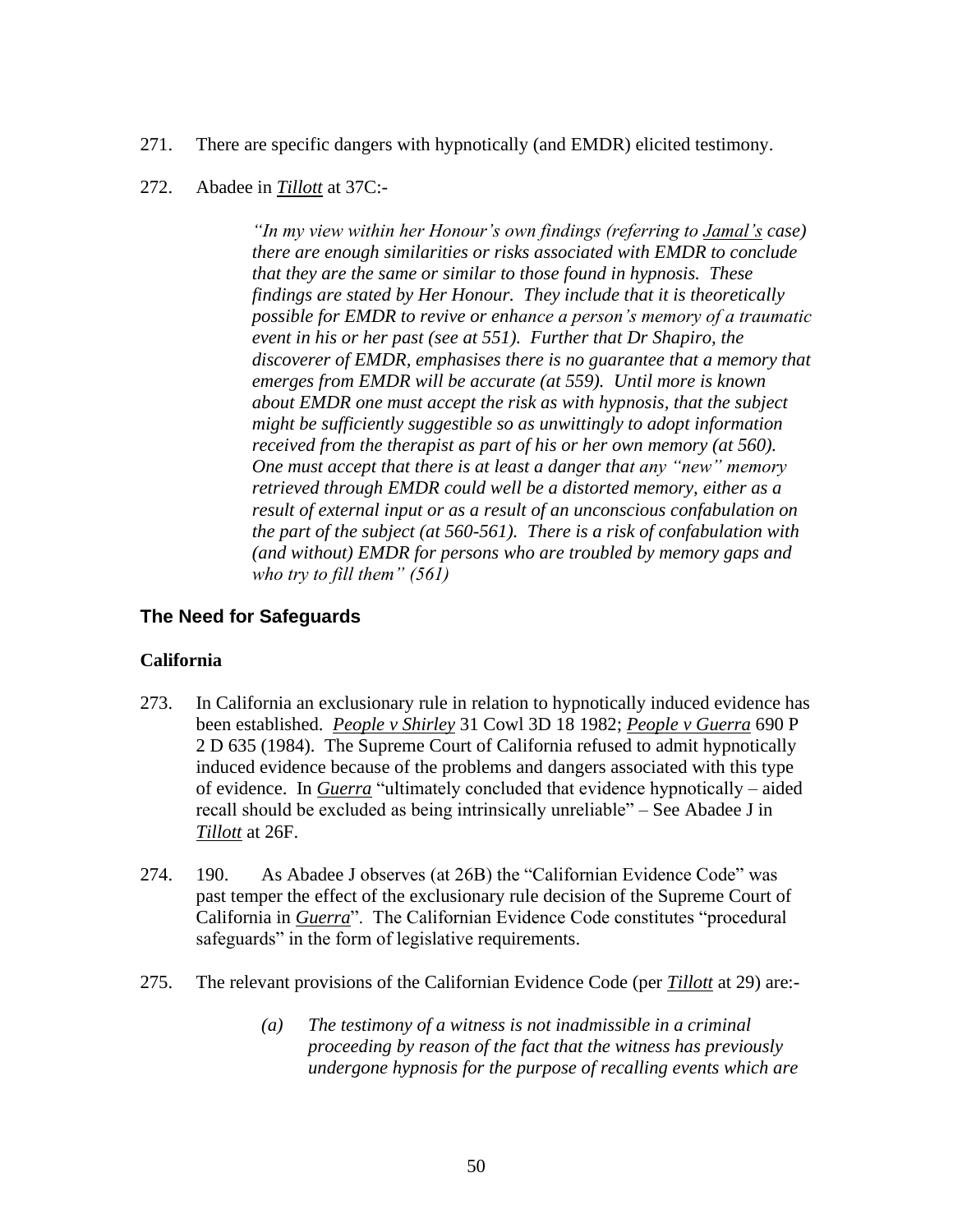*the subject of the witness's testimony, if all (emphasis added) of the following conditions are met:-*

- *(1) The testimony is limited to those matters which the witness recalled and related prior to the hypnosis.*
- *(2) The substance of the prehypnotic memory was preserved in written, audiotape, or videotape from prior to hypnosis.*
- *(3) The hypnosis was conducted in accordance with all (emphasis added) of the following procedures:-*
	- *(A) A written record was made prior to hypnosis documenting the subject's description of the event, and information which was provided to the hypnotist concerning the subject matter of the hypnosis*
	- *(B) The subject gave informed consent to the hypnosis*
	- *(C) The hypnosis session, including pre and post hypnosis interviews, was videotape recorded for subsequent review.*
	- *(D) The hypnosis was performed by a licensed medical doctor or psychologist experienced in the use of hypnosis and independent of and not in the presence of law enforcement, the prosecution, or the defence.*
	- *(4) Prior to admission of the testimony, the court holds a hearing pursuant to s.402 of the Evidence Code at which the proponent of the evidence proves by clear and convincing evidence that the hypnosis did not so affect the witness as to render the witness's prehypnosis recollection unreliable or to substantially impair the ability to cross-examine the witness concerning the witness pre-hypnotic recollection. At the hearing, each side shall have the right to present expert testimony and to crossexamine witnesses.*
- *(b) Nothing in this section shall be construed to limit the ability of a party to attack the credibility of a witness who has undergone hypnosis, or to limit other legal grounds to admit or exclude the testimony of the witness".*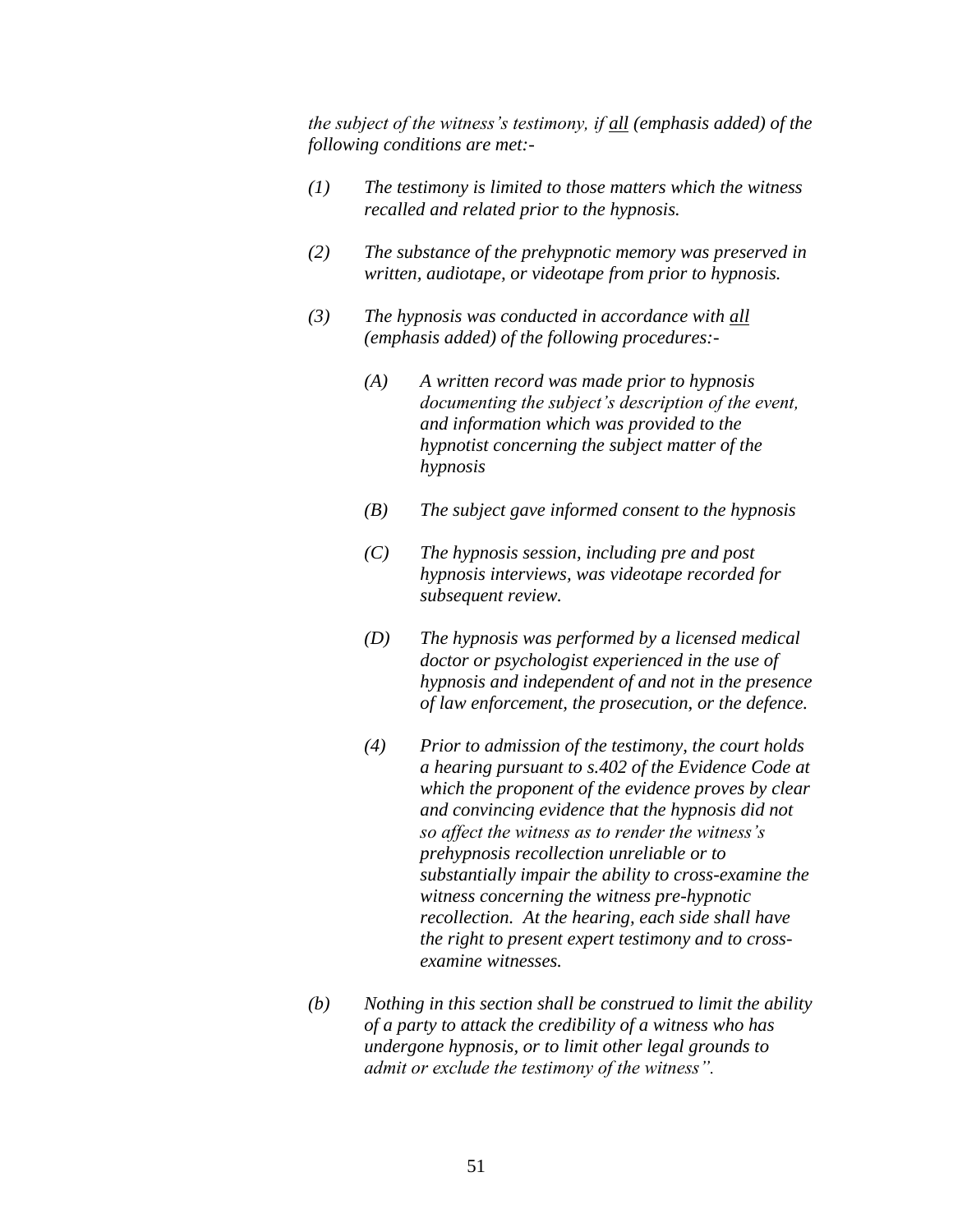276. as already been submitted, the threshold question for admissibility is whether the witness has undergone hypnosis in fact, not whether his or her memory has been revived by it. *Tillott* 30B

#### **New Jersey**

277. Abadee J in *Tillott* discusses the New Jersey decision of Pashman J in *State of New Jersey v Hurd* 432 A2d 86 (1981):-

> *"… the New Jersey Court laid down certain procedural requirements for admissibility of hypnotically-refreshed memory in order to reduce (not to eliminate) the risks associated with hypnosis. It was a decision very much to the forefront of those American decisions prescribing procedural safeguards for the admissibility of such testimony, and one which appears to have been also adopted and reflected in the Californian Evidence Code which was in turn adopted by the New Zealand Court of Appeal in McFelin (1985) 2 NZLR 750".*

278. Pashman J in *Hurd* at 96 held that the language used is one of requirements:

*"To provide an adequate record for evaluating the reliability of the hypnotic procedure, and to ensure minimum level of reliability, we also adopt several procedural requirements based on those suggested by Dr Orne and prescribed by the trial court, 173 N.J Super at 363, 414 A 2d 291. Before it may introduce hypnotically refreshed testimony, a party must demonstrate compliance with these requirements".*

279. Pashman J at 96 and 97 sets out six requirements including:-

"*Fifth, all contracts between the hypnotist and the subject must be recorded. This will establish a record of pre-induction interview, the hypnotic session, and the post-hypnotic period, enabling a court to determine what information or suggestions the witness may have received during the session and what recall was first elicited through hypnosis. The use of videotape, the only effective record of visual cues is strongly encouraged but not mandatory".*

280. The necessity of compliance with the requirements is discussed at 97:

*"We recognise that this standard places a heavy burden upon the use of hypnosis for criminal trial purposes. [Here footnote 6 appears] This burden is justified by the potential for abuse of hypnosis, the genuine likelihood of hypnosis and error, and the consequent risk of injustice. Hypnotically refreshed memory must not be used where it is unlikely to be accurate evidence. The burden of proof we adopt here with assure strict compliance with the procedural guidelines set forth in this opinion. It will*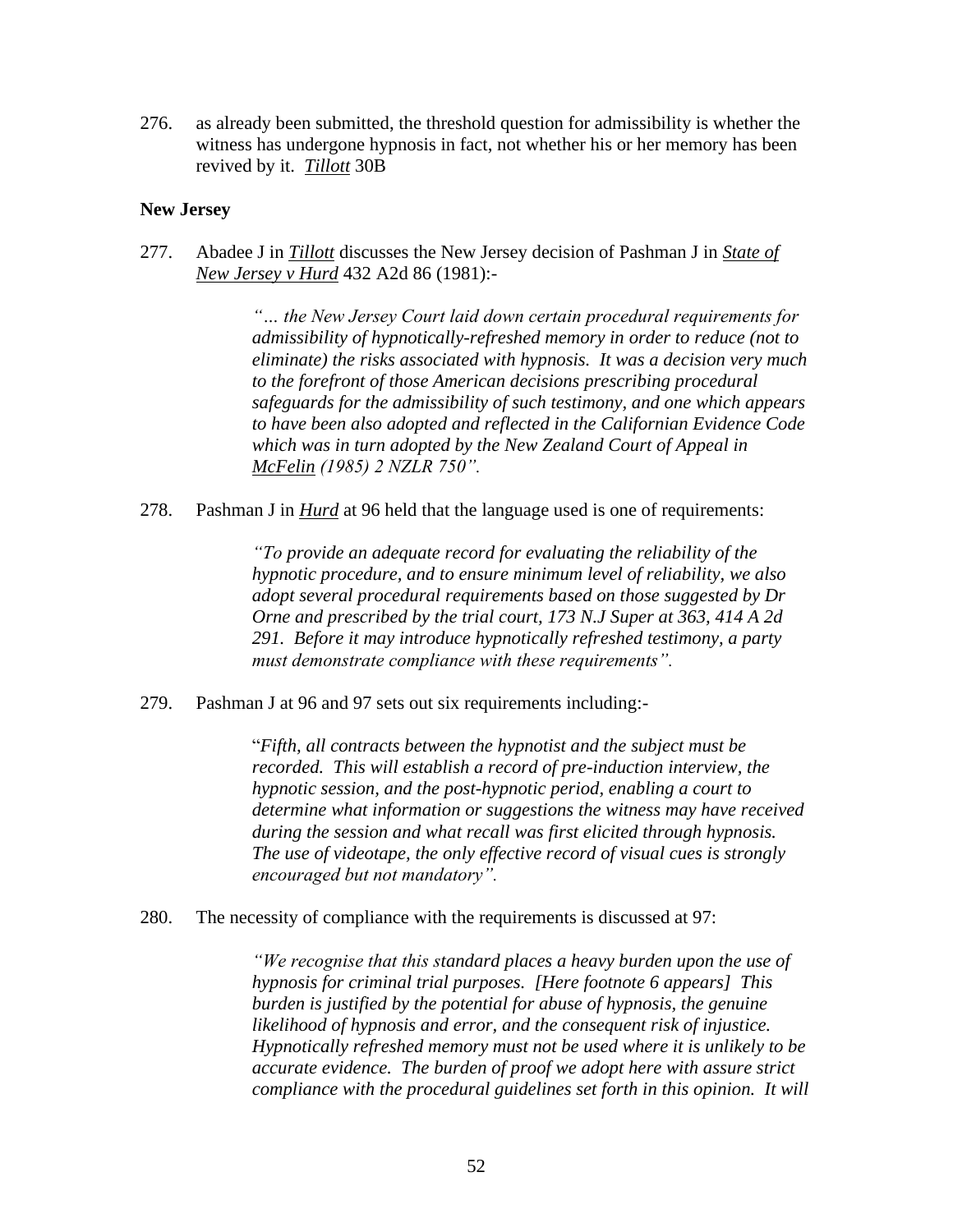*also limit this kind of evidence to those cases where a party can convincingly demonstrate that hypnosis was a reasonably reliable means of reviving memory comparable in its accuracy to normal recall.*

*Footnote 6: As a minimum requirement, we believe that the recording of a session is essential; otherwise the opponent will have no effective way to challenge the credibility of the testimony at trial" (emphasis added).*

#### **New Zealand**

281. The decision of McFelin [1985] 2 NZLR 750 is relied upon by the Crown in support of its argument that failure to comply with the requirement to videotape is not fatal to admissibility. In particular at 754:

> *"Some of the more exacting precautions, such as videotaping, may not always be available in this country. We do not suggest that the omission of videotaping or failure in any other respect to comply with any of those detailed guidelines, should automatically cause the evidence of a witness to be ruled out in New Zealand"*.

282. However the Court goes on to acknowledge at 754:

*"Obviously the greater the safeguards, the greater the likelihood that the evidence will be admitted. For, unless the hypnosis has been accompanied by safeguards which the Judge considers reasonable in the particular circumstances, it may become necessary to exclude even evidence of the subjects pre-hypnotic recollections"*.

- 283. The decision in McFelin does not reduce the necessity for strict compliance with the procedural safeguards but rather contemplates 'standards to be aimed at as far as reasonably possible" (*McFelin* at 755).
- 284. The procedural safeguards discussed in *Tillott* are disseminated wider than the legal domain. They have in effect become industry standards, and it is submitted that the failure to comply with these procedural safeguards, and in particular the requirement to record on videotape contact between the hypnotist and witness, falls short of standards to be aimed at as far as reasonably possible.
- 285. The judgment in *McFelin* acknowledges that:

*"While naturally they do not deal with admissibility in evidence, guidelines similar to parts of the Californian provision and aimed at ensuring verifiable independence and freedom from suggestion in hypnotic sessions with potential witnesses have been formulated for instance at Scotland Yard ("the British Guidelines") and in recommendations by the Australian Society of Hypnosis and the New Zealand Psychological*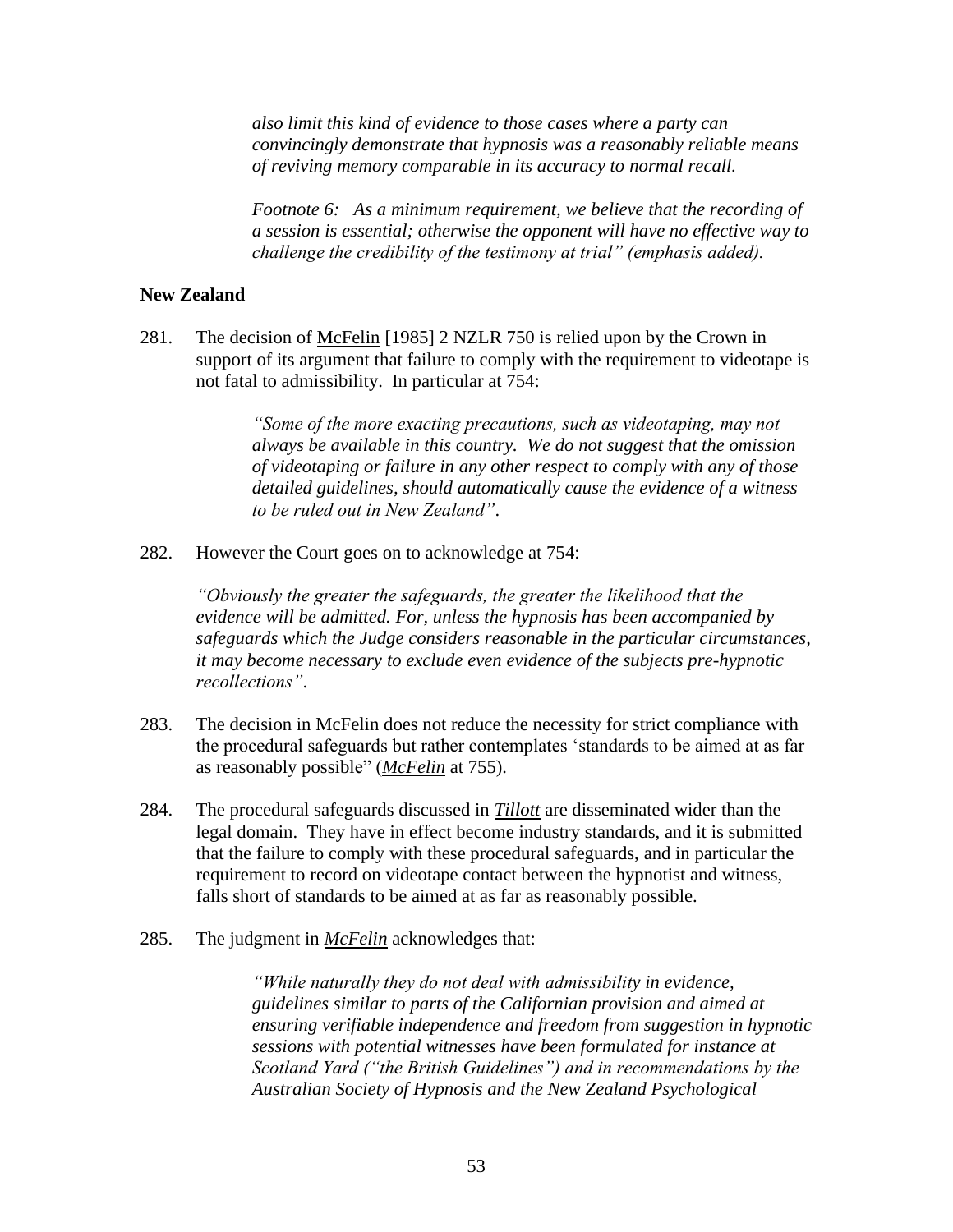*Society … Unlike the British Guidelines, they go to the length of insisting on video- recording all contacts between the hypnotist and the witness"*.

- 286. It should be noted that the decision of *R v McFelin* was delivered on 6 August 1985. The caution adopted by the Court at that time to imposing a 'requirement' to video record was based on a perception that such facilities may 'not always be available in this country'. However, such a position is no longer reasonable when the availability of video recording equipment is so widespread that access to such equipment is not a problem and the considered opinion of both jurists and psychologists is that video recording is an essential procedural safeguard.
- 287. An important issue that can also arise in this context is that of the added feature of delay. There are authorities that support the proposition that the combination of delay and evidence that is affected by therapies including that of recovered memory can be such that a Stay, in an appropriate case would be granted. See  $R v$ *D* 13 CRNZ 306; *W v R* 16 CRNZ 33.
- 288. In  $R \vee D$  Fisher J granted a Stay in a case involving a delay of 16 to 24 years between the alleged offending and the making of the complaint. This delay, itself, was not necessarily fatal however the further delay in which the proceedings took in combination with the validity of memories produced by repressed or recovered memory therapy was such the Stay was granted. His Honour at para [40] referred to articles by eminent authors including Nigel Hampton QC "Recovered Memory Syndrome v False Memory Syndrome" (1995) NZLJ 154 and Dr F Goodyear-Smith; "Review of Or Was Eve Merely Framed: Or Was She Forsaken?" (1995) NZLJ 230. In the latter article Dr Goodyear-Smith says [p231]:-

*"Many women with poor self-esteem and dysfunctional lives feel that something is terribly wrong with their lives and wonder if it has been caused by childhood abuse which they have repressed. The basis of repression theory is that episodes of sexual abuse in childhood can be robustly repressed (instantly banished to the unconscious) and then recalled intact through memory recovery techniques or in other circumstances where the anxiety surrounding the event is removed.*

*To date, there is no specific research which verifies this theory. Most studies involve retrospective self-reporting from clinical populations, and are hence anecdotal accounts which are impossible to confirm or deny. The only prospective study measures "not recalling" but not repression.*

*There is however substantial evidence on how easy it is to implant false memories which come to be believed as true.*

*Moreover, about 10 per cent of the population are easily suggestible and susceptible to hypnosis. Investigation of hypnosis has shown that there is no guarantee of increased accurate recall, but there is a likelihood of*